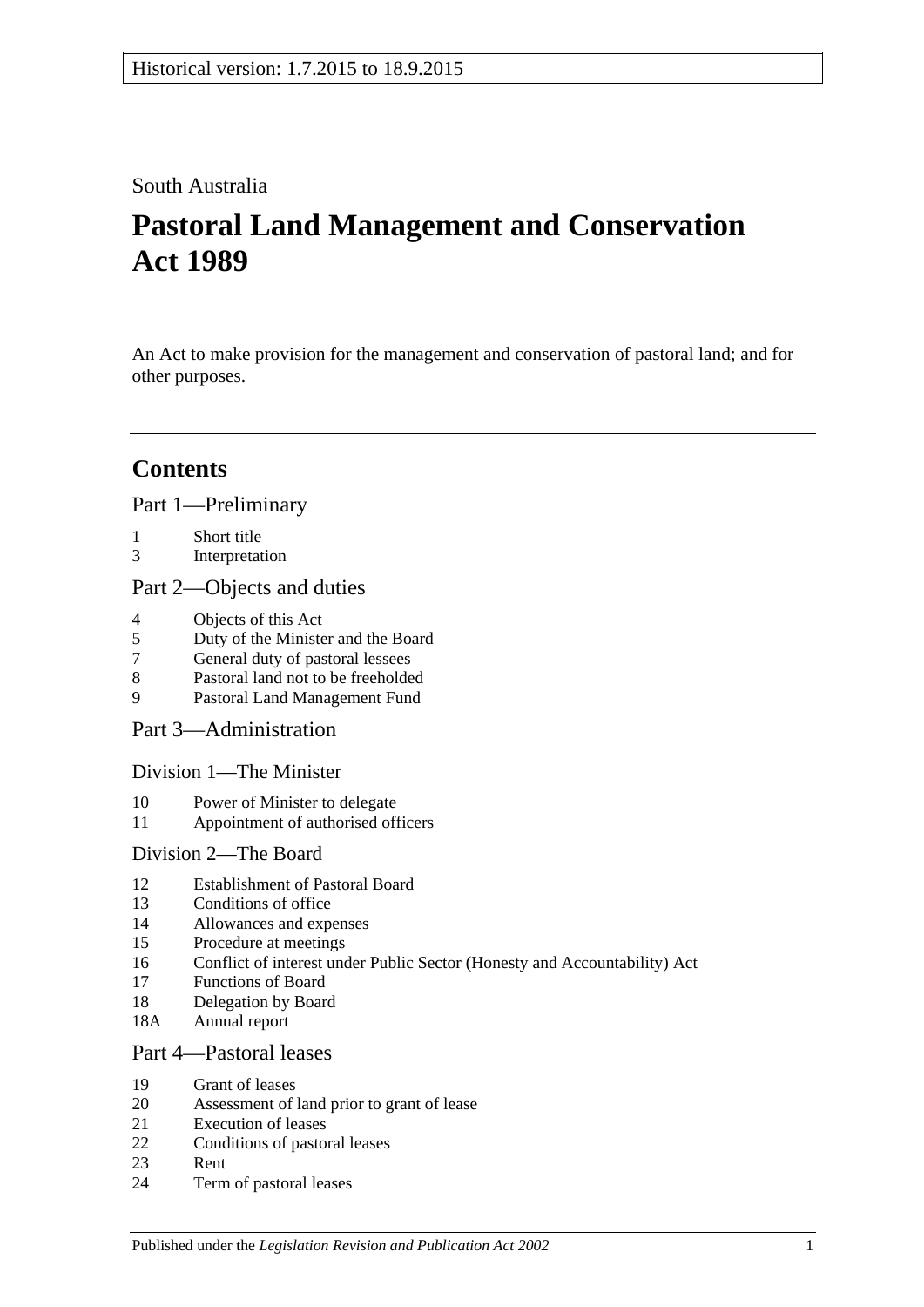- 25 [Assessment of land](#page-14-0)
- 25A [Establishment of pool of persons for the purposes of section](#page-14-1) 25B
- 25B [Assistance to lessee](#page-15-0)
- 26 [Extension of term of pastoral leases and variation of conditions](#page-16-0)
- 27 [Exemption from stamp duty](#page-16-1)
- 28 [Dealing with pastoral leases](#page-17-0)
- 29 [Agreements to deal with a lease](#page-17-1)
- 30 [Consent to certain share transfers in pastoral company](#page-17-2)
- 31 [Alteration of boundaries](#page-18-0)
- 31A [Variation of land subject to lease](#page-18-1)
- 32 [Resumption of land](#page-18-2)
- 33 [Abandonment of land](#page-19-0)
- 34 [Vacation of land](#page-19-1)
- 35 [Penalties for late payment of rent](#page-19-2)
- 36 [Waiver](#page-19-3)
- 37 [Cancellation of lease or imposition of fine on breach of conditions](#page-20-0)
- 38 [Cancellation of pastoral lease obtained by false statement](#page-20-1)
- 39 [Compensation](#page-20-2)
- 40 [Notice of adverse action to be given to holders of registered interests or caveats](#page-21-0)

#### [Part 5—Land management and protection](#page-21-1)

- 41 [Property plans](#page-21-2)
- 42 [Verification of stock levels](#page-22-0)
- 43 [Notices to destock or take other action](#page-23-0)<br>44 Reference areas
- [Reference areas](#page-23-1)

#### [Part 6—Access to pastoral land](#page-24-0)

#### [Division 1—Public access routes and stock routes](#page-24-1)

- 45 [Establishment of public access routes and stock routes](#page-24-2)
- [Division 2—Travelling stock](#page-25-0)
- 46 [Travelling with stock](#page-25-1)

#### [Division 2A—Indigenous land use agreements](#page-26-0)

- 46A [Indigenous land use agreement binding on lessees](#page-26-1)
- 46B [Immunity from liability](#page-26-2)
- 46C [ILUA to be endorsed on lease](#page-27-0)

#### [Division 3—Public access](#page-27-1)

- 47 [Rights of Aboriginal persons](#page-27-2)
- 48 [Right to travel across and camp on pastoral land](#page-28-0)
- 48A [Public register](#page-29-0)
- 48B [Trespassers on pastoral land the subject of an ILUA](#page-30-0)
- 49 [Public access not to be obstructed](#page-30-1)

#### [Part 7—Appeals](#page-31-0)

#### [Division 1—The Tribunal](#page-31-1)

- 50 [Establishment of the Tribunal](#page-31-2)
- 51 [Determination](#page-31-3) of questions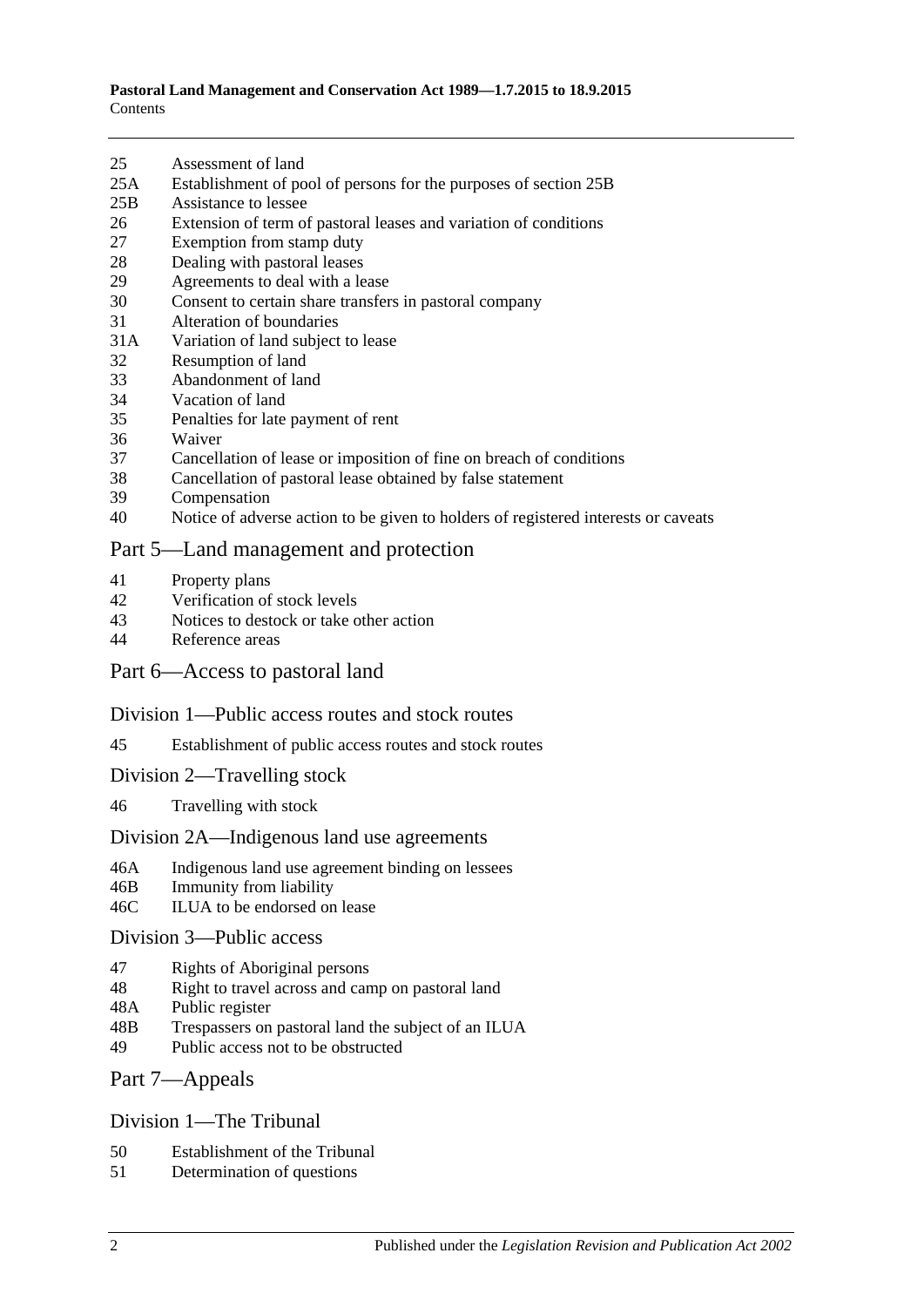- 52 [Powers and procedures of the Tribunal](#page-31-4)
- 53 [Compulsory conferences](#page-33-0)

#### [Division 2—Right of appeal to Tribunal](#page-33-1)

- 54 [Appeal against certain decisions](#page-33-2)
- 55 [Operation of certain decisions pending appeal](#page-33-3)

[Division 3—Review of valuation and right of appeal to Land and Valuation Court](#page-34-0)

56 [Right of review or appeal](#page-34-1)

#### [Part 8—Miscellaneous](#page-34-2)

- 57 [Misuse of pastoral land](#page-34-3)
- 58 [Notice to be given of cattle muster](#page-35-0)
- 59 [Right to take water](#page-35-1)
- 60 [Policing powers](#page-36-0)
- 61 [Powers of entry etc](#page-36-1)
- 62 [Act does not derogate from Mining Act, Opal Mining Act or Petroleum Act](#page-37-0)
- 63 [Offence of hindering or obstructing person exercising powers under this Act](#page-37-1)
- 65 [Duty of Registrar-General](#page-37-2)
- 66 [Certain debts are charges over leases](#page-37-3)
- 67 [Service of notices](#page-37-4)
- 68 [Evidentiary provision](#page-38-0)
- 69 [General defence](#page-38-1)
- 70 [Regulations](#page-38-2)

## [Schedule—Transitional provisions](#page-39-0)

[Legislative history](#page-41-0)

## <span id="page-2-0"></span>**The Parliament of South Australia enacts as follows:**

## **Part 1—Preliminary**

## <span id="page-2-1"></span>**1—Short title**

This Act may be cited as the *Pastoral Land Management and Conservation Act 1989*.

## <span id="page-2-3"></span><span id="page-2-2"></span>**3—Interpretation**

(1) In this Act, unless the contrary intention appears—

*Aboriginal people* means the people who inhabited Australia before European colonisation;

*Aboriginal person* means a descendant of the Aboriginal people who is accepted as a member by a group in the community who claim descent from the Aboriginal people;

#### *authorised officer* means—

- (a) a police officer; or
- (b) a person appointed by the Minister as an authorised officer for the purposes of this Act;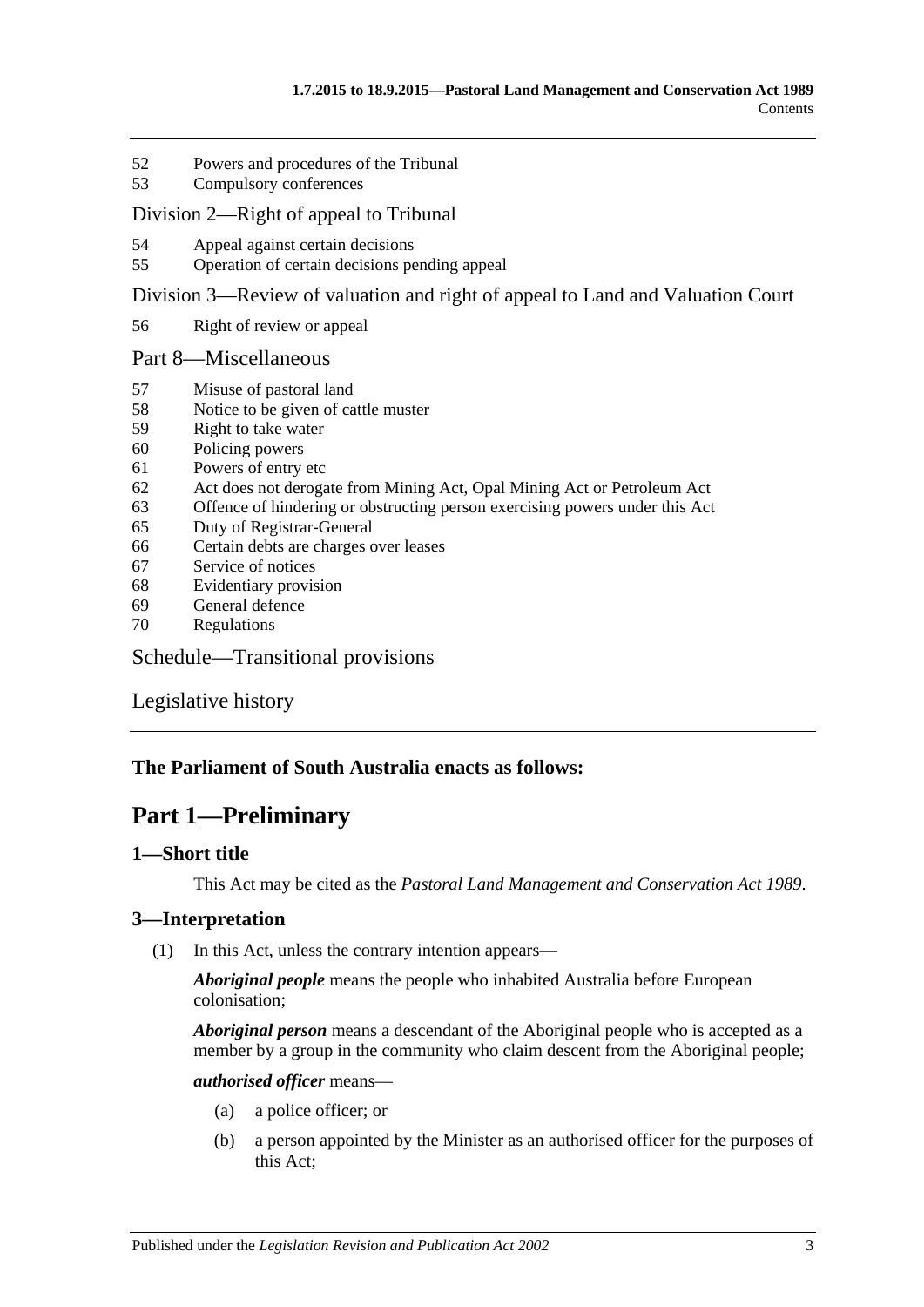*the Board* means the Pastoral Board established under this Act;

*Crown land* means land held by the Crown that has not been alienated in fee simple and is not part of a reserve under the *[National Parks and Wildlife Act](http://www.legislation.sa.gov.au/index.aspx?action=legref&type=act&legtitle=National%20Parks%20and%20Wildlife%20Act%201972) 1972* or subject to any lease (other than a mining lease), agreement to purchase or dedication;

*degradation* of land means a decline in the quality of the natural resources of the land resulting from human activities on the land, and *degraded* has a corresponding meaning;

*ILUA* means an indigenous land use agreement registered under Part 2 Division 3 of the *Native Title Act 1993* of the Commonwealth, the parties to which must include, but are not limited to, the Crown, a lessee of pastoral land and a native title group;

*motor vehicle* means any vehicle capable of being driven or ridden that is propelled by means of an engine;

#### *native title group* means—

- (a) in the case where the ILUA is an ILUA (body corporate agreement) under Part 2 Division 3 Subdivision B of the *Native Title Act 1993* of the Commonwealth—the persons referred to in section 24BD(1) of that Act; and
- (b) in the case where the ILUA is an ILUA (area agreement) under Part 2 Division 3 Subdivision C of the *Native Title Act 1993* of the Commonwealth—the persons referred to in section 24CD(2) or (3) (as the case requires) of that Act; and
- <span id="page-3-0"></span>(c) in any case—
	- (i) a person who is, pursuant to section 24EA of the *Native Title Act 1993* of the Commonwealth, bound by a particular ILUA; and
	- (ii) a person—
		- (A) who holds native title; or
		- (B) who is a member of a native title claim group (within the meaning of the *Native Title Act 1993* of the Commonwealth),

in relation to the land or waters subject to a particular ILUA; and

(iii) any other person identified in the regulations as being included within the ambit of this definition,

but does not include a person identified in the regulations as being excluded from the ambit of this definition;

*pastoral land* means land comprised in a pastoral lease;

*pastoral lease* means a lease granted under this Act over Crown land for pastoral purposes;

*pastoral purposes* means the pasturing of stock and other ancillary purposes;

*rehabilitation* of degraded land means to bring the land back to at least the condition it was in before its degradation, having particular regard to its capacity to carry stock and its level of soil stability;

*the repealed Act* means the *[Pastoral Act](http://www.legislation.sa.gov.au/index.aspx?action=legref&type=act&legtitle=Pastoral%20Act%201936) 1936* repealed by this Act;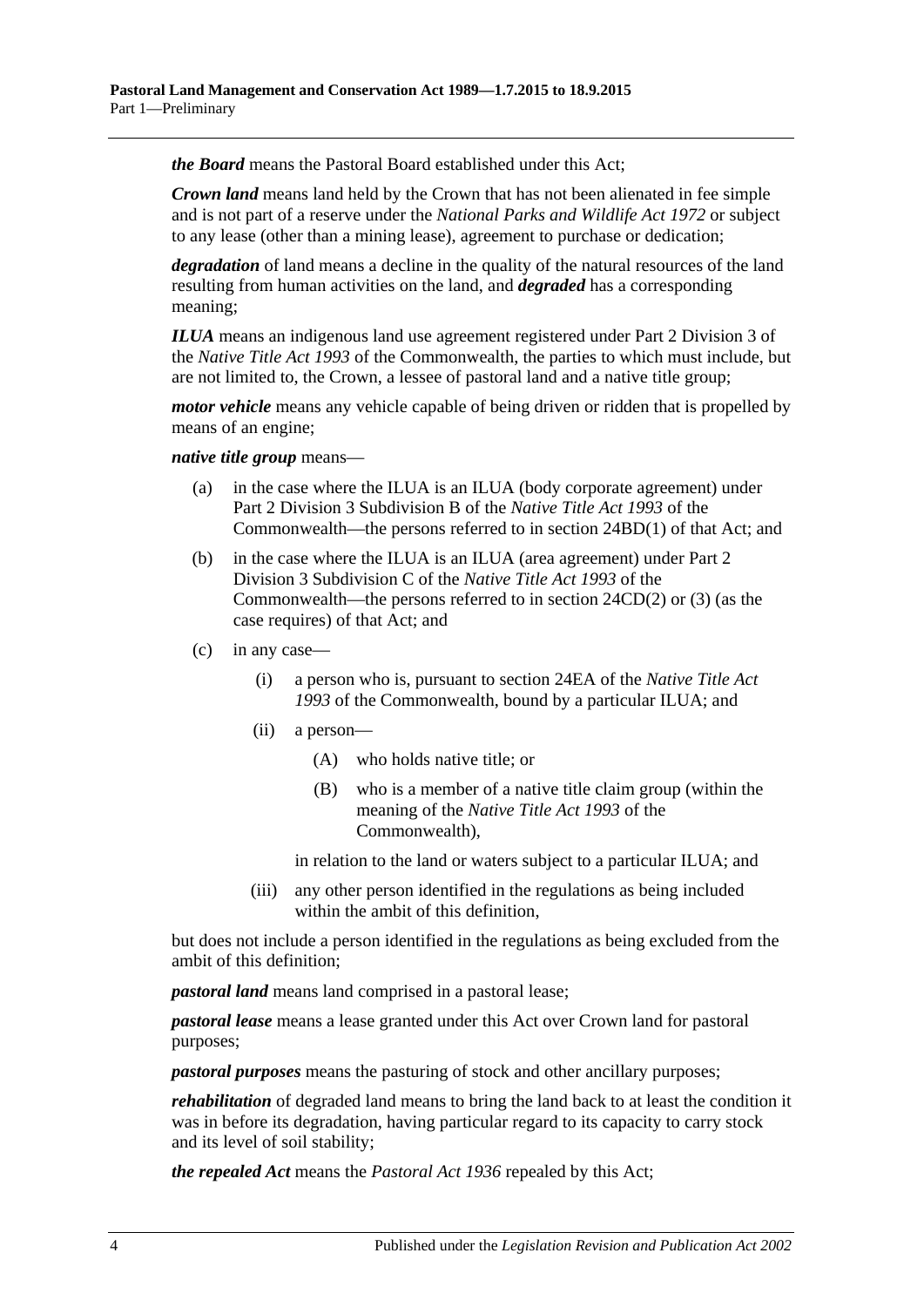*stock* means any species of animal permitted by the terms of a pastoral lease to be pastured by the lessee on the land as part of the commercial enterprise under the lease;

*the Tribunal* means the Pastoral Land Appeal Tribunal established under this Act;

*unimproved value*, in relation to land, means unimproved value as defined in the *[Valuation of Land Act](http://www.legislation.sa.gov.au/index.aspx?action=legref&type=act&legtitle=Valuation%20of%20Land%20Act%201971) 1971*;

*variation* of conditions includes an addition, deletion or substitution, and *to vary* has a corresponding meaning.

(2) For the purposes of the definition of *ILUA*, a *native title group* does not include a person who would not, but for the operation of [paragraph](#page-3-0) (c) of the definition of *native title group*, be included in the definition of *native title group*.

## <span id="page-4-0"></span>**Part 2—Objects and duties**

#### <span id="page-4-1"></span>**4—Objects of this Act**

The objects of this Act are as follows:

- (a) to ensure that all pastoral land in the State is well managed and utilised prudently so that its renewable resources are maintained and its yield sustained; and
- (b) to provide for—
	- (i) the effective monitoring of the condition of pastoral land; and
	- (ii) the prevention of degradation of the land and its indigenous plant and animal life; and
	- (iii) the rehabilitation of the land in cases of damage; and
- (c) to provide a form of tenure of Crown land for pastoral purposes that is conducive to the economic viability of the pastoral industry; and
- (d) to recognise the right of Aboriginal persons to follow traditional pursuits on pastoral land; and
- (e) to provide the community with a system of access to and through pastoral land that finds a proper balance between the interests of the pastoral industry and the interests of the community in enjoying the unique environment of the land.

## <span id="page-4-2"></span>**5—Duty of the Minister and the Board**

The Minister and the Board, in administering this Act and in exercising any other power or discharging any other function in relation to pastoral leases—

- (a) must act consistently with and seek to further the objects of this Act; and
- (b) must have regard to plans or guidelines established by Government agencies, regional NRM boards and planning authorities that are applicable to pastoral land; and
- (c) must have regard to the relevant terms of any ILUA.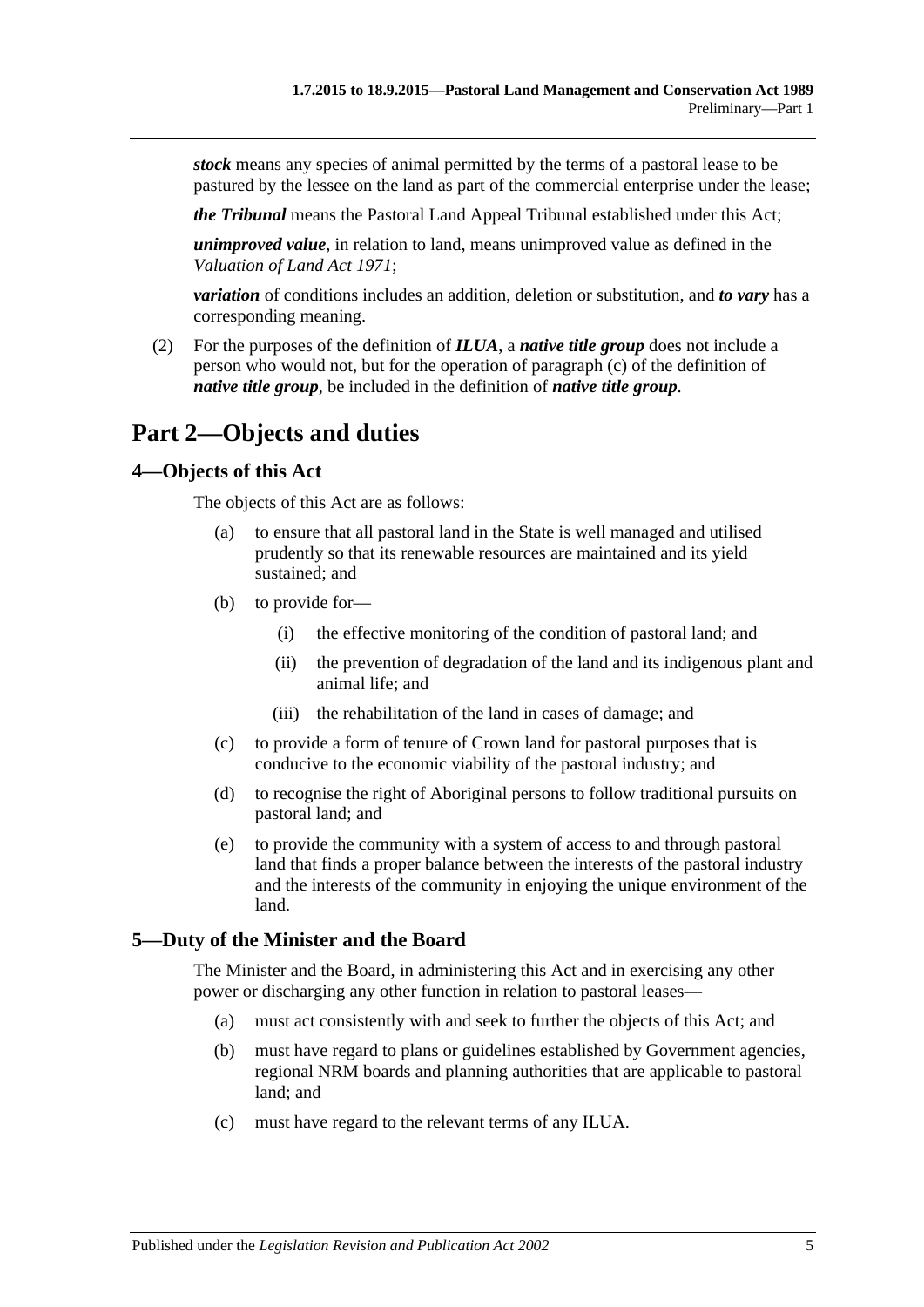## <span id="page-5-0"></span>**7—General duty of pastoral lessees**

It is the duty of a lessee throughout the term of a pastoral lease—

- (a) to carry out the enterprise under the lease in accordance with good land management practices; and
- (b) to prevent degradation of the land; and
- (c) to endeavour, within the limits of financial resources, to improve the condition of the land.

#### <span id="page-5-1"></span>**8—Pastoral land not to be freeholded**

Despite any Act or law to the contrary—

- (a) the Minister cannot enter into any agreement or arrangement for transferring an estate in fee simple in pastoral land to the lessee of that land, except pastoral land that the Governor has determined is to be used for some purpose other than pastoral purposes;
- (b) a pastoral lease is the only form of tenure that can be granted over Crown land that is to be used wholly or principally for pastoral purposes.

## <span id="page-5-2"></span>**9—Pastoral Land Management Fund**

- (1) The Minister must establish a fund to be entitled the *Pastoral Land Management Fund* (in this section referred to as the *Fund*).
- <span id="page-5-3"></span>(2) The Fund will consist of—
	- (a) if the amount received in a particular year by way of rent paid under pastoral leases exceeds the administrative costs attributable to administering those leases for that year—a prescribed percentage (being not less than 5 per cent or more than 15 per cent) of the excess; and
	- (b) any money provided by Parliament for the purposes of the Fund; and
	- (c) any money paid into the Fund pursuant to any other Act; and
	- (d) any accretions arising out of investment of the money of the Fund.
- (3) The amount to be paid into the Fund in respect of a particular year pursuant to [subsection](#page-5-3) (2)(a) must be paid into the Fund no later than 30 June of the next ensuing year.
- (4) The money in the Fund may be invested in such manner as the Minister thinks fit.
- (5) The Fund must be applied in such manner as the Minister, on the recommendation of the Board, thinks fit for the following purposes and in the following order of priority:
	- (a) research into techniques for pastoral land management, for prevention or minimisation of pastoral land degradation and for rehabilitation of degraded pastoral land;
	- (b) the publication of research findings and dissemination of information relating to those techniques;
	- (e) experimentation with and practical development of those techniques;
	- (d) such other projects relating to the management and conservation of pastoral land as the Minister thinks fit.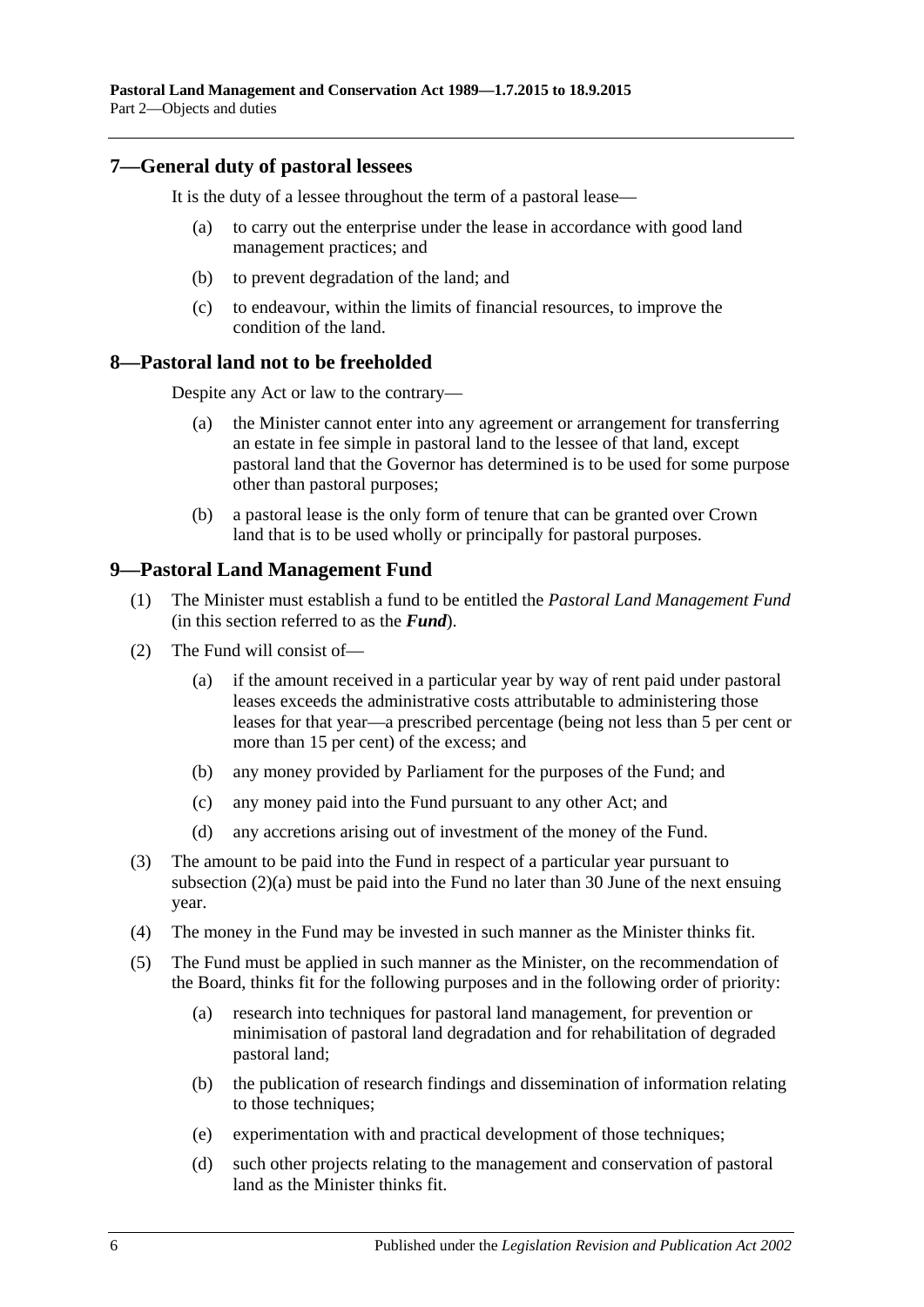# <span id="page-6-0"></span>**Part 3—Administration**

## <span id="page-6-1"></span>**Division 1—The Minister**

## <span id="page-6-2"></span>**10—Power of Minister to delegate**

- (1) The Minister may delegate any of the Minister's powers or functions under this Act (except for this Part)—
	- (a) to the Board; or
	- (b) to any particular person or body; or
	- (c) to the person for the time being occupying a particular office or position.
- (2) A delegation under this section—
	- (a) must be by instrument in writing; and
	- (b) may be absolute or conditional; and
	- (c) does not derogate from the power of the Minister to act in any matter; and
	- (d) is revocable at will by the Minister.

## <span id="page-6-3"></span>**11—Appointment of authorised officers**

- (1) The Minister may appoint such persons to be authorised officers for the purposes of this Act as the Minister thinks fit.
- (2) An appointment under this section—
	- (a) will be for a period stated in the instrument of appointment; and
	- (b) may be made subject to conditions limiting the area within which, or the purposes for which, the appointee may exercise the powers of an authorised officer.
- (3) A person appointed as an authorised officer must be issued with an identity card in a form approved by the Minister.

## <span id="page-6-4"></span>**Division 2—The Board**

## <span id="page-6-5"></span>**12—Establishment of Pastoral Board**

- (1) The *Pastoral Board* is established.
- (2) The Board consists of 6 members appointed by the Minister, of whom—
	- (a) one, being a person who has, in the opinion of the Minister, wide experience in administration of pastoral leases; and
	- (b) one, being a person who has, in the opinion of the Minister for Environment and Heritage, a wide knowledge of the ecology, and experience in the management, of the pastoral land of this State, will be appointed on the nomination of that Minister; and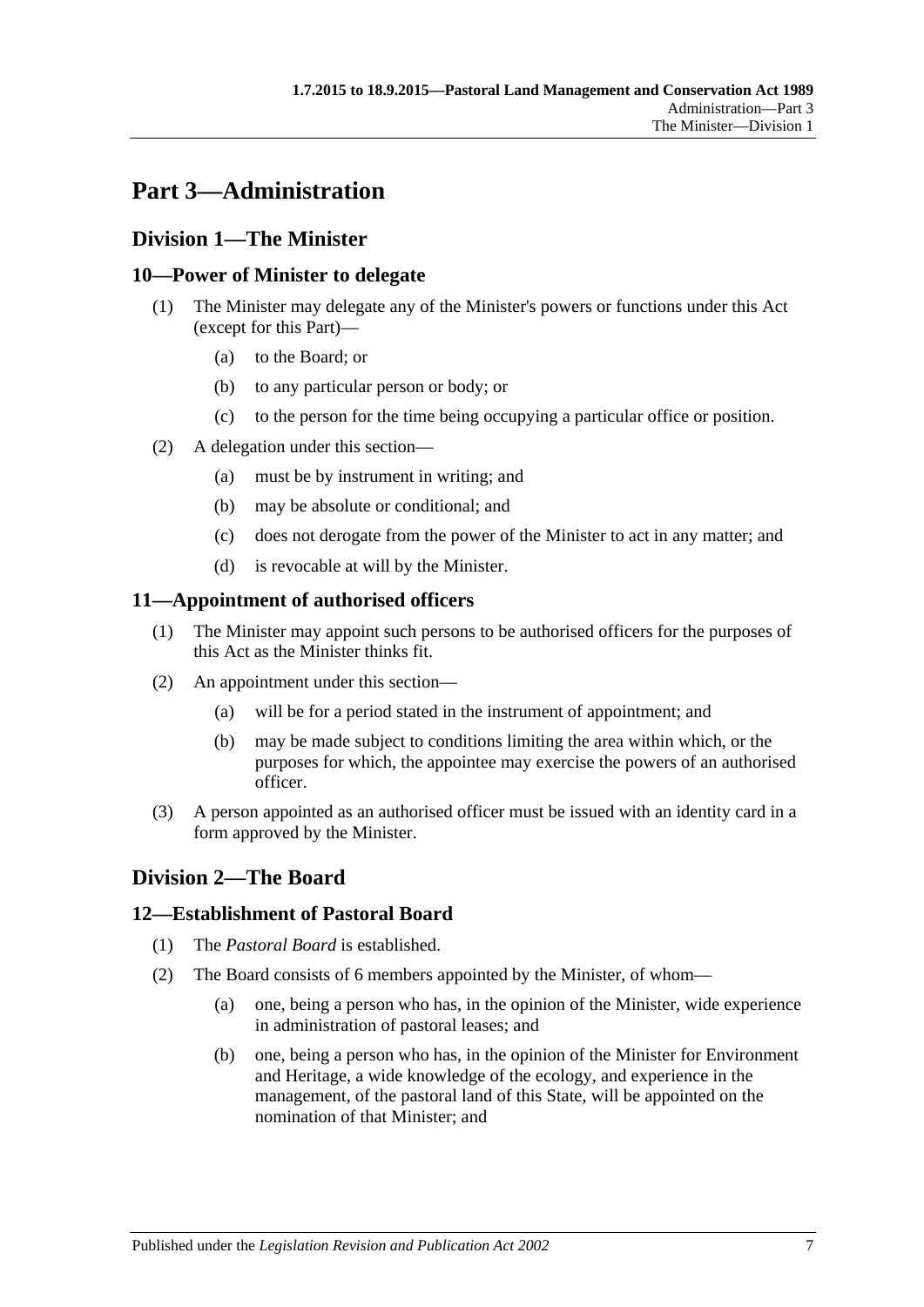- (c) one, being a person who, in the opinion of the Minister for Primary Industries, Natural Resources and Regional Development, has had wide experience in the field of land and soil conservation of pastoral land, will be appointed on the nomination of that Minister; and
- <span id="page-7-1"></span>(d) one will be selected by the Minister from a list of 3 persons who produce beef cattle on pastoral land outside the dog fence, submitted by Livestock SA Incorporated; and
- <span id="page-7-2"></span>(e) one will be selected by the Minister from a list of 3 persons who produce sheep on pastoral land inside the dog fence, submitted by the South Australian Farmers Federation; and
- (f) one will be selected by the Minister from a list of 3 persons submitted by the Conservation Council of South Australia Inc.
- <span id="page-7-3"></span>(3) At least one member must be a woman and one a man.
- (4) The Minister will appoint a member of the Board to preside at meetings of the Board.
- (5) The Minister must appoint a deputy to each member of the Board.
- (6) A person who is to be the deputy of a member appointed under [subsection](#page-7-1)  $(2)(d)$ , [\(e\)](#page-7-2) or [\(f\)](#page-7-3) must be appointed in the same manner as the member was appointed to the Board.
- (7) Where the appointments of a member under [subsection](#page-7-1)  $(2)(d)$ , [\(e\)](#page-7-2) or [\(f\)](#page-7-3) and of that member's deputy are being made at the same time, both must be selected from the one panel of names.
- (8) A deputy may, in the absence of the member, act as a member of the Board.

#### <span id="page-7-0"></span>**13—Conditions of office**

- (1) A member of the Board will be appointed for a term not exceeding three years and will, on the expiration of a term of office, be eligible for reappointment.
- <span id="page-7-4"></span>(2) The Minister may remove a member of the Board from office—
	- (a) for misconduct; or
	- (b) for neglect of duty; or
	- (c) for incompetence; or
	- (d) for mental or physical incapacity to carry out the duties of office satisfactorily.
- (3) The office of a member becomes vacant if the member—
	- (a) dies; or
	- (b) completes a term of office and is not reappointed; or
	- (c) resigns by written notice addressed to the Minister; or
	- (d) is removed from office by the Minister under [subsection](#page-7-4) (2).
- (4) Upon the office of a member becoming vacant, a person must be appointed in accordance with this Act to the vacant office.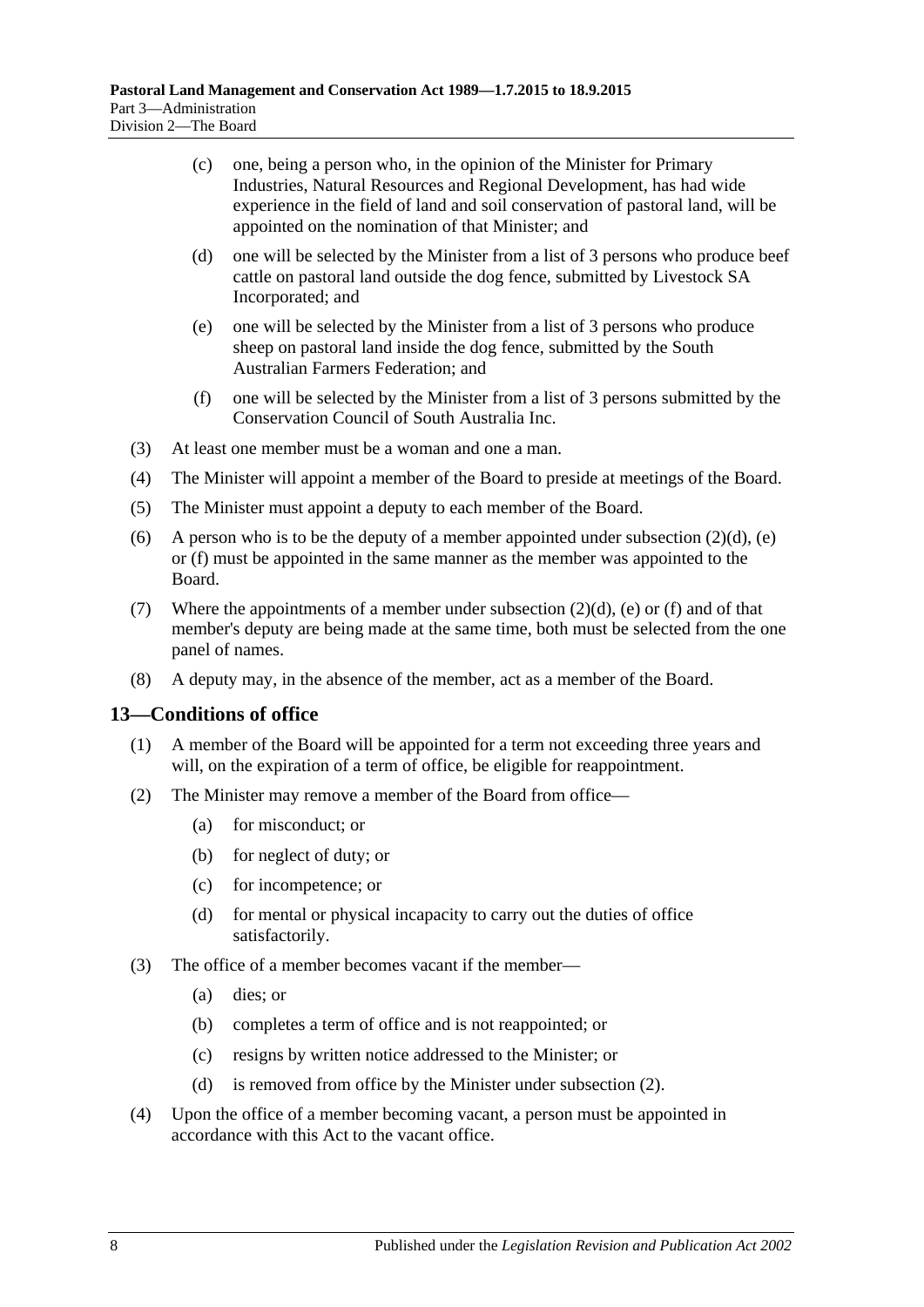## <span id="page-8-0"></span>**14—Allowances and expenses**

A member of the Board is entitled to such allowances and expenses as the Minister may determine.

## <span id="page-8-1"></span>**15—Procedure at meetings**

- (1) A meeting of the Board will be chaired by the member appointed to preside at meetings or, in the absence of that person, by a member chosen by the members present from amongst their own number.
- (2) Subject to [subsection](#page-8-4) (3), the Board may act despite there being vacancies in its membership.
- <span id="page-8-4"></span>(3) Four members constitute a quorum of the Board and no business may be transacted at a meeting of the Board unless a quorum is present.
- (4) Each member present at a meeting of the Board has one vote on any question arising for decision and, if the votes are equal, the member presiding at the meeting may exercise a casting vote.
- (5) A decision carried by a majority of the votes cast by the members present at a meeting is a decision of the Board.
- (5a) A conference by telephone or other electronic means between members of the Board will, for the purposes of this section, be taken to be a meeting of the Board at which the participating members are present if—
	- (a) notice of the conference is given to all members in the manner determined by the Board for that purpose; and
	- (b) each participating member is capable of communicating with every other participating member during the conference.
- (5b) A proposed resolution of the Board becomes a valid decision of the Board despite the fact that it is not voted on at a meeting of the Board if—
	- (a) a notice of the proposed resolution is given to all members in accordance with procedures determined by the Board; and
	- (b) a majority of the members expresses concurrence in the proposed resolution by letter, telex, facsimile transmission or other written communication setting out the terms of the proposed resolution.
- (5c) The Board must cause accurate minutes of its meetings to be kept.
- (6) Subject to this Act, the proceedings of the Board may be conducted as it thinks fit.

## <span id="page-8-2"></span>**16—Conflict of interest under Public Sector (Honesty and Accountability) Act**

A member of the Board will not be taken to have a direct or indirect interest in a matter for the purposes of the *[Public Sector \(Honesty and Accountability\) Act](http://www.legislation.sa.gov.au/index.aspx?action=legref&type=act&legtitle=Public%20Sector%20(Honesty%20and%20Accountability)%20Act%201995) 1995* by reason only of the fact that the member has an interest in a matter that is shared in common with pastoralists generally, or a substantial section of pastoralists.

## <span id="page-8-3"></span>**17—Functions of Board**

(1) The Board is responsible to the Minister for the administration of this Act and, in carrying out that function, is subject to the control and direction of the Minister.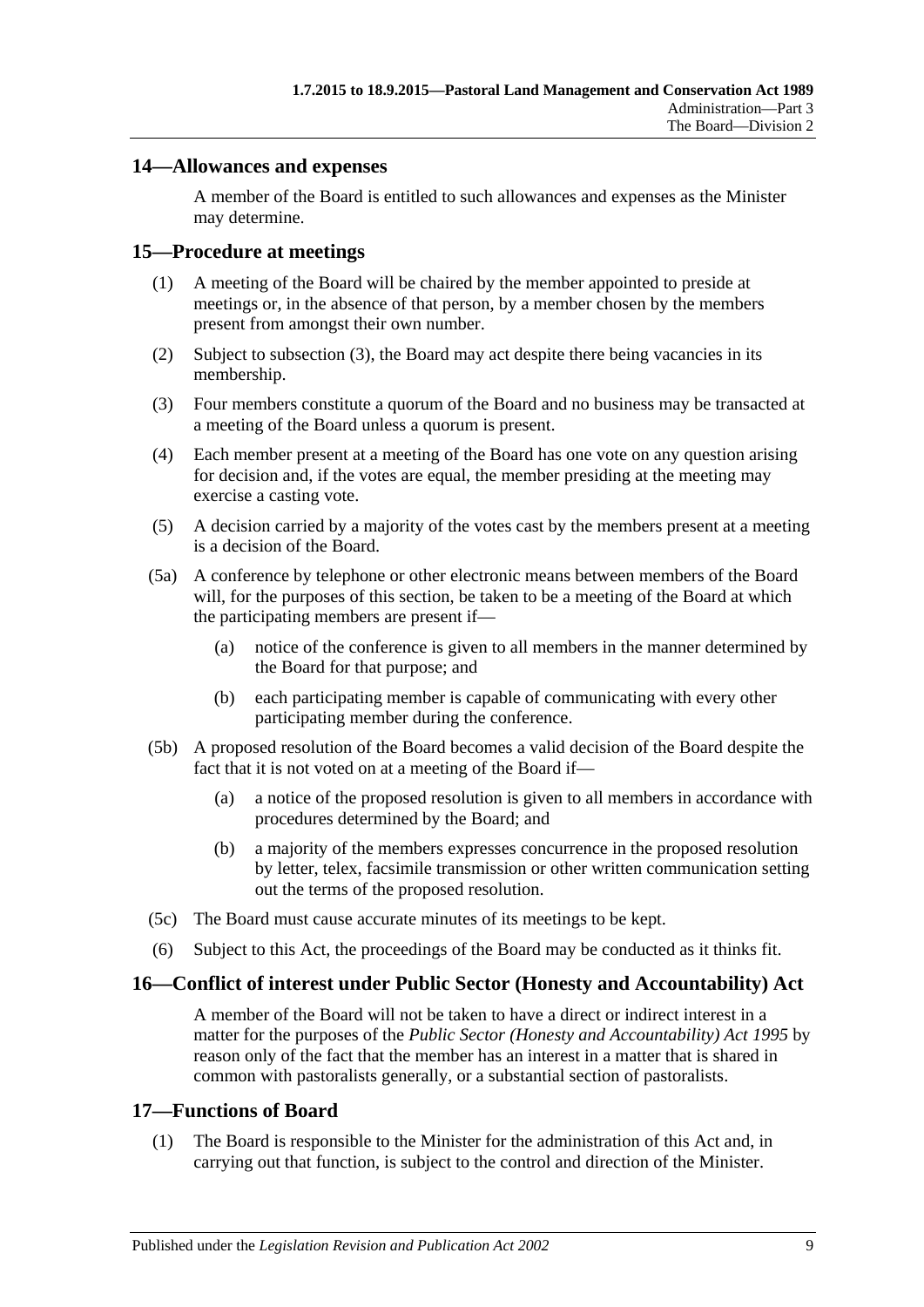- (2) The other functions of the Board are as follows:
	- (a) to advise the Minister on the policies that should govern the administration of pastoral land;
	- (b) to advise the Minister on any other matter referred to the Board by the Minister;
	- (c) to perform the other functions assigned to the Board by or under this Act or another Act or by the Minister.

#### <span id="page-9-0"></span>**18—Delegation by Board**

- (1) The Board may, with the consent of the Minister, delegate any of its powers or functions (other than the function of advising the Minister on the policies that should govern the administration of pastoral land)—
	- (a) to a member of the Board; or
	- (b) to any particular person or body; or
	- (c) to the person for the time being occupying a particular office or position.
- (2) A delegation under this section—
	- (a) must be by instrument in writing; and
	- (b) may be absolute or conditional; and
	- (c) does not derogate from the power of the Board to act in any matter; and
	- (d) is revocable at will by the Board.

#### <span id="page-9-1"></span>**18A—Annual report**

- (1) The Board must, no later than 30 September in each year, furnish the Minister with a report of its operations during the preceding financial year.
- (2) The Minister must, within 12 sitting days of receiving a report, have copies of it laid before both Houses of Parliament.

## <span id="page-9-2"></span>**Part 4—Pastoral leases**

#### <span id="page-9-3"></span>**19—Grant of leases**

- (1) Subject to this Act, the Minister may grant pastoral leases over Crown land.
- <span id="page-9-4"></span>(2) Where the Minister proposes to make Crown land available for lease for pastoral purposes, the process for taking a lease must be an open competitive process.
- (3) [Subsection](#page-9-4) (2) does not apply—
	- (a) if the Minister is satisfied that special circumstances exist justifying the addition of the land to the holding of an existing lease; or
	- (b) if the land was subject to a pastoral lease that was surrendered upon condition that a further such lease be granted to the same lessee or a nominee of the lessee; or
	- (c) if the Minister is satisfied, on the recommendation of the Board, that for any other good and proper reason it would be just and equitable to offer the land to a particular person.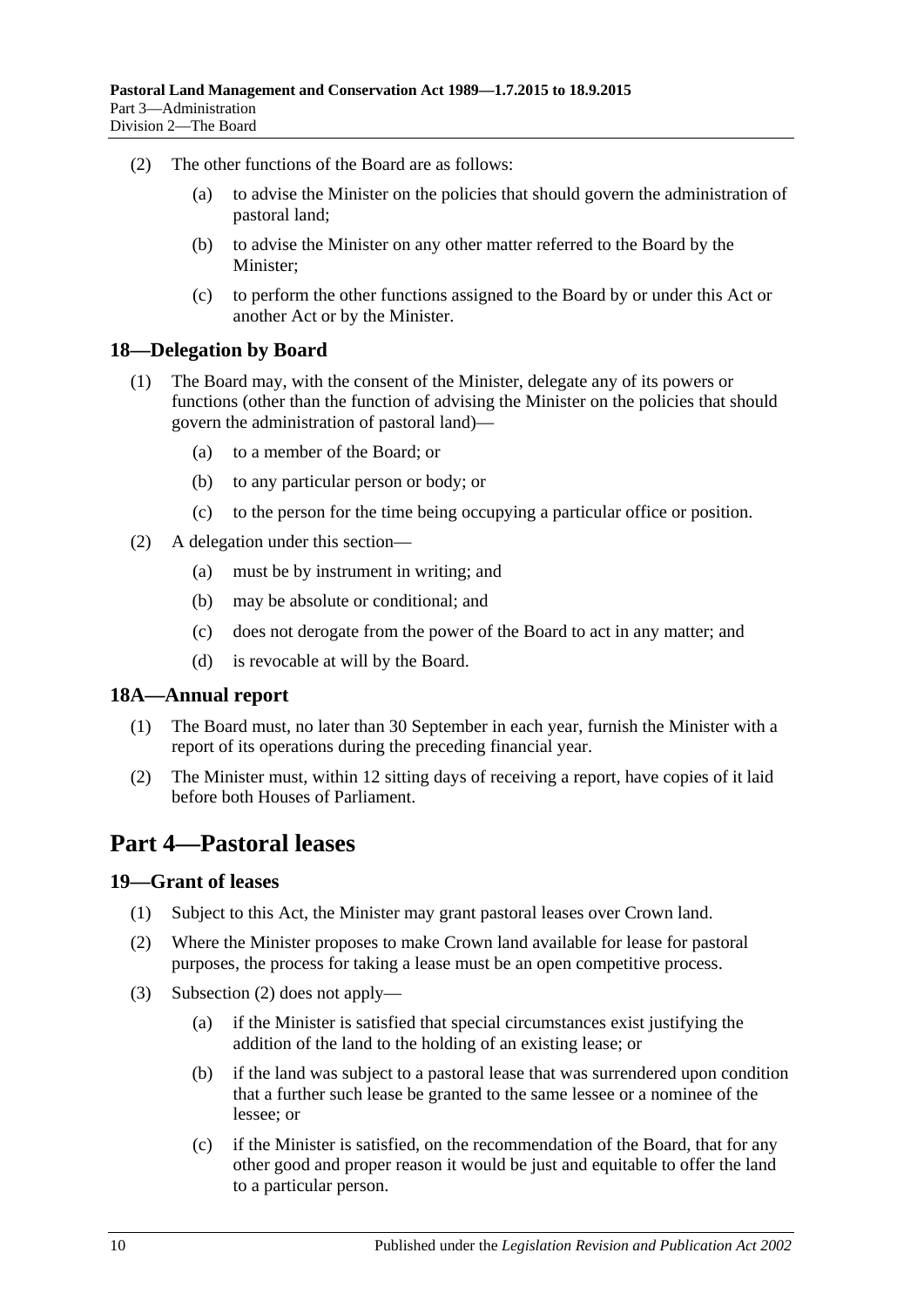#### <span id="page-10-0"></span>**20—Assessment of land prior to grant of lease**

- (1) The Minister cannot grant a pastoral lease over Crown land—
	- (a) if the Governor has determined that the land should be set aside or used for some other more appropriate purpose; or
	- (b) unless—
		- (i) the Board is satisfied that the land is suitable for pastoral purposes; and
		- (ii) an assessment has been made of the condition of the land.
- <span id="page-10-3"></span>(2) However, the Minister may grant a pastoral lease over Crown land without an assessment having been made under [subsection](#page-10-3)  $(1)(b)(ii)$  if an assessment has been made within the previous 14 years.

## <span id="page-10-1"></span>**21—Execution of leases**

Where—

- (a) a document intended to constitute a pastoral lease is sent to the prospective lessee for execution; and
- (b) the document is not returned duly executed, together with such fees or other amounts as may be required, within a period (which must be at least 30 days) specified in an accompanying notice,

the Minister may decline to enter into the lease and forfeit any deposit or other money paid in connection with it.

## <span id="page-10-2"></span>**22—Conditions of pastoral leases**

- <span id="page-10-5"></span><span id="page-10-4"></span>(1) A pastoral lease will be granted subject to conditions and reservations providing for the following matters (but no others):
	- (a) general conditions providing for—
		- (iii) the payment of rent annually in arrears;
		- (iv) the lessee's obligation to pay in the due manner all rates, taxes and other government charges in relation to the land;
		- (v) the lessee's obligation to comply with the following Acts and any regulations under those Acts to the extent that they apply in relation to the land:
			- (A) the *[Natural Resources Management Act](http://www.legislation.sa.gov.au/index.aspx?action=legref&type=act&legtitle=Natural%20Resources%20Management%20Act%202004) 2004*; and
			- (B) the *[Dog Fence Act](http://www.legislation.sa.gov.au/index.aspx?action=legref&type=act&legtitle=Dog%20Fence%20Act%201946) 1946*; and
			- (C) the *[Mining Act](http://www.legislation.sa.gov.au/index.aspx?action=legref&type=act&legtitle=Mining%20Act%201971) 1971*; and
			- (D) the *[Petroleum Act](http://www.legislation.sa.gov.au/index.aspx?action=legref&type=act&legtitle=Petroleum%20Act%202000) 2000*; and
			- (G) any other prescribed Act;
		- (vi) the lessee's obligation not to hinder or obstruct any person who is exercising, or attempting to exercise, a right of access to the land pursuant to this Act or any other Act;
	- (b) land management conditions providing for—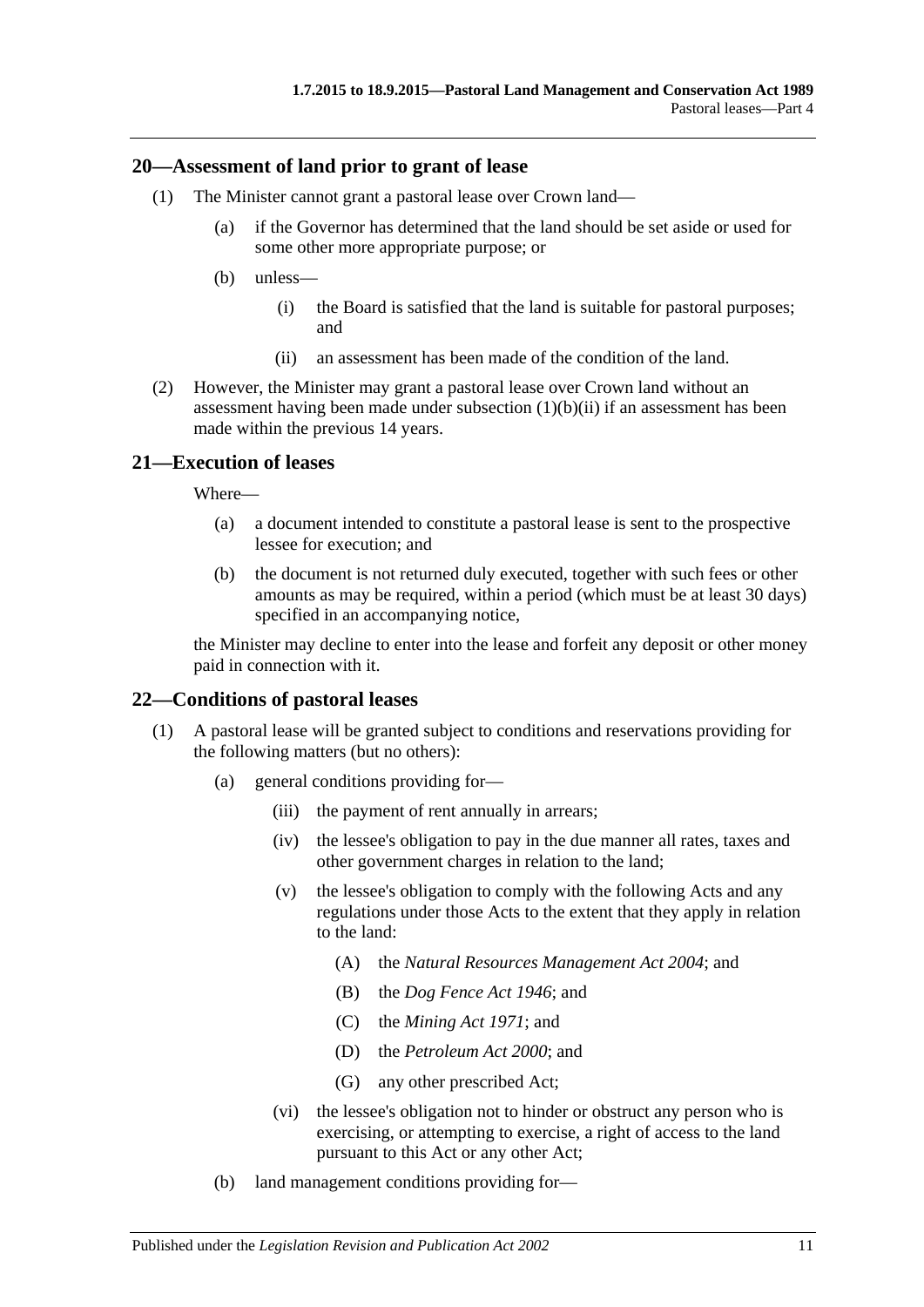- (i) the lessee's obligation not to pasture (as part of the commercial enterprise under the lease) any species of animal on the land other than the species specified in the lease, except with the prior approval of the Board;
- (ii) the lessee's obligation to ensure that numbers of stock on the land or a particular part of the land do not exceed the maximum levels specified in the lease, except with the prior approval of the Board;
- (iii) the lessee's obligation not to use the land for any purpose other than pastoral purposes, except with the prior approval of the Board;
- (iv) the lessee's obligation to maintain existing fencing in a stockproof condition;
- (v) the lessee's obligation to maintain existing constructed stock watering points in proper working order;
- (vi) the lessee's obligation to close off specified areas on the land, or to close or move specified access points on the land, for the purposes of rehabilitation of degraded land;
- (vii) in the case of a pastoral lease relating to land in the Arkaroola Protection Area under the *[Arkaroola Protection Act](http://www.legislation.sa.gov.au/index.aspx?action=legref&type=act&legtitle=Arkaroola%20Protection%20Act%202012) 2012*—the lessee's obligation to use the land in accordance with the management plan under that Act;
- <span id="page-11-0"></span>(c) reservations providing for—
	- (i) the property in minerals, petroleum, underground waters and live or dead standing timber on or under the land to be vested in the Crown;
	- (ii) the right of the Commissioner of Highways to establish public roads across the land.
- (1a) A condition referred to in [subsection](#page-10-4)  $(1)(a)$  or  $(1)(b)$ , and a reservation referred to in [subsection](#page-11-0) (1)(c), will be taken to be a condition or reservation (as the case requires) of all pastoral leases (whether granted before or after the commencement of this subsection).
- (2) The form of a pastoral lease and any matters (such as maximum stock levels) to be specified in the conditions of a lease will be determined by the Board.
- (3) The only conditions of a pastoral lease that can be varied by the Board pursuant to this Act are the land management conditions.
- (4) Nothing in this Act prevents a lessee and the Board from entering into an agreement for the variation of a condition of the lease.
- (5) A condition of a pastoral lease is, to the extent that it relates to the minimum stocking rate of pastoral land, void and of no effect.
- <span id="page-11-1"></span>(6) The Board may, at the request or with the consent of the lessee—
	- (a) approve the pasturing (as part of the commercial enterprise under the lease) of a species of animal other than a species specified in the lease; and
	- (b) approve a level of stock on the land, or on a particular part of the land, in excess of the maximum levels specified in the lease; and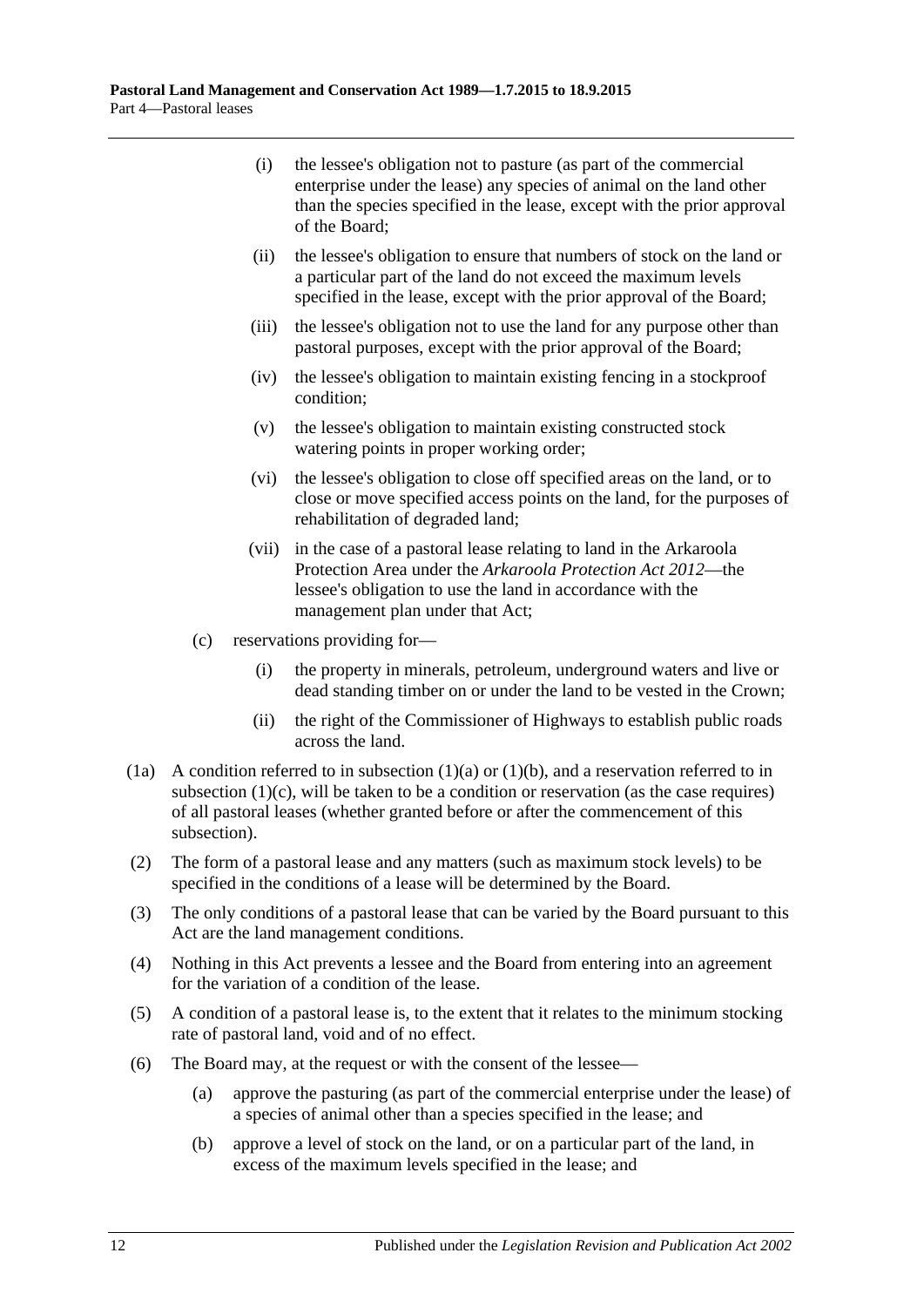- (c) approve the use of land subject to a pastoral lease for a purpose other than pastoral purposes; and
- $(d)$
- (i) set aside from use for pastoral purposes land, or a part of the land, subject to a pastoral lease; and
- (ii) approve the use of the pastoral land set aside for the primary purpose of traditional Aboriginal pursuits, conservation purposes or other purposes as specified by the Board.
- (7) An approval of the Board under [subsection](#page-11-1) (6) must be in writing and may be subject to conditions.

## <span id="page-12-0"></span>**23—Rent**

- (1) The rent payable to the Crown under a pastoral lease—
	- (a) is the amount from time to time determined under this section to be the annual rent for the lease; and
	- (b) is payable annually in arrears.
- <span id="page-12-1"></span>(2) The annual rent for a pastoral lease is to be determined as follows:
	- (a) the Valuer-General will from time to time determine the unimproved value of the land in accordance with the *[Valuation of Land Act](http://www.legislation.sa.gov.au/index.aspx?action=legref&type=act&legtitle=Valuation%20of%20Land%20Act%201971) 1971*, taking into account, in addition to any other matters taken into account under that Act, the following matters:
		- (i) the purposes, whether authorised under the lease or by the Board, for which the land is used and the inherent capacity of the land to be used for those purposes; and
		- (ii) any prevailing climatic conditions currently affecting the productivity of the land; and
		- (iii) the proximity and accessibility of markets and other facilities to the extent that they affect the profitability of the lessee's enterprise; and
		- (iv) any views as to land condition factors expressed by the regional NRM board within whose region the land is situated (and the Valuer-General must seek those views before making the determination); and
		- (v) the views of any consultative committee established by the Minister for the purpose of assisting in the determination of pastoral lease rents;
	- (b) the Valuer-General will, on making a determination under [paragraph](#page-12-1) (a), fix the annual rent for the lease as a percentage of the unimproved value of the land, being a percentage—
		- (i) that represents, in the Valuer-General's opinion, the appropriate rate of return for the land, taking into account the purposes for which the land is being used; and
		- (ii) that may vary from lease to lease according to the various purposes for which land is being used.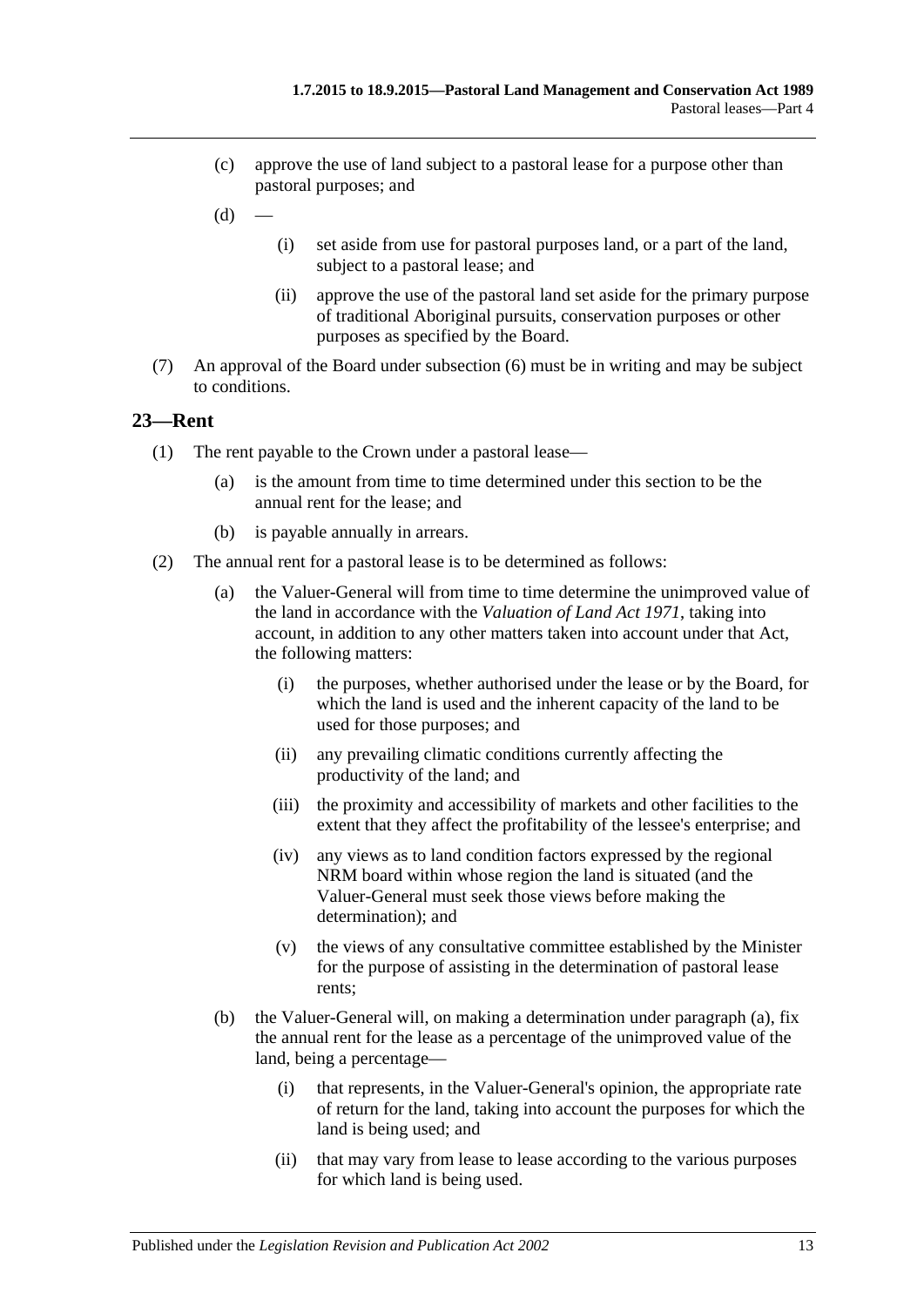- (3) The Valuer-General must make a determination of the rents for all pastoral leases at the same time.
- (4) The Valuer-General—
	- (a) may make such a determination at any time; and
	- (b) must do so on direction by the Minister,

but, in any event, must make such a determination at least every 5 years.

- (5) On completing a determination of the annual rent for a pastoral lease, the Valuer-General must give to the Board a notice of the determination that includes a statement of the unimproved value of the land and the percentage on which the rent is based.
- (6) The Minister may, on the recommendation of the Board, and if the Minister is satisfied—
	- (a) that some factor exists affecting the profitability of the enterprise under a pastoral lease that has arisen since the Valuer-General last determined the annual rent for the lease; or
	- (b) that the lessee has, under an agreement with the Minister, carried out work on the land on behalf of the Minister for which the lessee has not been recompensed; or
	- (c) that the lessee has, on his or her own initiative, undertaken special measures to remedy or prevent degradation of the land,

reduce by an appropriate amount the rent that would otherwise be payable under the lease in respect of any particular year.

- (7) The Board is responsible for issuing and sending to lessees annual rent accounts.
- (8) The Board may, for the purposes of administrative efficiency, fix a common day by which the rent under all pastoral leases must be paid in each year and, for that purpose, rent accounts for a period greater or less than a year may be sent to lessees.
- (9) A rent account must be accompanied by or include—
	- (a) a copy of the Valuer-General's notice of determination if a new determination has been made since the last rent account sent to the lessee; and
	- (b) an explanation of any debits or credits shown on the account; and
	- (c) a statement of the reasons for any reduction, waiver or deferment of rent pursuant to this section.
- (10) The Minister may, on the recommendation of the Board, and if the Minister is satisfied that a case of hardship exists, waive or defer payment of any amount of the rent due and payable under a pastoral lease, subject to such conditions (if any) as the Board recommends.

## <span id="page-13-0"></span>**24—Term of pastoral leases**

- (1) Subject to [subsection](#page-13-1) (2), a pastoral lease will be granted for a term of 42 years.
- <span id="page-13-1"></span>(2) Where a lessee surrenders two or more pastoral leases for the purposes of merger of the leases, the term of the lease to be granted to the lessee will be such term as the Board, having regard to the terms of the surrendered leases, thinks appropriate.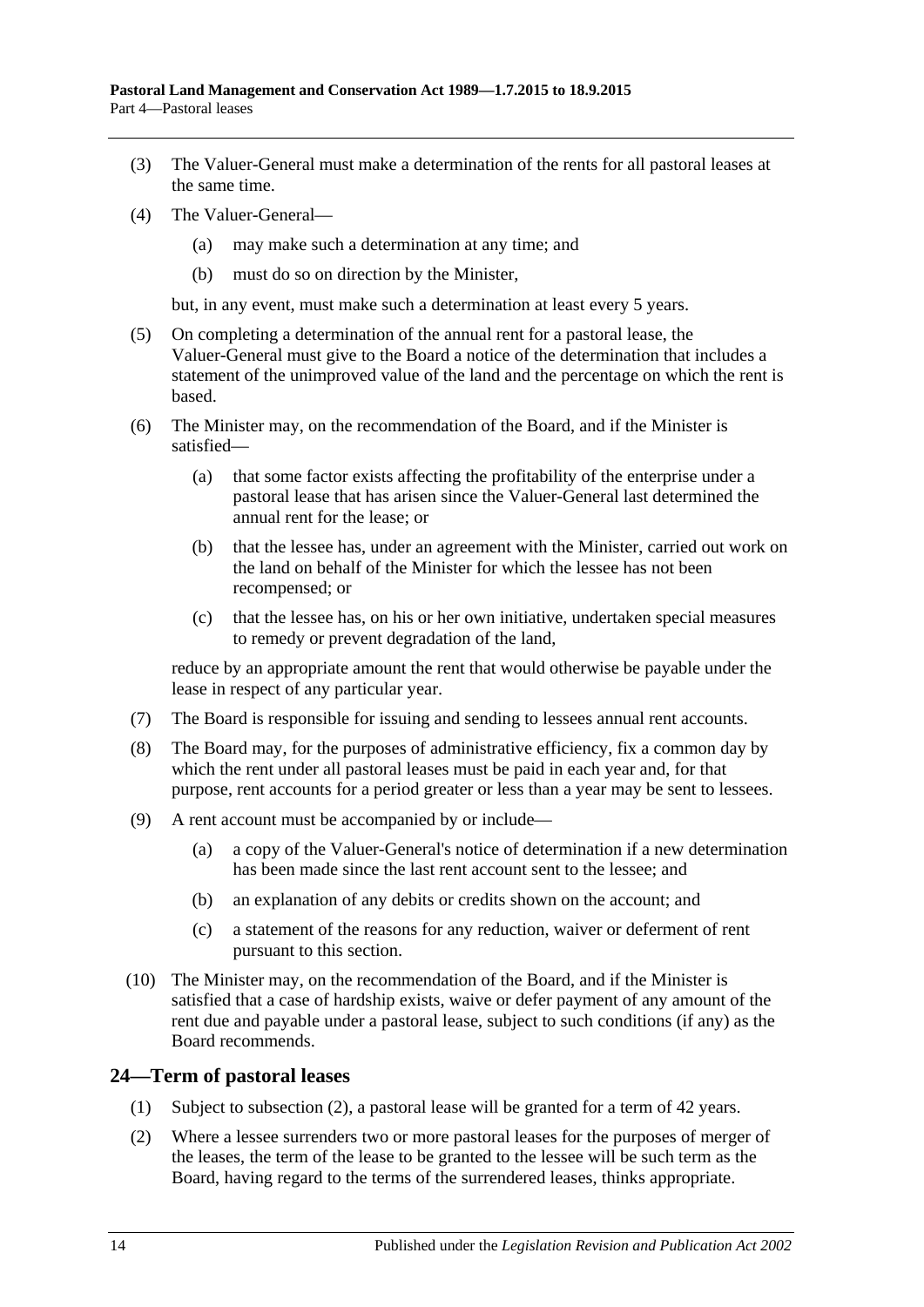#### <span id="page-14-0"></span>**25—Assessment of land**

- (1) The Board must cause an assessment of the condition of the land comprised in each pastoral lease to be completed at intervals of not more than 14 years.
- (2) An assessment of the condition of land pursuant to this Act—
	- (a) must be thorough; and
	- (b) must include an assessment of the capacity of the land to carry stock; and
	- (c) must be conducted in accordance with recognised scientific principles; and
	- (d) must be carried out by persons who are qualified and experienced in land assessment techniques; and
	- (e) must take into account any matter prescribed by the regulations.
- (3) The Board must, by notice in writing, advise a lessee of a proposed assessment not less than 28 days before the assessment is due to commence.
- <span id="page-14-3"></span>(4) On completing an assessment of the condition of land, the Board must forward—
	- (a) a copy of the assessment; and
	- (b) a written report of any action the Board proposes taking as a consequence of the assessment,

to the lessee.

(5) The Board cannot take any action under this Act as a consequence of an assessment until after the end of the period during which an application for assistance may be lodged under [section](#page-15-0) 25B.

## <span id="page-14-1"></span>**25A—Establishment of pool of persons for the purposes of [section](#page-15-0) 25B**

- (1) The Minister must establish a pool of persons for the purposes of [section](#page-15-0) 25B.
- <span id="page-14-2"></span>(2) The pool will consist of such number of persons (being not less than 2 and not more than 6) as the Minister thinks fit, appointed by the Minister after consultation with Livestock SA Incorporated and the Conservation Council of South Australia Inc.
- (3) A member of the public service is not eligible for appointment as a member of the pool.
- (4) A member of the pool will be appointed on terms and conditions determined by the Minister.
- (5) Each person appointed under [subsection](#page-14-2) (2) must have qualifications or experience in pastoral land management.
- (6) The Minister must maintain a public register containing the name and contact details of each member of the pool.
- (7) The public register is to be available for inspection, without fee, during ordinary office hours—
	- (a) at a public office, or public offices, determined by the Minister; and
	- (b) at a website determined by the Minister.
- <span id="page-14-4"></span>(8) The Minister may, by notice in the Gazette, publish guidelines in relation to the provision of assistance under [section](#page-15-0) 25B.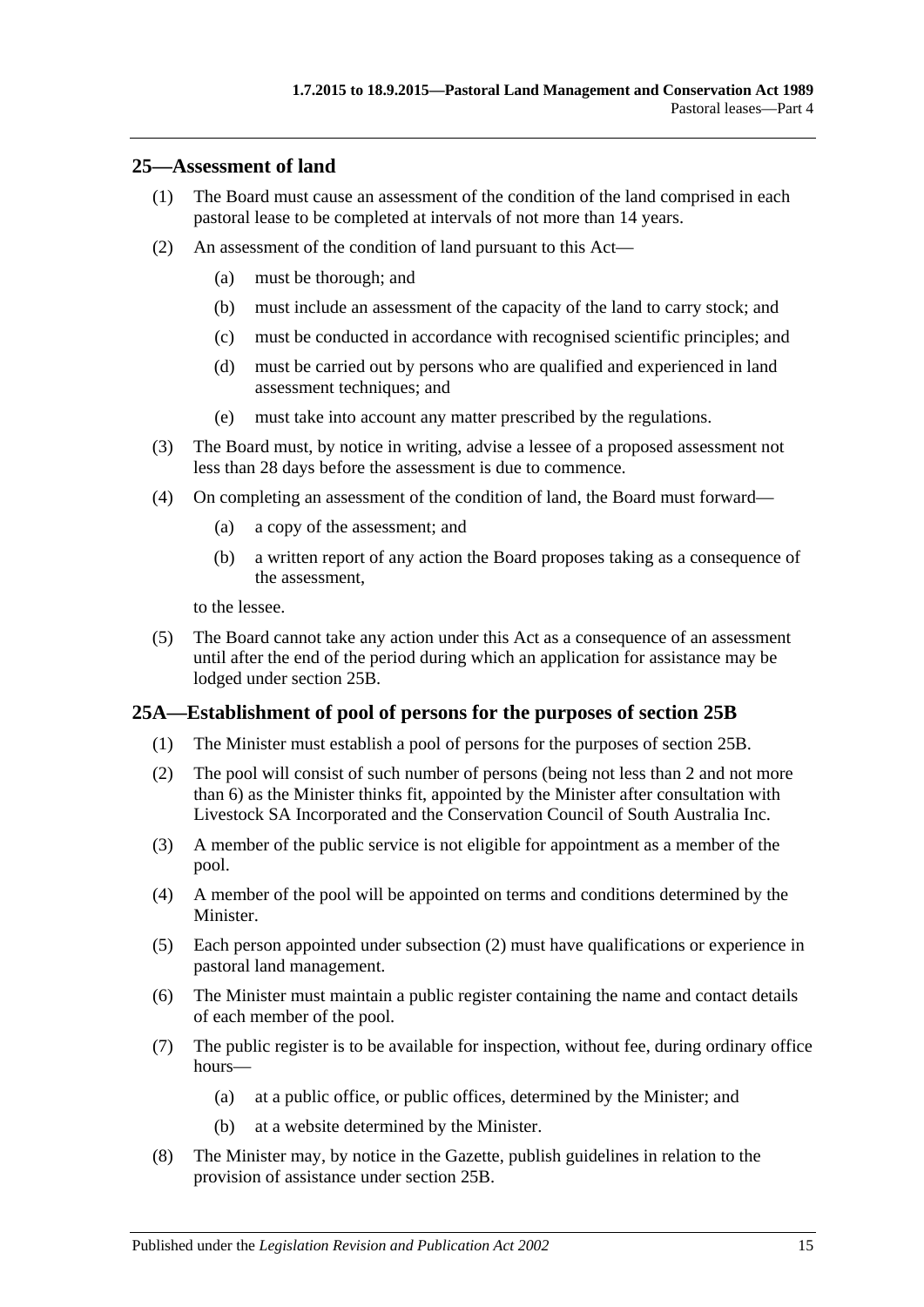#### <span id="page-15-1"></span><span id="page-15-0"></span>**25B—Assistance to lessee**

- (1) A lessee who has received under [section](#page-14-3) 25(4)—
	- (a) a copy of an assessment; or
	- (b) a written report of proposed action,

may, within 60 days after the copy of the assessment or the report is forwarded to the lessee under that section, apply to the Minister for assistance in relation to the lessee's dealings with the Board, or any other person or body, as a consequence of the assessment or in relation to the proposed action.

- (2) An application under [subsection](#page-15-1) (1)—
	- (a) may request that the assistance be provided by a particular member of the pool of persons established under [section](#page-14-1) 25A; and
	- (b) must identify—
		- (i) the nature of the assistance sought by the lessee; and
		- (ii) if the lessee seeks assistance to dispute any part of the assessment, or oppose any proposed action—the grounds for the dispute or opposition; and
	- (c) must be made in a manner and form determined by the Minister and will not be conditional on the payment of any fee.
- (3) If an application is made under [subsection](#page-15-1) (1), the Minister must, unless satisfied that the application is frivolous or vexatious, appoint a member of the pool to provide assistance to the lessee in accordance with any guidelines published in accordance with [section](#page-14-4) 25A(8) (and if the application requests that the assistance be provided by a particular member of the pool, the Minister must appoint that member unless the Minister is of the opinion that it would be inappropriate for any reason for that member to do so).
- <span id="page-15-2"></span>(4) A member of the pool must—
	- (a) inform the Minister in writing of any direct or indirect interest that the person has or acquires that conflicts, or may conflict, with the provision of any assistance that the member is appointed to provide; and
	- (b) comply with any directions given by the Minister regarding the resolution of the conflict, or potential conflict.

Maximum penalty: \$20 000.

- (5) [Subsection](#page-15-2) (4) does not apply in relation to an interest that the member has or acquires while the member remains unaware that he or she has an interest in the matter, but in any proceedings against the member the burden will lie on the member to prove that he or she was not, at the material time, aware of his or her interest.
- (6) No civil liability attaches to a member of the pool for an act or omission in good faith in the exercise or purported exercise of a function under this section.
- (7) The Pastoral Board must give consideration to any comments made to the Board by the lessee relating to the assessment, or the written report of proposed action, referred to in [subsection](#page-15-1) (1).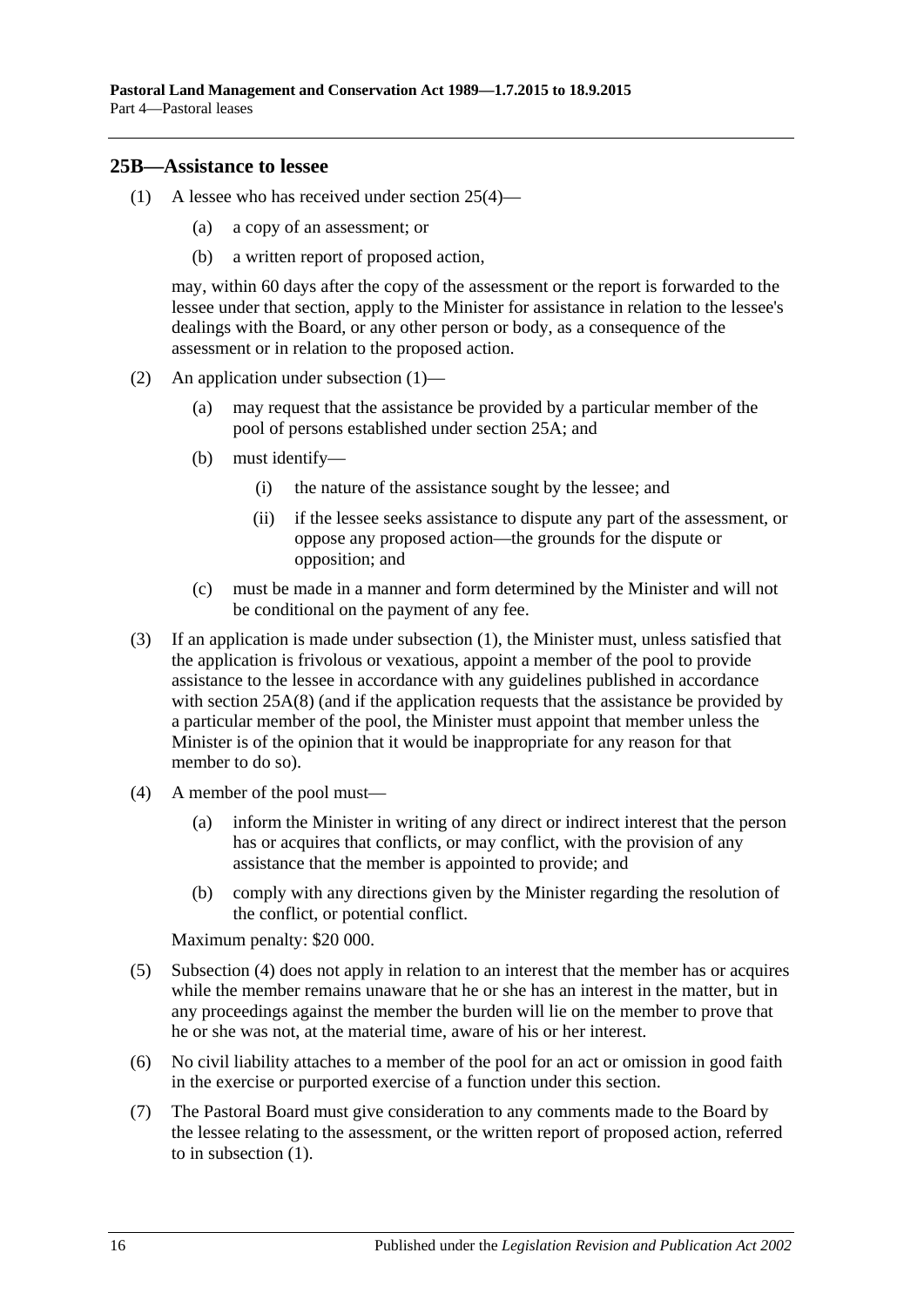## <span id="page-16-0"></span>**26—Extension of term of pastoral leases and variation of conditions**

- (1) The Board may, by notice in writing given to the lessee, vary the land management conditions of a pastoral lease to take effect on the date or dates specified in the notice (and, if a property plan has been approved in respect of the pastoral lease, the variation must accord with the terms of the plan).
- (2) However, the Board cannot vary the land management conditions of a pastoral lease unless the lease conditions as varied by the Board are accepted by the lessee.
- <span id="page-16-5"></span>(3) Subject to [subsection](#page-16-2) (5), the Board must, by notice in writing given to the lessee within 12 months after the completion of the most recent assessment under [section](#page-14-0) 25—
	- (a) if the land management conditions of a pastoral lease are not to be varied by the notice under this subsection—extend the term of a pastoral lease; or
	- (b) if the land management conditions of a pastoral lease are to be varied by the notice under this subsection—offer to extend the term of a pastoral lease,

<span id="page-16-3"></span>by such period as will bring the term to 42 years (measured from the date the most recent assessment was completed).

- <span id="page-16-4"></span>(4) An offer to extend the term of a pastoral lease under [subsection](#page-16-3) (3)(b) is subject to the condition that the lessee accepts the lease conditions as varied within 12 months after receiving the offer (and if the lessee does not accept the lease conditions as varied within that period the offer is, by force of this section, withdrawn).
- <span id="page-16-2"></span>(5) The Board may refuse to extend the term of a pastoral lease if satisfied—
	- (a) there has been a wilful breach of a condition of the lease resulting in, or likely to result in, degradation of the land; or
	- (b) the lessee has, without reasonable excuse, failed to discharge a duty imposed by [section](#page-5-0) 7.
- $(6)$  If—
	- (a) an offer to extend a pastoral lease has been withdrawn under [subsection](#page-16-4) (4); or
	- (b) the Board has refused to extend the term of a pastoral lease under [subsection](#page-16-2)  $(5)$ .

the Board may (either on an application by the lessee or of its own motion), if satisfied that the grounds for the revocation or refusal no longer exist, extend the term of a pastoral lease by such period as will bring the balance of the term to 42 years (measured from the date the most recent assessment was completed).

(7) For the purposes of this section, an assessment is taken to have been completed on the day that the Board resolves to issue a notice under [subsection](#page-16-5) (3).

## <span id="page-16-1"></span>**27—Exemption from stamp duty**

The grant of a pastoral lease or extension of the term of a lease is exempt from stamp duty.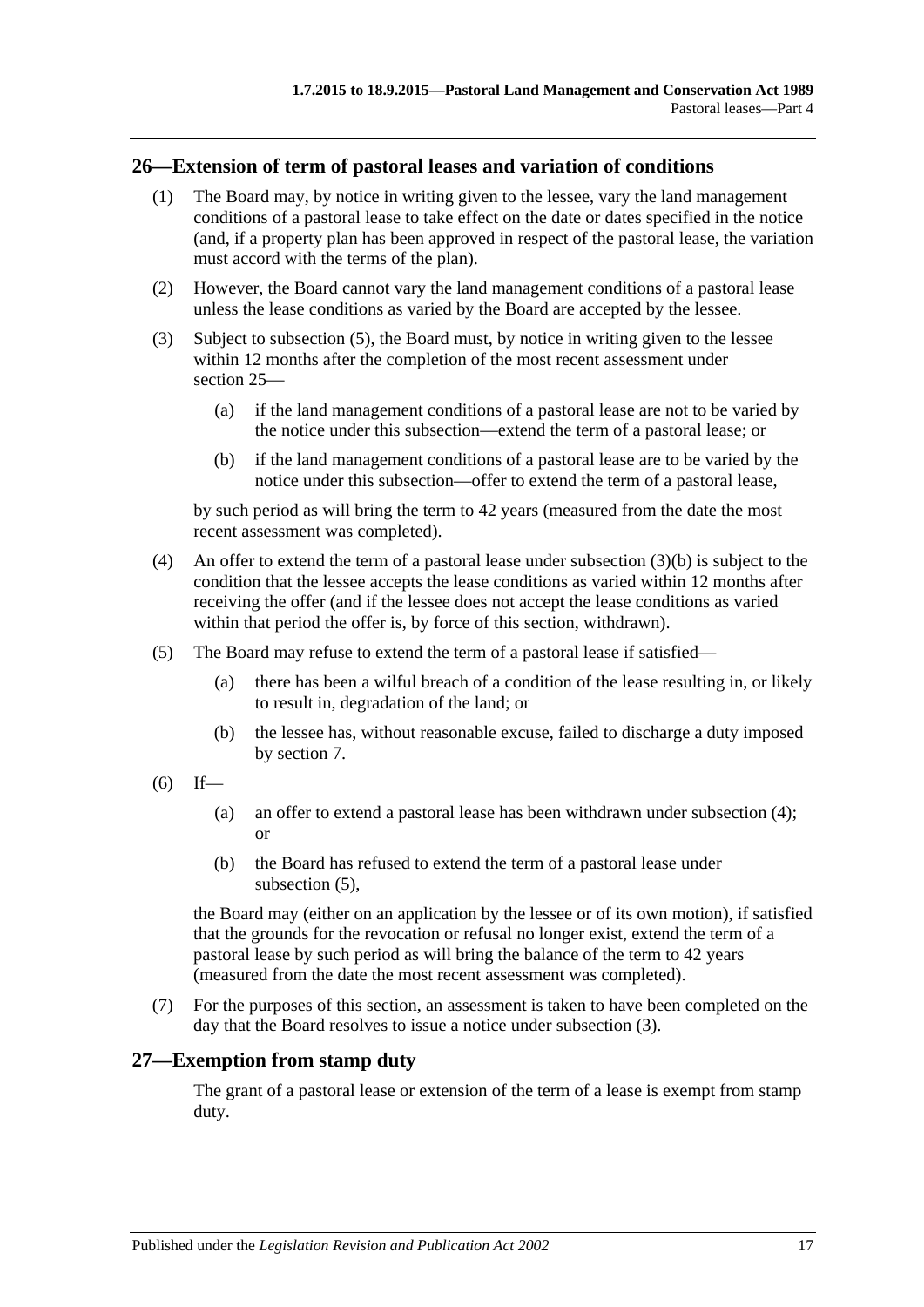#### <span id="page-17-3"></span><span id="page-17-0"></span>**28—Dealing with pastoral leases**

- (1) Subject to the conditions of the lease, the interest of the lessee under a pastoral lease cannot be transferred, assigned, mortgaged, sublet or otherwise dealt with without the consent of the Minister.
- (2) The Minister must not unreasonably or capriciously refuse or withhold consent under [subsection](#page-17-3)  $(1)$ .
- (3) Where a lessee transfers or assigns his or her interest under a pastoral lease, all accrued and accruing liabilities pass to the transferee or assignee.
- (4) Any such liabilities that had accrued before the date of the transfer or assignment may be enforced against the transferor or assignor (who will be regarded as jointly and severally liable with the transferee or assignee).
- (5) A pastoral lease can be wholly or partially surrendered with the consent of the Minister (which may be unconditional or subject to conditions) and, subject to [subsection](#page-17-4) (6), the consent of all persons who have a registered interest in or caveat over the lease.
- <span id="page-17-4"></span>(6) If it appears to the Minister that a consent has been unreasonably withheld, the Minister may accept the surrender despite the absence of that consent.
- (7) Where the surrender of a pastoral lease is conditional on the granting of an interest in the land to the lessee or any other person, an interest or caveat registered on the lease continues in force and will be endorsed on the new lease or other documents of title, unless the holder of the interest or caveat consents to its discharge.
- (8) Where the surrender of a pastoral lease is not conditional on the granting of an interest in the land to the lessee or any other person, the land reverts to the Crown freed from all encumbrances and claims.

## <span id="page-17-1"></span>**29—Agreements to deal with a lease**

Where an agreement is entered into under which the parties agree to transfer, assign, mortgage, sublet or otherwise deal with a pastoral lease, the agreement will expire 12 months after its execution unless the consent of the Minister to the transfer, assignment, mortgage, subletting or other dealing has been obtained.

#### <span id="page-17-5"></span><span id="page-17-2"></span>**30—Consent to certain share transfers in pastoral company**

- (1) Where a company—
	- (a) is a lessee under a pastoral lease; or
	- (b) is a party to an agreement for the transfer, assignment, mortgage or subletting of a pastoral lease to the company,

no change in the ownership of the shares of the company can be effected without the prior consent of the Minister, if the change in ownership would result in a controlling interest in the company being held by some person, or by some other person than the present holder of such an interest.

(2) [Subsection](#page-17-5) (1) does not apply to a change in ownership of shares effected by a will or other testamentary disposition.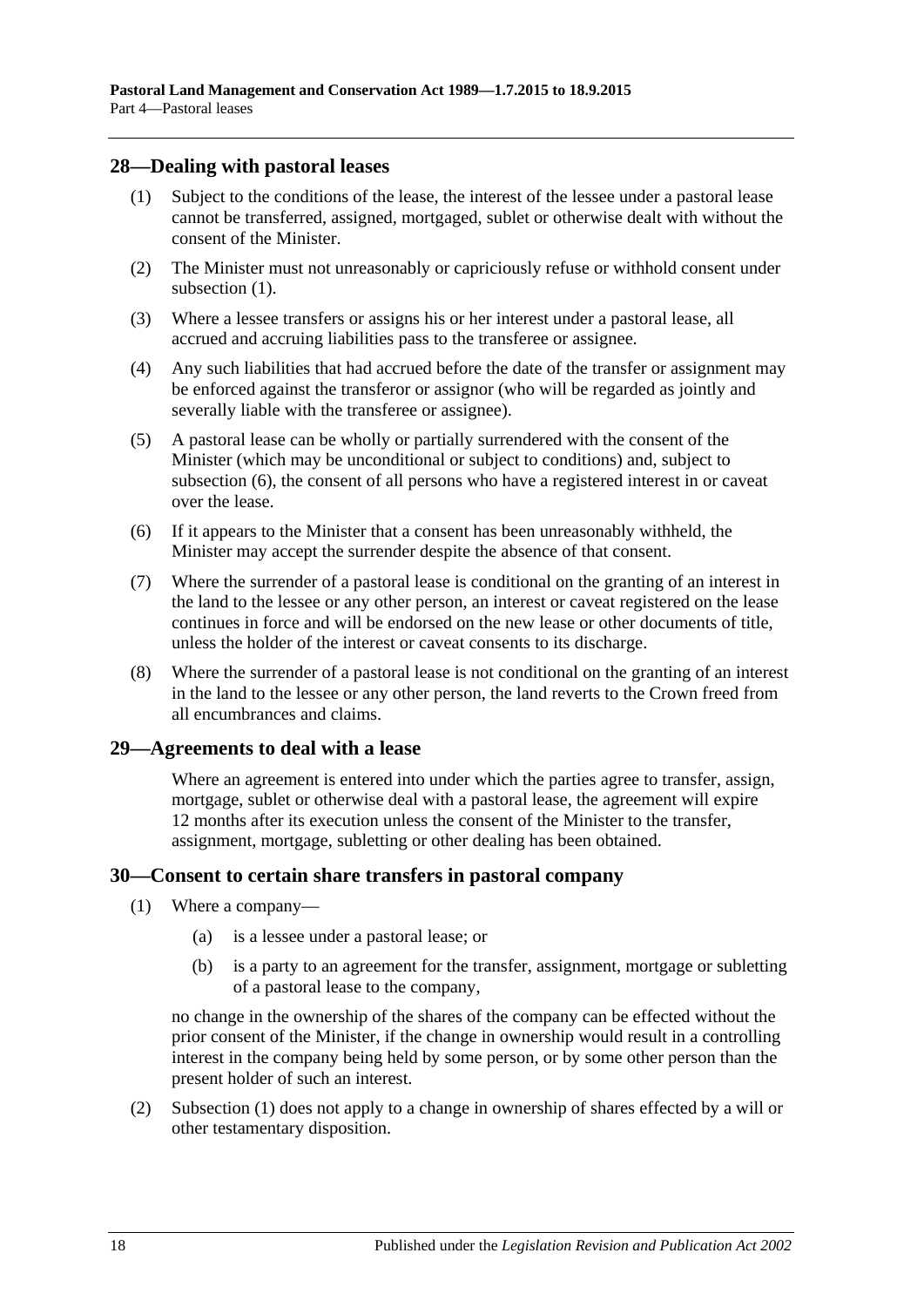## <span id="page-18-0"></span>**31—Alteration of boundaries**

- (1) If the Board is satisfied that the boundary of land subject to a pastoral lease does not reflect the land actually occupied by the lessee, the Minister may, by notice in writing to the lessee, alter the boundary accordingly.
- (2) The Minister may, in the same notice, vary the rent payable under the lease to take into account the increase or reduction in value of the lease that results from the alteration of the boundary.
- (3) On registration by the Registrar-General of a boundary alteration pursuant to this section—
	- (a) the alteration takes effect; and
	- (b) all registered interests or caveats to which the pastoral lease is subject extend over the lease as so altered.

## <span id="page-18-1"></span>**31A—Variation of land subject to lease**

- (1) The Minister may, by notice in writing to the relevant lessees—
	- (a) excise land, or a part of land, subject to a pastoral lease and transfer the land, or the part of land, to another lease; and
	- (b) alter the boundaries of the leases accordingly.
- (2) Despite a provision of this Act, the Minister may, in the same notice—
	- (a) vary the rent payable under a pastoral lease to take into account the increase or reduction in value of the lease resulting from the alteration of the boundaries; and
	- (b) vary the land management conditions of a pastoral lease (including varying a condition relating to the maximum level of stock on the land, or a particular part of the land).
- (3) The Minister may only take action under this section—
	- (a) on the recommendation of the Board; and
	- (b) at the request or with the consent of the relevant lessees.
- (4) On registration by the Registrar-General of a boundary alteration pursuant to this section—
	- (a) the alteration takes effect; and
	- (b) all registered interests or caveats to which the pastoral lease is subject extend over the lease as so altered.

## <span id="page-18-3"></span><span id="page-18-2"></span>**32—Resumption of land**

- (1) The Minister may, by notice in the Gazette, resume any pastoral land.
- (2) Before a notice is published under [subsection](#page-18-3) (1), the Minister must give written notice of intention to resume to the lessee under the pastoral lease affected by the proposal.
- (3) The resumption takes effect on a day specified in the notice in the Gazette, which must be a day falling at least six months after the date on which that notice is given.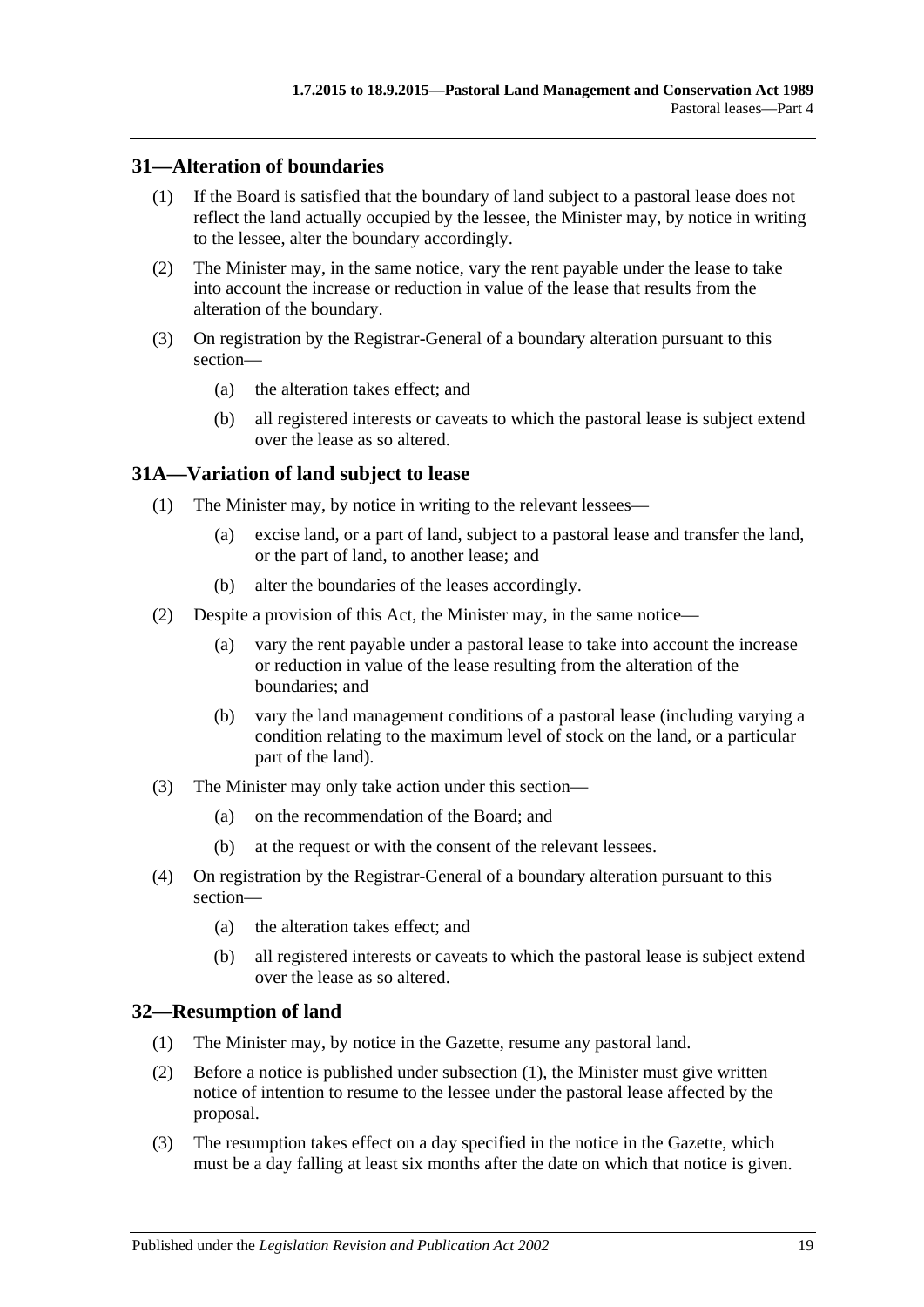- (4) Where the whole of the land subject to a pastoral lease is resumed, the resumption operates to cancel the lease.
- <span id="page-19-4"></span>(5) Where part only of the land subject to a pastoral lease is resumed—
	- (a) the area of land resumed is excised from the area to which the lease formerly applied; and
	- (b) the lease continues to apply to the remainder of that land subject to—
		- (i) any variation of its conditions specified in the notice;
		- (ii) any variation of its conditions determined by the Tribunal on the application of the lessee (and any such variation may, according to the Tribunal's determination, operate in addition to or in substitution of a variation under [subparagraph](#page-19-4) (i)).

## <span id="page-19-0"></span>**33—Abandonment of land**

If land subject to a pastoral lease has been abandoned, the Board may cancel the lease.

#### <span id="page-19-6"></span><span id="page-19-1"></span>**34—Vacation of land**

- (1) Where the lessee or former lessee under a pastoral lease vacates the land leaving behind property, the Minister may, by notice in writing, require him or her to remove the property within a stipulated period.
- <span id="page-19-5"></span>(2) If the notice is not complied with within the stipulated period, the Minister may remove and dispose of the property.
- (3) Any costs incurred by the Minister under [subsection](#page-19-5) (2) that are not covered by the proceeds (if any) of the sale of the property may be recovered as a debt from the person to whom the notice under [subsection](#page-19-6) (1) was given.
- (4) Any surplus proceeds of the sale of the property must be paid to the lessee or former lessee.

## <span id="page-19-2"></span>**35—Penalties for late payment of rent**

- (1) The Minister may, by notice in the Gazette—
	- (a) fix a scale of penalties to be paid by lessees for late payment of rent or any other amount due under pastoral leases;
	- (b) vary or revoke a scale previously fixed under this section.
- (2) Any such penalty will be regarded as an amount that is due and payable under the pastoral lease.
- (3) The Board may, for proper reasons, remit a penalty under this section in whole or part.

#### <span id="page-19-3"></span>**36—Waiver**

The Board may, if it thinks special reason exists for doing so, waive a breach of, or non-compliance with, a condition of a pastoral lease unconditionally or subject to conditions.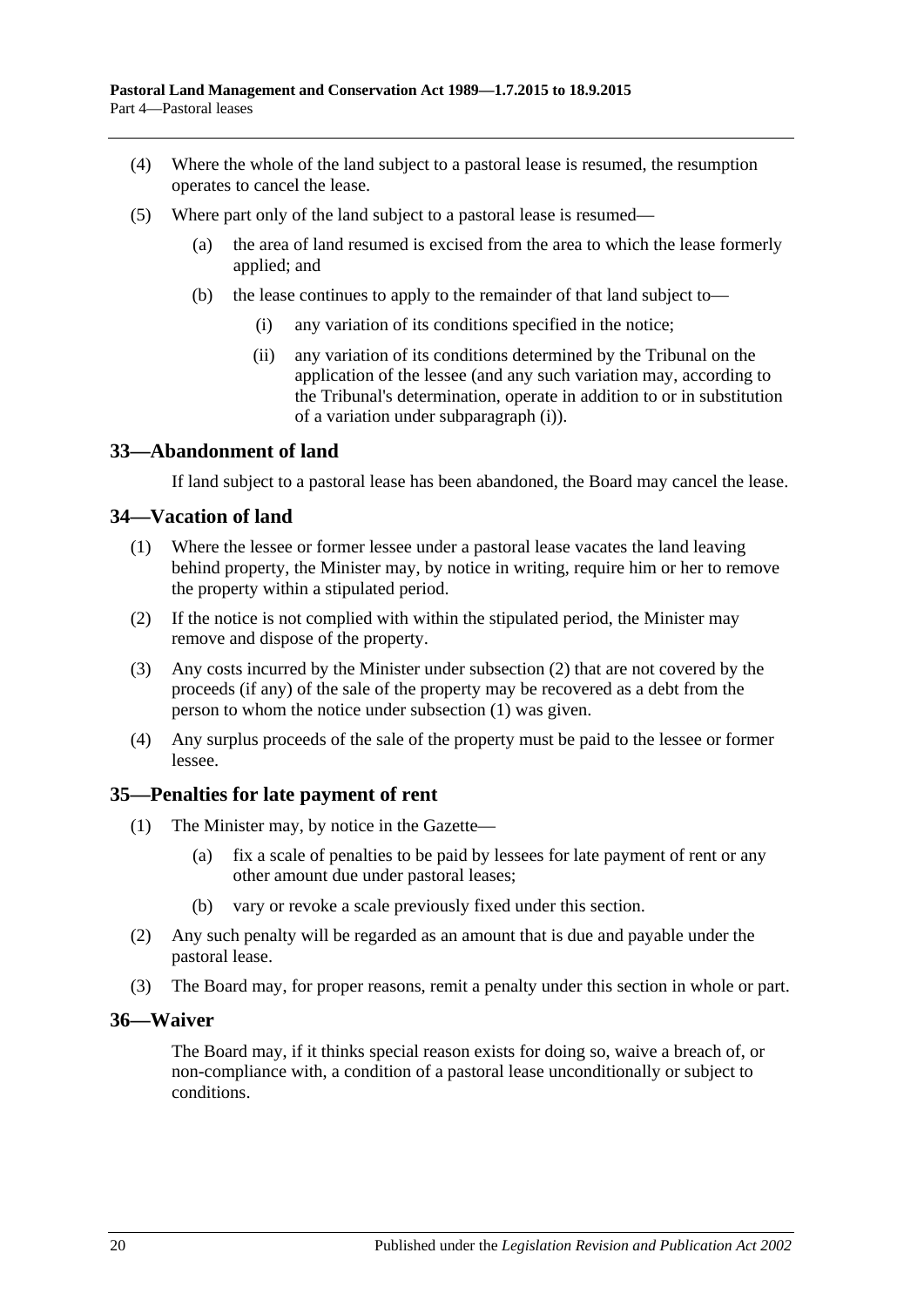#### <span id="page-20-0"></span>**37—Cancellation of lease or imposition of fine on breach of conditions**

- (1) Subject to [subsection](#page-20-3) (2), the Board may—
	- (a) impose a fine on the lessee under a pastoral lease of an amount not exceeding \$10 000; or
	- (b) cancel a pastoral lease,

if satisfied that a breach of a condition of the lease has occurred.

- <span id="page-20-3"></span>(2) The Board cannot cancel a pastoral lease unless satisfied—
	- (a) that the lessee has been allowed a reasonable opportunity to make good the breach but has failed to do so; or
	- (b) that cancellation is necessary in order to prevent, arrest or minimise damage to or deterioration of the land.
- (3) On cancelling a pastoral lease under this section, the Board may—
	- (a) order that the lessee or the holder of any registered interest in or caveat over the lease be compensated for loss suffered as a result of the cancellation to such extent as the board thinks fit (but the total amount payable under all such orders must not exceed the market value of the lessee's interest less the costs incurred by the Board in taking action under this section); or
	- (b) make such incidental or ancillary orders as it thinks fit.
- (4) On cancellation of a pastoral lease under this section, the land is freed from all encumbrances and claims.
- (5) Fines imposed under this section—
	- (a) are payable by the Board into the Consolidated Account; and
	- (b) if unpaid, may be recovered by the Board from the lessee as a debt.

#### <span id="page-20-1"></span>**38—Cancellation of pastoral lease obtained by false statement**

The Board may cancel a pastoral lease if satisfied that the lease was obtained under this Act by a false declaration or statement.

#### <span id="page-20-2"></span>**39—Compensation**

- (1) A lessee is entitled to compensation on—
	- (a) resumption of pastoral land; or
	- (b) expiry of a lease pursuant to a refusal to extend its term under [section](#page-14-0) 25 or [26.](#page-16-0)
- (2) The amount of the compensation—
	- (a) will be determined by agreement between the Minister and the lessee or, in default of agreement, by the Land and Valuation Court; and
	- (b) must be based on the market value of the pastoral lease as if the lease were not being resumed or were not expiring but had been duly extended in accordance with this Act.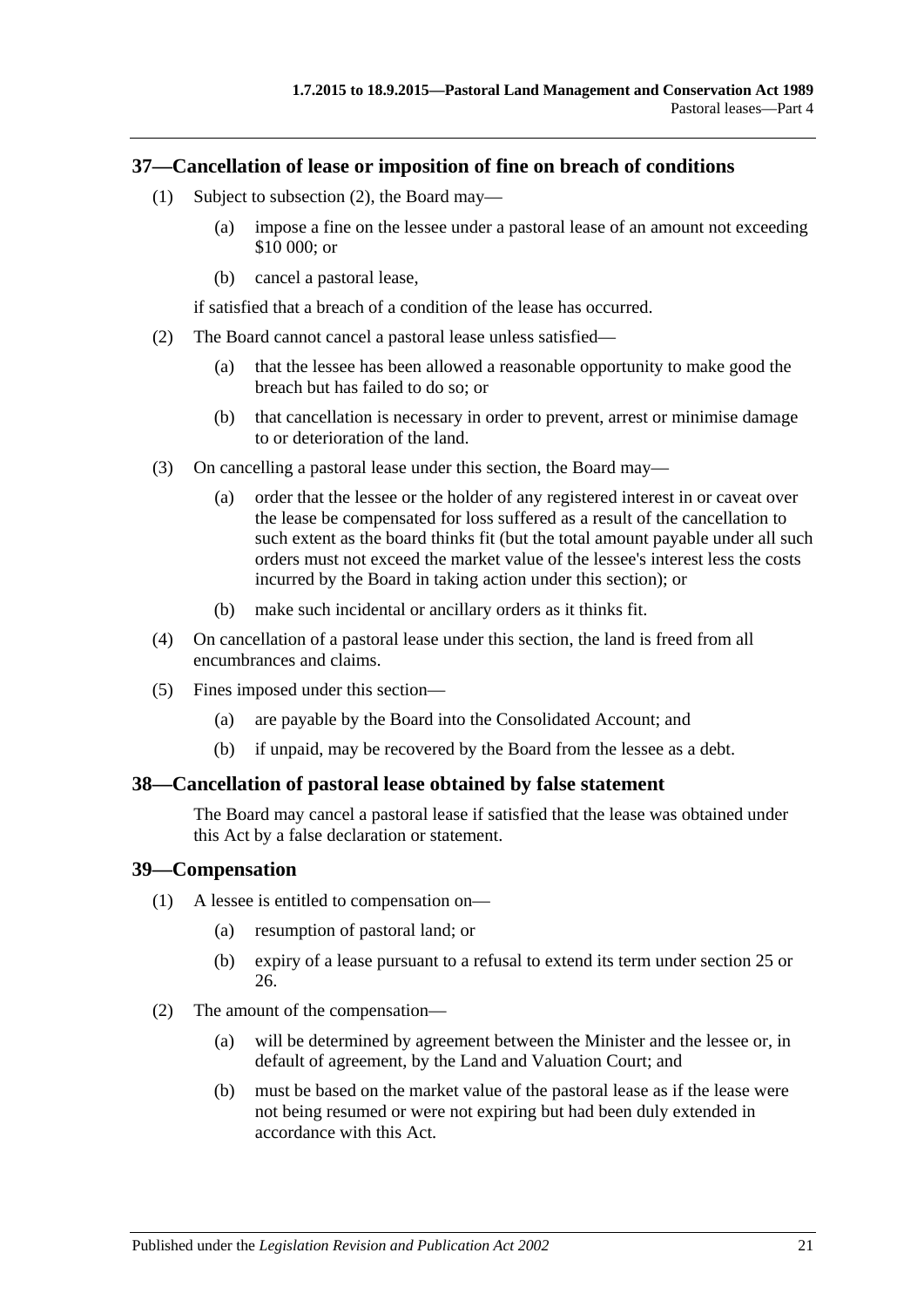## <span id="page-21-0"></span>**40—Notice of adverse action to be given to holders of registered interests or caveats**

- (1) The Board or the Minister (as the case may require) must—
	- (a) before resuming any pastoral land; or
	- (b) before cancelling a lease pursuant to this Part; or
	- (c) on making a decision under this Part not to extend the term of a lease,

give written notice of the action to all persons who have a registered interest in or caveat over the lease.

(2) Notice of a proposed resumption or cancellation must be given at least 14 days before the proposal is implemented.

# <span id="page-21-1"></span>**Part 5—Land management and protection**

## <span id="page-21-3"></span><span id="page-21-2"></span>**41—Property plans**

- (1) If the Board is of the opinion that pastoral land has, from any cause, been damaged, or is likely to suffer damage or deteriorate, and that in order to prevent, arrest or minimise damage to or deterioration of the land, or to rehabilitate the land, it is necessary that action under this section be taken, the Board may, by notice in writing to the lessee, require the lessee—
	- (a) to submit to the Board a plan (a *property plan*) detailing the proposed management of the pastoral land over a specified period; or
	- (b) to submit to the Board a revised property plan,

in accordance with the terms of the notice.

- (2) The Board must not, in exercising its powers under [subsection](#page-21-3) (1), act capriciously or vexatiously.
- (3) A property plan must contain such information as the Board may require.
- <span id="page-21-4"></span>(4) The Board may—
	- (a) approve, by endorsement, a property plan or revised property plan; or
	- (b) refer the plan back to the lessee for modification; or
	- (c) reject the plan and—
		- (i) require, by notice in writing, the lessee to submit a fresh plan; or
		- (ii) prepare (or revise, as the case may be) a property plan itself and recover the cost of doing so from the lessee as a debt.
- <span id="page-21-5"></span>(5) If a lessee fails to comply with a notice under [subsection](#page-21-3) (1) or [\(4\),](#page-21-4) the Board may prepare a property plan or revised property plan in respect of the pastoral land and recover the cost of doing so from the lessee as a debt.
- (6) A property plan or revised property plan prepared by the Board pursuant to [subsection](#page-21-4) (4) or [\(5\)](#page-21-5) will be taken to be an approved property plan for the land to which it relates.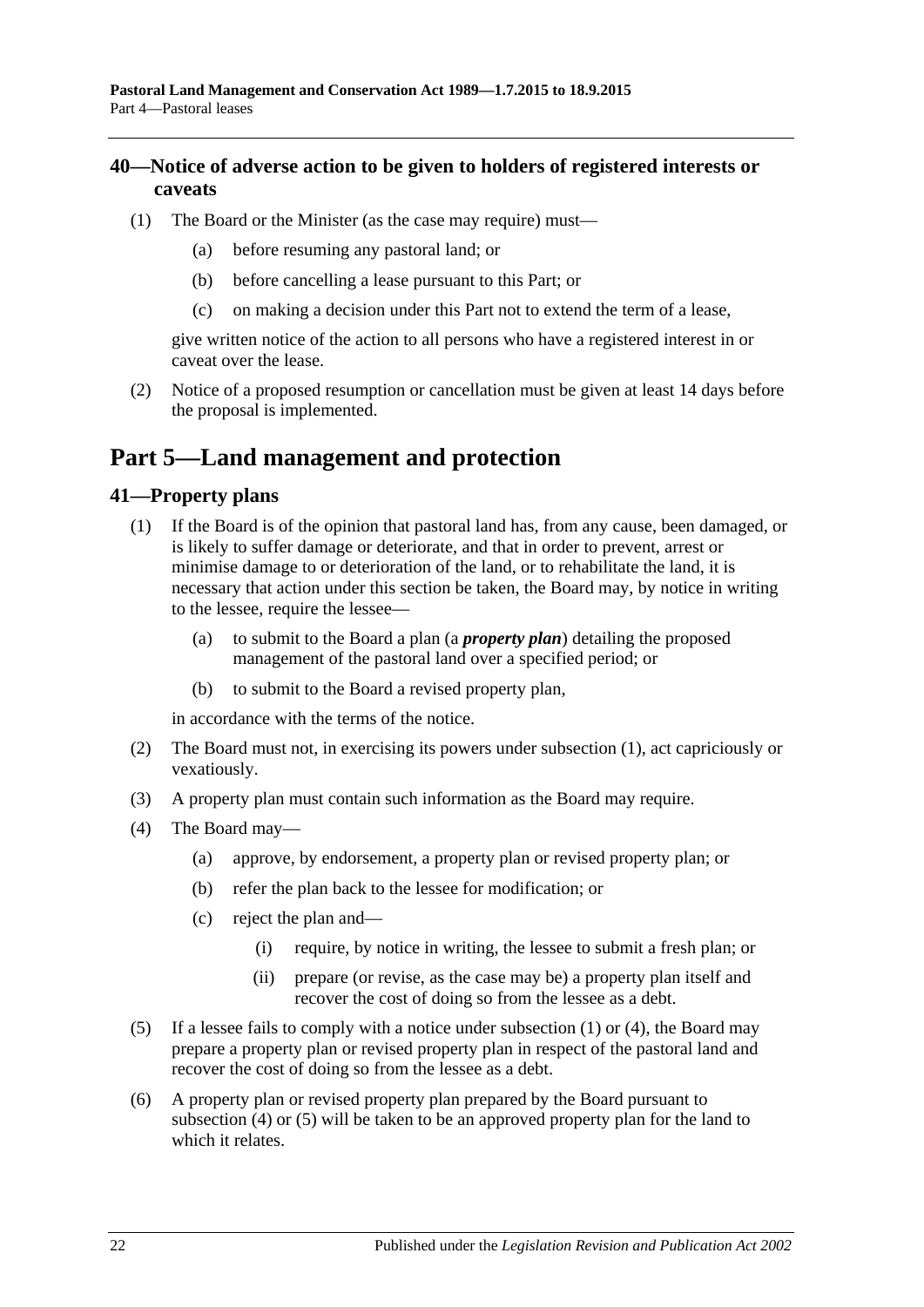- (7) The Board may, by endorsement, approve a property plan voluntarily submitted to the Board by a lessee.
- (8) An approved property plan may, with the approval of the Board, be varied by the lessee.
- (9) A property plan or revised property plan must be prepared in consultation with the regional NRM board for the region in which the pastoral land to which the plan relates is located.
- (9a) Where a proposed property plan (including a property plan prepared or revised by the Board) includes or will include an activity for which a permit would, but for section 129 of the *[Natural Resources Management Act](http://www.legislation.sa.gov.au/index.aspx?action=legref&type=act&legtitle=Natural%20Resources%20Management%20Act%202004) 2004*, be required under that Act, the Board must not approve the plan or prepare or revise it without first consulting and having regard to the views of the authority under that Act to whom an application for a permit for that activity would otherwise have to be made.
- (10) If a lessee fails, without reasonable excuse
	- (a) to comply with a notice under [subsection](#page-21-3)  $(1)$  or  $(4)$ ; or
	- (b) to implement an approved property plan,

the failure constitutes a breach of the conditions of the pastoral lease.

#### <span id="page-22-0"></span>**42—Verification of stock levels**

- (1) The lessee under a pastoral lease must, not later than 31 July in each year, furnish the Board with a statutory declaration as to stock levels on the pastoral land as at 30 June of that year.
- (2) For the purpose of ascertaining at any time the amount of stock on pastoral land, or on any particular area of pastoral land, the Board may, by notice in writing to the lessee—
	- (a) require the lessee to furnish the Board, within a specified time, with a statutory declaration as to stock levels on the land; or
	- (b) require the lessee to muster stock in accordance with the terms of the notice in order to allow a person authorised by the Minister to count the stock.
- <span id="page-22-1"></span>(3) A statutory declaration furnished pursuant to this section must contain such information as the Board may require.
- (4) If a lessee fails to comply with a notice under [subsection](#page-22-1) (2)(b), the Board may cause the muster to be carried out and, subject to [subsection](#page-22-2) (5), may recover the cost of doing so from the lessee as a debt.
- <span id="page-22-2"></span>(5) If a muster carried out pursuant to this section verifies that the stock levels as declared by the lessee in accordance with this section were accurate, the cost of carrying out the muster will be borne by the Crown.
- (6) A declaration as to stock levels will be taken to be accurate if a subsequent muster finds that the numbers of stock on the land are less than or do not exceed by more than 10 per cent the declared levels.
- (7) If a lessee fails, without reasonable excuse, to comply with a requirement of, or notice under, this section, the failure constitutes a breach of the conditions of the pastoral lease.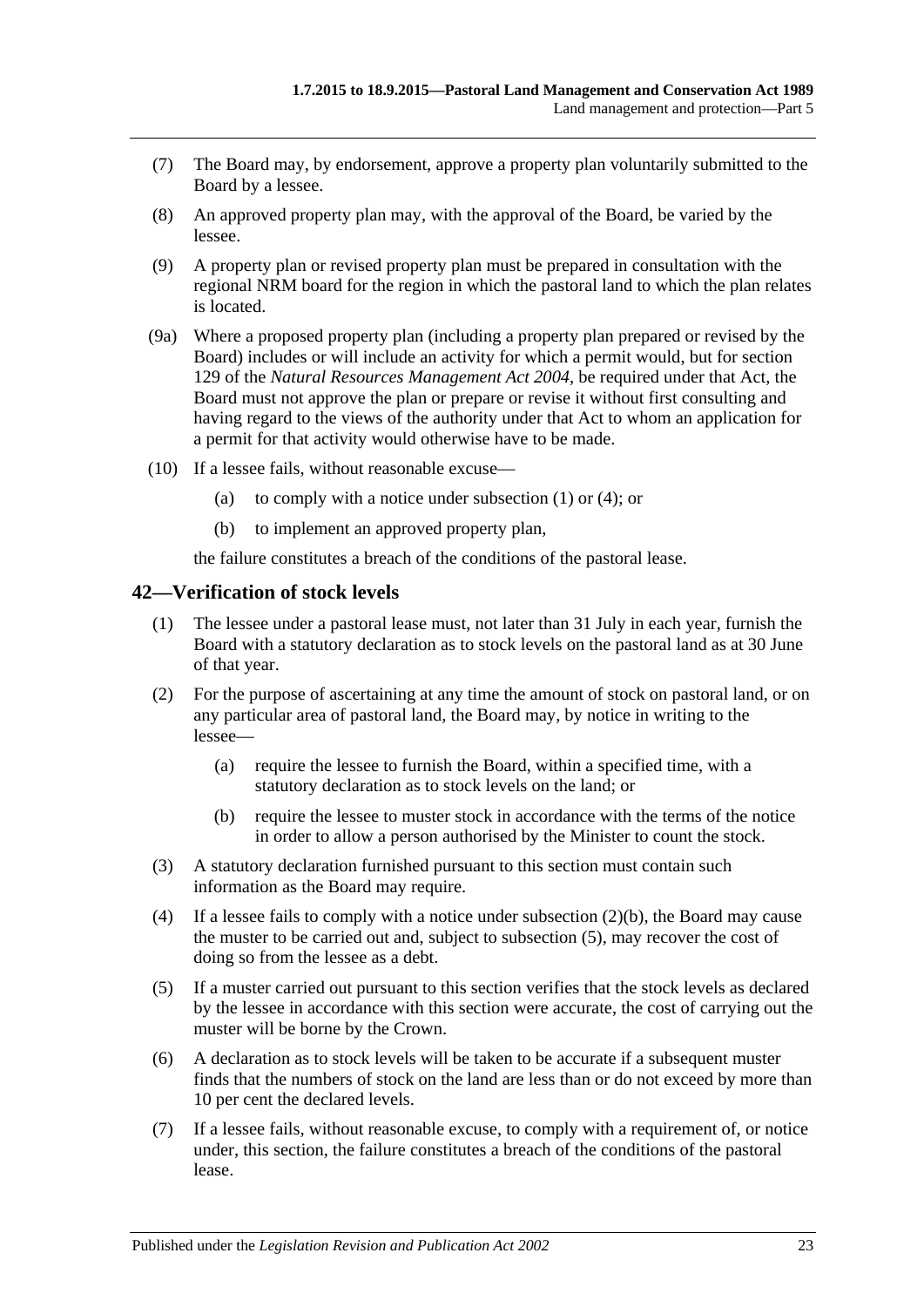#### <span id="page-23-2"></span><span id="page-23-0"></span>**43—Notices to destock or take other action**

- (1) If the Board is of the opinion that pastoral land has, from any cause, been damaged, or is likely to suffer damage or deteriorate, and that in order to prevent, arrest or minimise damage to or deterioration of the land, or to rehabilitate the land, it is necessary that action under this section be taken, the Board may, by notice in writing to the lessee, require the lessee to do any one or more of the following:
	- (a) remove a specified number of stock from the land or a particular part of the land;
	- (b) keep the amount of stock on the land or a particular part of the land to a specified level, or to keep no stock at all on that land;
	- (c) carry out specified improvements to or land treatment works on the land;
	- (d) adopt or desist from specified land management practices,

in accordance with the terms of the notice.

- (2) A notice under [subsection](#page-23-2) (1) may provide—
	- (a) that it is to have effect for a specified period; or
	- (b) that it is to have effect until the Board, on the application of the lessee, directs that the notice cease to operate.
- (2a) Where the Board proposes to issue or vary a notice under [subsection](#page-23-2) (1) that would require a lessee to undertake an activity for which a permit would, but for section 129 of the *[Natural Resources Management Act](http://www.legislation.sa.gov.au/index.aspx?action=legref&type=act&legtitle=Natural%20Resources%20Management%20Act%202004) 2004*, be required under that Act, the Board must not issue or vary the notice without first consulting and having regard to the views of the authority under that Act to whom an application for a permit for that activity would otherwise have to be made.
- (3) The Board may, by notice in writing to the lessee, vary or revoke a notice under this section.
- (4) If a lessee fails to comply with a notice under [subsection](#page-23-2) (1), the Board may cause the required action to be carried out and may recover the cost of doing so from the lessee as a debt.
- (5) If a lessee fails to comply with a notice under [subsection](#page-23-2) (1), the failure constitutes a breach of the conditions of the pastoral lease.

#### <span id="page-23-1"></span>**44—Reference areas**

- (1) The Board may, by notice in the Gazette, declare a specified area of pastoral land to be a reference area for the purposes of evaluating the effect that the grazing of stock has on the land.
- (2) A reference area—
	- (a) cannot exceed one square kilometre in size; and
	- (b) will, where necessary, be fenced by the Minister.
- (3) A lessee is not obliged to maintain a reference area or its fences, subject to any agreement between the lessee and the Minister to the contrary.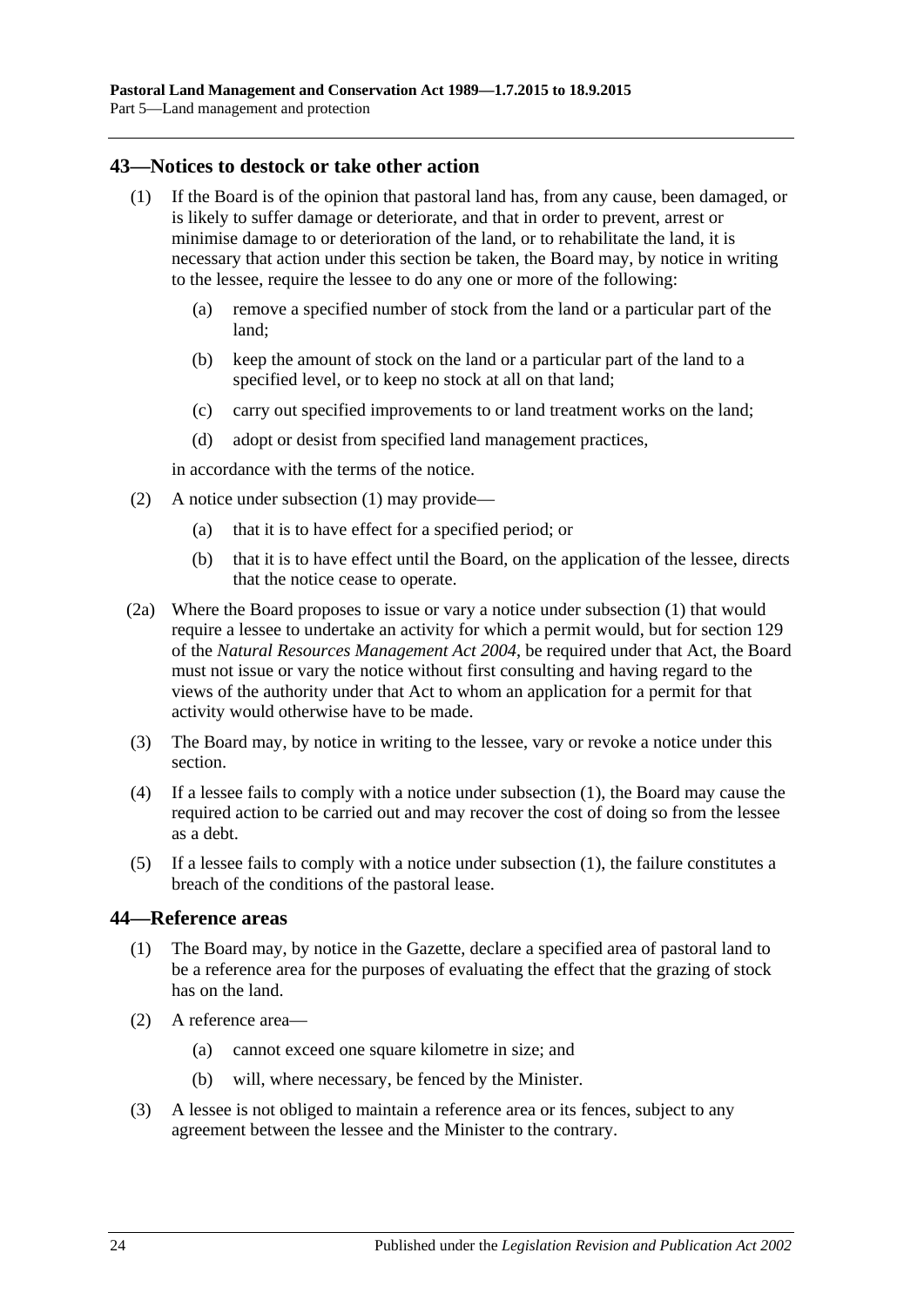- (4) The lessee of pastoral land on which a reference area is established—
	- (a) must not, if the area is fenced, allow any stock within the reference area; and
	- (b) must, if the Board so requires, inspect the area and its fences and make reports to the Board in accordance with the directions of the Board.

Maximum penalty: \$5 000.

- (5) The Board may, by notice in the Gazette, vary or revoke a notice under this section.
- (6) The lessee of pastoral land on which a reference area is established is not entitled to compensation for any reduction in the value of the lease resulting from the establishment of the reference area, but any such reduction in value will be taken into account when the lease is next revalued for the purposes of rent determination.

## <span id="page-24-1"></span><span id="page-24-0"></span>**Part 6—Access to pastoral land**

#### **Division 1—Public access routes and stock routes**

#### <span id="page-24-2"></span>**45—Establishment of public access routes and stock routes**

- (1) A public access route is a route dedicated as a public access route pursuant to this section.
- (2) A stock route is a route—
	- (a) delineated as a stock route on a prescribed plan; or
	- (b) dedicated as a stock route pursuant to this section.
- (3) The Board may, by notice in the Gazette—
	- (a) dedicate delineated routes over pastoral land as public access routes or stock routes, or both; or
	- (b) vary or revoke a notice under this section.
- (4) A map in a notice published under this section must also show all public roads that cross the pastoral land, and all stock routes delineated on a prescribed plan that cross the land.
- <span id="page-24-3"></span>(5) A notice must not be published under this section unless—
	- (a) the proposal to be implemented by the notice has been published in a newspaper circulating generally in the State inviting members of the public to comment on the proposal within a specified period of not less than three months; and
	- (b) the Board has considered any such comments; and
	- (c) the Board has consulted with—
		- (i) all pastoral lessees affected by the proposal; and
		- (ii) the regional NRM board for the region within which the public access route or stock route lies; and
		- (iii) such organisations as the Board believes have an interest in the matter.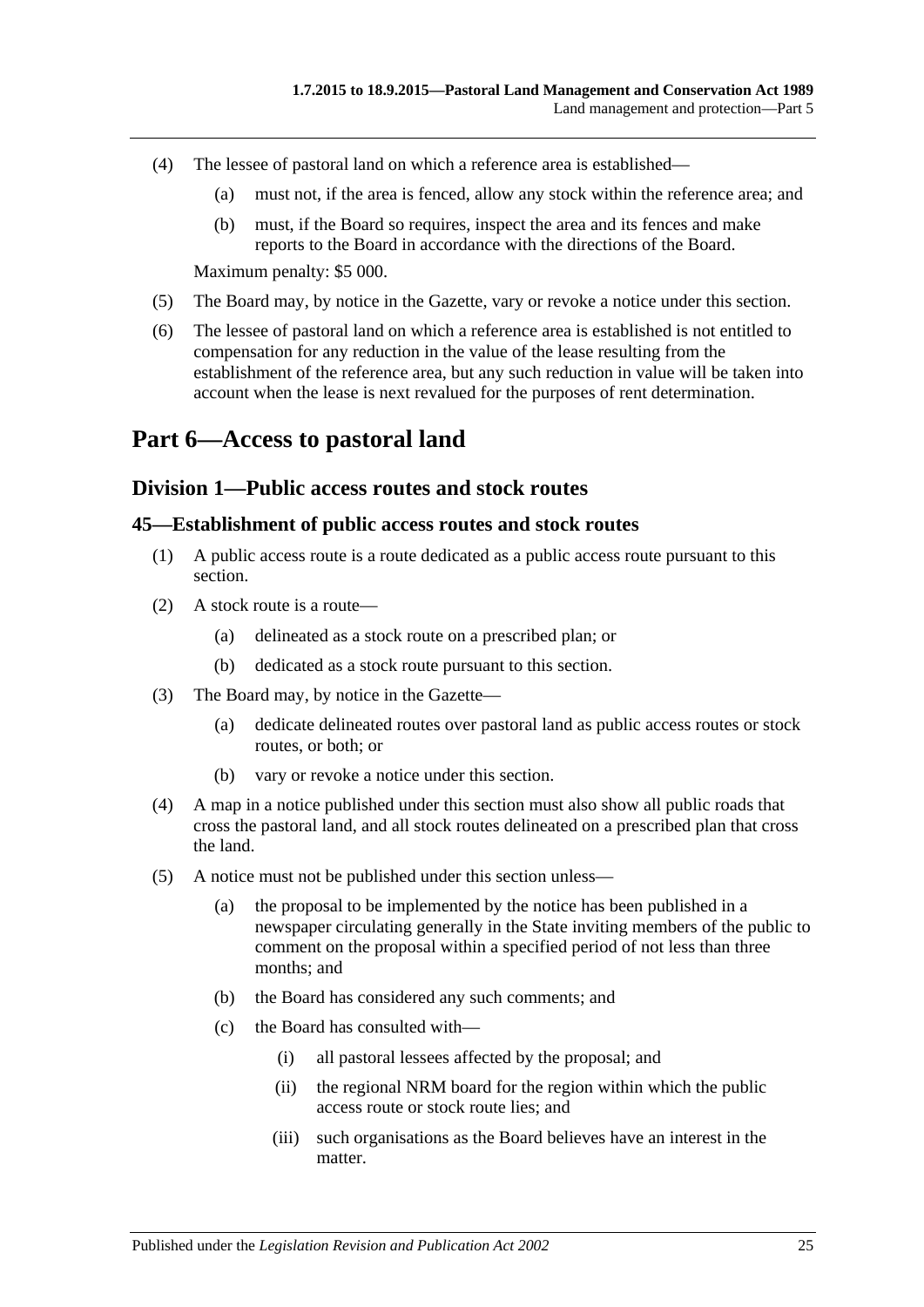- (6) [Subsection](#page-24-3) (5) does not apply in relation to the temporary closure of a public access route or stock route, or any part of such a route, pursuant to [subsection](#page-25-2)  $(7)$ .
- <span id="page-25-2"></span>(7) On being satisfied, on the application of a lessee, that it is necessary to do so for the purposes of the safety of the public, the management of stock or the carrying out of rehabilitative work on land adjacent to the route, the Board may, by notice in the Gazette, temporarily close a public access route or a stock route, or a part of such a route and, for that purpose, may require the lessee to erect such signs or barriers as the Board thinks fit for the purpose of warning the public of the closure.
- (8) If a public access route or a stock route as delineated on a prescribed plan or on a map published under this section differs from the route as it exists on the ground or as marked out on the ground, the latter prevails.
- (9) On a public access route or stock route being established—
	- (a) the lessee's rights under the pastoral lease over the land comprising the route cease; and
	- (b) the care, control and management of the route is vested in the Minister,

but the Minister is not thereby obliged to maintain any such route.

- (10) However, the Minister may, if of the opinion that an access route has suffered considerable damage as a result of it being used by members of the public, contribute towards the repair or maintenance of the route.
- (11) A lessee of pastoral land over which a public access route or stock route is established is not obliged and cannot be required to keep stock off the route, and may use the route for the purposes of droving stock.
- (12) The lessee of pastoral land over which a public access route or stock route is established is not entitled to compensation for any reduction in the value of the lease resulting from establishment of the route, but any such reduction in value will be taken into account when the lease is next revalued for the purposes of rent determination.

## <span id="page-25-0"></span>**Division 2—Travelling stock**

## <span id="page-25-3"></span><span id="page-25-1"></span>**46—Travelling with stock**

- (1) A person may, after giving notice in accordance with the regulations to the lessee of pastoral land, travel with stock across the land.
- (2) Where the predominant purpose of a person exercising the powers conferred by [subsection](#page-25-3) (1) is to obtain feed for the stock from land comprised in the lease, that person is liable to pay compensation to the lessee in accordance with the regulations.
- (3) A person who exercises powers conferred by this section—
	- (a) must—
		- (i) if there is a stock route across the land—use the stock route;
		- (ii) if there is no such stock route—use a route directed by the lessee;
		- (iii) in the absence of a stock route and directions from the lessee—use the most direct practicable route; and
	- (b) must travel the stock across the land—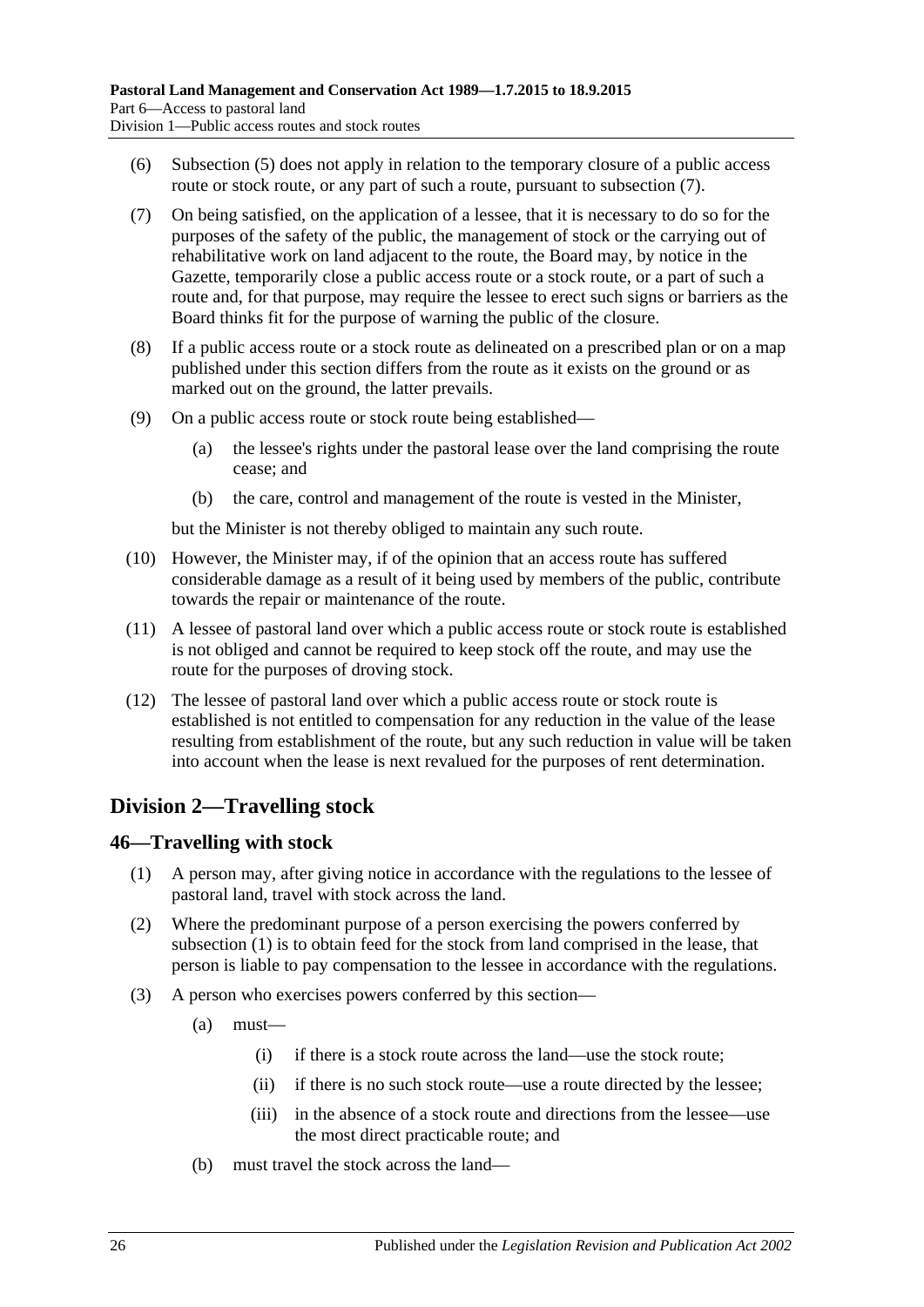- (i) in the case of sheep—not less than 8 kilometres each day;
- (ii) in the case of cattle—not less than 16 kilometres each day; and
- (c) must comply with any conditions imposed by the regulations.

Maximum penalty: \$1 250.

- (4) If pastoral land is fenced, the lessee must, for the purpose of facilitating the exercise of rights conferred by this section—
	- (a) provide a gate or other means of access at any point at which the fence is intersected by a stock route; and
	- (b) provide such other gates or other means of access as are necessary so that the length of fence between points of access does not exceed 16 kilometres.

Maximum penalty: \$1 250.

## <span id="page-26-0"></span>**Division 2A—Indigenous land use agreements**

#### <span id="page-26-1"></span>**46A—Indigenous land use agreement binding on lessees**

- (1) An ILUA that is in force in relation to pastoral land is binding on the current lessee of the land whether or not the lessee was the person with whom the ILUA was made.
- <span id="page-26-3"></span>(2) A lessee of pastoral land may enter an ILUA in relation to contiguous pastoral land that is under the lessee's management and control (and the lessee of the contiguous pastoral land will be taken not to be the occupier of that land for the purposes of this Division).
- (3) An ILUA that is in force in relation to pastoral land the subject of [subsection](#page-26-3) (2) is binding on the current occupier of the land whether or not the occupier was the person with whom the ILUA was made.

#### <span id="page-26-2"></span>**46B—Immunity from liability**

- (1) Subject to this section, no civil liability attaches to a party to an ILUA for injury, damage or loss—
	- (a) caused by another party to the ILUA; or
	- (b) suffered by a person who is unlawfully on pastoral land the subject of the ILUA unless the injury, damage or loss was caused intentionally or through gross negligence.
- (2) Subject to this section, an ILUA may—
	- (a) modify the duty of care or standard of care required of a party to an ILUA as against another party to the ILUA; or
	- (b) limit the civil liability of a party to an ILUA as against another party to the ILUA.
- (3) To avoid doubt, sections 17C(4) and (6) of the *[Wrongs Act](http://www.legislation.sa.gov.au/index.aspx?action=legref&type=act&legtitle=Wrongs%20Act%201936) 1936* do not apply to an occupier of pastoral land the subject of an ILUA.
- (4) Nothing in this section affects the operation of a statutory insurance or compensation scheme.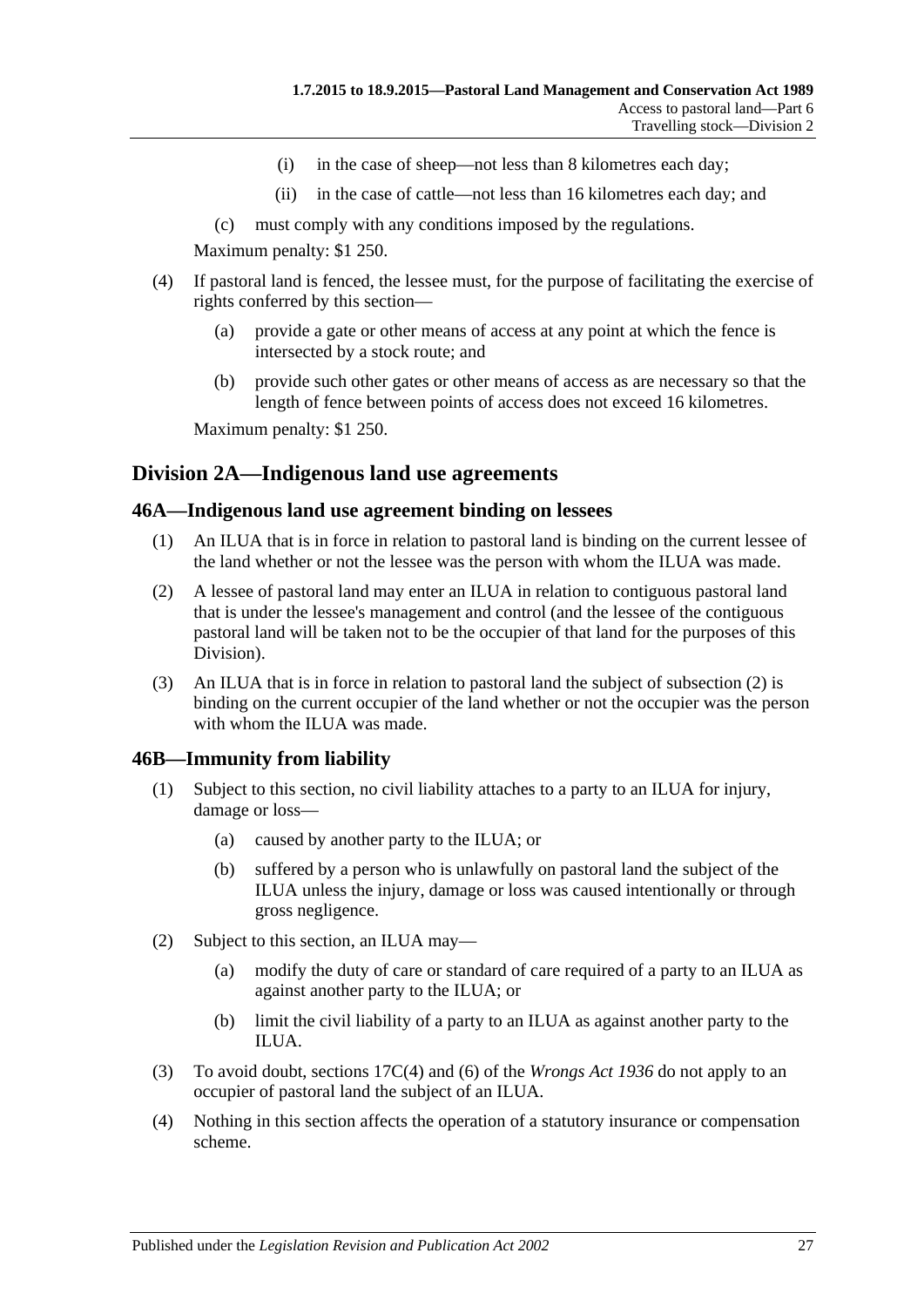- (5) For the purposes of this section, a reference to—
	- (a) a party to an ILUA includes a reference to—
		- (i) in the case of a lessee of pastoral land—
			- (A) that lessee, in relation to pastoral land used by the lessee for pastoral purposes that is contiguous to land the subject of the pastoral lease; and
			- (B) a family member, employee or invitee (not being a person entering the pastoral land under [section](#page-28-0) 48) of the lessee that is on the pastoral land; and
		- (ii) in the case of a native title group—an invitee of an Aboriginal person exercising a right of entry or staying on the pastoral land under the ILUA or [section](#page-27-3) 47(1);
	- (b) a reference to pastoral land includes a reference to contiguous land that is located within the perimeter fence line of land the subject of a pastoral lease, but is not the subject of the lease.

## <span id="page-27-4"></span><span id="page-27-0"></span>**46C—ILUA to be endorsed on lease**

- (1) If an ILUA is entered in relation to pastoral land, the Minister must cause a notice of that fact (in a form approved by the Registrar-General) to be lodged with the Registrar-General.
- (2) The Registrar-General must, on receipt of a notice under [subsection](#page-27-4) (1), endorse on the relevant pastoral lease or pastoral leases the fact that an ILUA has been entered in relation to pastoral land the subject of the lease or leases.
- (3) No stamp duty or fee is payable in respect of a notice lodged or action of the Registrar-General pursuant to this section.

## <span id="page-27-1"></span>**Division 3—Public access**

#### <span id="page-27-3"></span><span id="page-27-2"></span>**47—Rights of Aboriginal persons**

- (1) Despite this Act or any pastoral lease granted under this Act or the repealed Act, but subject to this section, an Aboriginal person may enter, travel across or stay on pastoral land for the purpose of following the traditional pursuits of the Aboriginal people.
- (2) [Subsection](#page-27-3) (1) does not give an Aboriginal person a right to camp—
	- (a) within a radius of one kilometre of any house, shed or other outbuilding on pastoral land; or
	- (b) within a radius of 500 metres of a dam or any other constructed stock watering point.
- (3) An ILUA in force in relation to particular pastoral land may—
	- (a) confer a right to enter, travel across or stay on the land in addition to the rights conferred by [subsection](#page-27-3) (1); or
	- (b) remove or qualify, or make any other provision in relation to, the rights conferred by [subsection](#page-27-3) (1).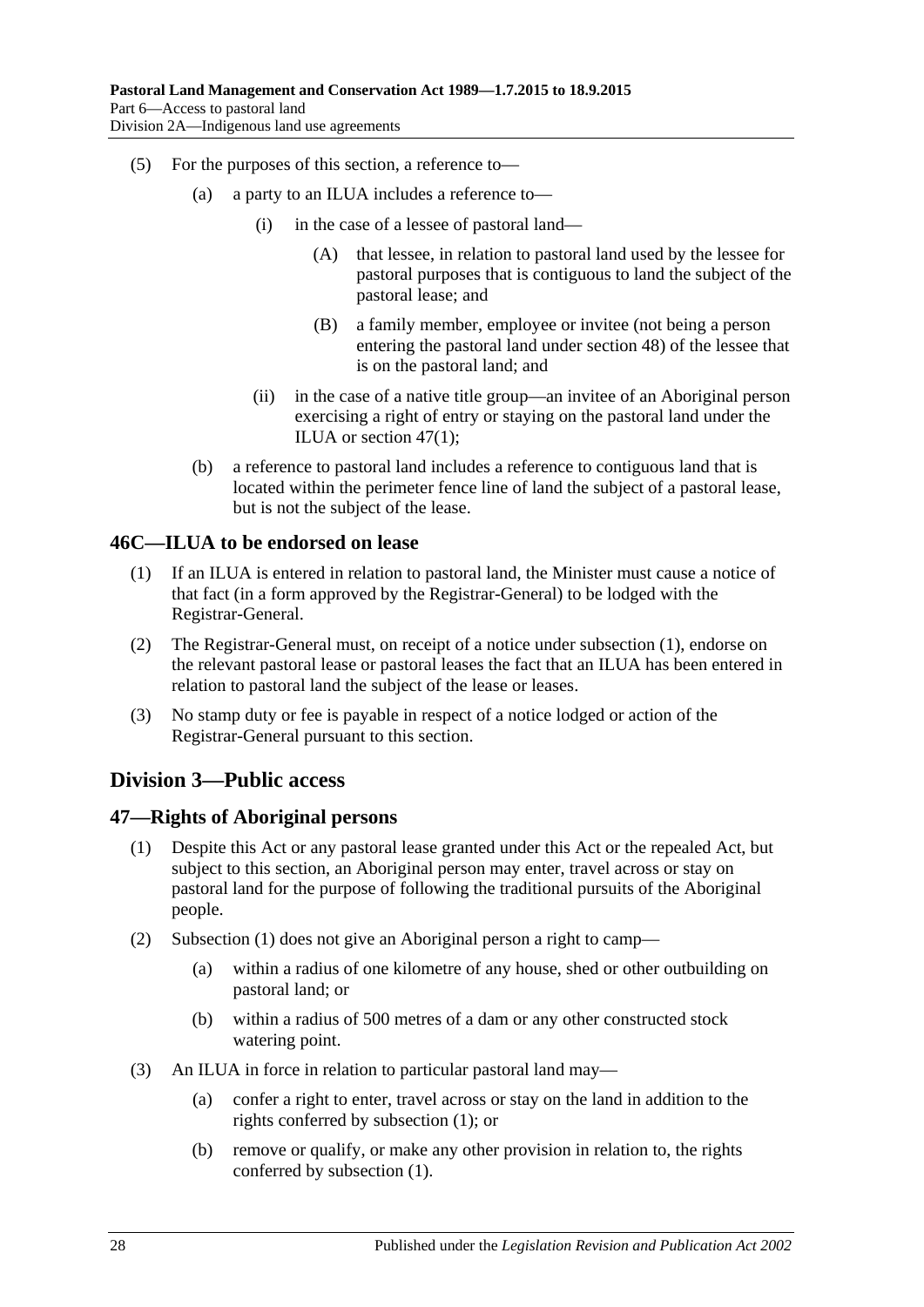## <span id="page-28-0"></span>**48—Right to travel across and camp on pastoral land**

- (1) Subject to this Act, a person may travel (by any means) or camp temporarily on a public access route.
- <span id="page-28-1"></span>(2) Subject to this Act and to the terms (if any) of an ILUA relating to public access and activities on the land in force in relation to the land, a person may, on giving oral or written notice to the lessee, travel across pastoral land (otherwise than on a public access route) by any means other than a motor vehicle, a horse or a camel and, in the course of so travelling, camp temporarily on the land.
- <span id="page-28-5"></span>(2a) A term of an ILUA may only limit a right conferred by [subsection](#page-28-1) (2) to the extent reasonably necessary for the following purposes:
	- (a) restricting public access to places identified by the native title group as being places of cultural significance;
	- (b) preventing injury, damage or loss to any person that may arise from an activity undertaken under the ILUA or under [section](#page-27-3) 47(1);
	- (c) protecting an activity of the native title group on pastoral land the subject of the ILUA.
- <span id="page-28-2"></span>(3) Subject to this Act, a person may, with the consent of the lessee or the Minister, travel across pastoral land (otherwise than on a public access route) by means of a motor vehicle, a horse or a camel and, in the course of so travelling, camp temporarily on the land.
- (4) This section does not give a person the right to camp—
	- (a) within a radius of one kilometre of any house, shed or other outbuilding on the land; or
	- (b) within a radius of 500 metres of a dam or any other constructed stock watering point on the land.
- <span id="page-28-3"></span>(5) A person who proposes to travel across or camp on pastoral land in the manner referred to in [subsection](#page-28-2) (3) must first seek the lessee's consent to the proposal and the lessee may refuse that consent if of the opinion that it is necessary to do so for the purposes of the safety of the public, the management of stock or the carrying out of rehabilitative work on the land or for any other good and sufficient reason.
- (6) If the lessee refuses to consent to a proposal under [subsection](#page-28-3) (5), the person may seek the Minister's consent to the proposal.
- <span id="page-28-4"></span>(7) The Minister may, without consulting the lessee, consent to the proposal but, if the Minister consents to the proposal without consulting the lessee, the proposal cannot be carried out until the Minister has notified the lessee that consent has been given.
- (8) The Minister incurs no liability by virtue of giving consent to a proposal to travel across or camp on pastoral land.
- (8a) A lessee must not give consent under [subsection](#page-28-3) (5), or the Minister under [subsection](#page-28-4) (7), to a proposal to travel across or camp on pastoral land in a manner referred to in [subsection](#page-28-2) (3) if to do so would be inconsistent with the terms (if any) of an ILUA in force in relation to the land relating to public access and activities on the land.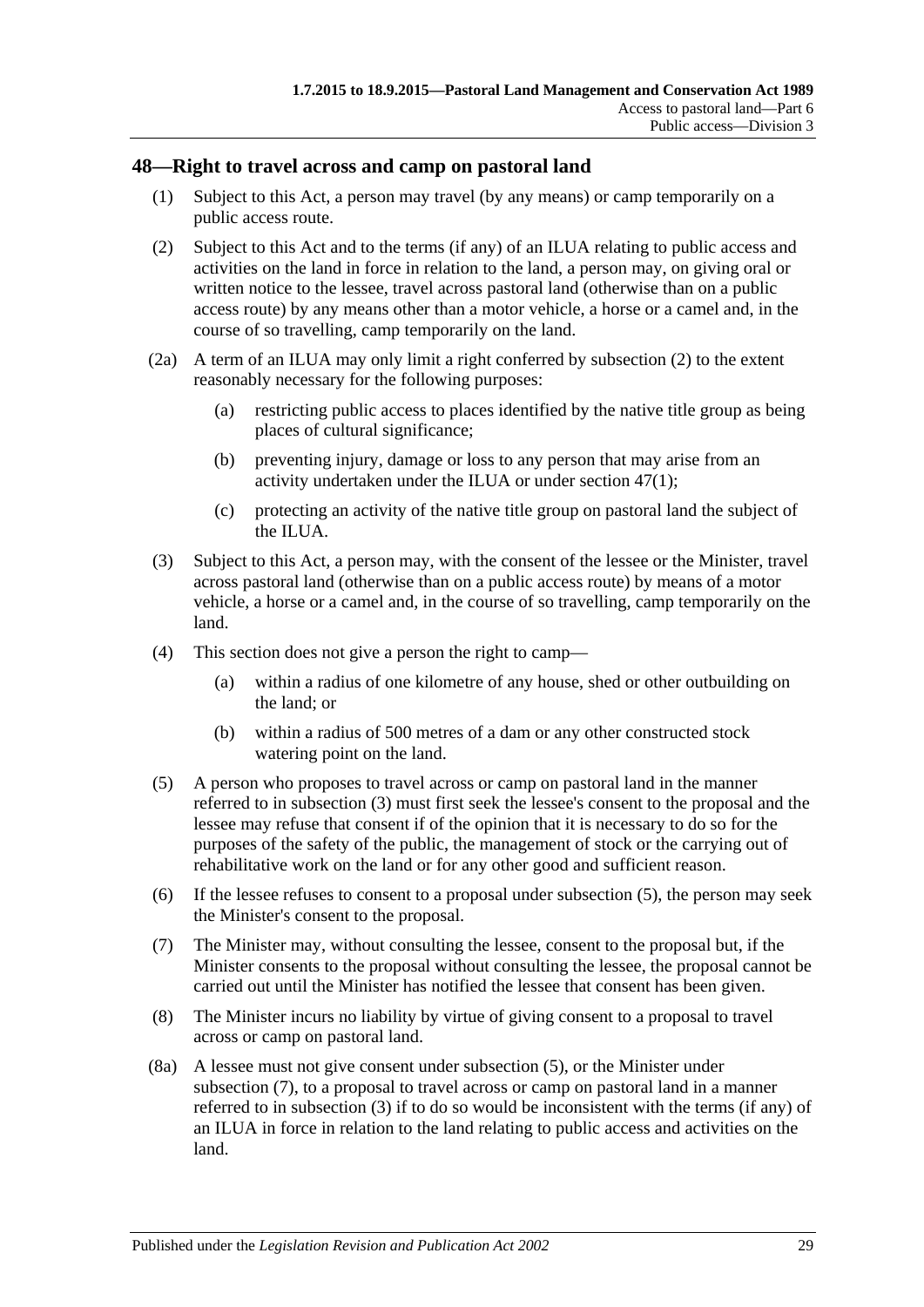- (9) For the purposes of this section, camping is temporary if it is for a period not exceeding two weeks or, if some other greater or lesser period is prescribed in respect of a particular area, that period in relation to camping in that area.
- <span id="page-29-1"></span>(10) An authorised person may give to a person travelling across or camping on pastoral land the subject of an ILUA such directions as may be reasonably required for the purpose of giving effect to a term of an ILUA relating to one or more of the purposes referred to in [subsection](#page-28-5) (2a).
- (11) A person who, without lawful authority or reasonable excuse, fails to comply with a direction under [subsection](#page-29-1) (10) is guilty of an offence.

Maximum penalty: \$1 250.

(12) In this section—

*authorised person* means—

- (a) the lessee of pastoral land the subject of the ILUA; or
- (b) the native title group in relation to pastoral land the subject of the ILUA; or
- (c) an employee of the lessee or other person acting on the authority of the lessee.
- (13) In proceedings for an offence against this section, an allegation in the complaint that a person named in the complaint was on a specified date an authorised person in relation to specified pastoral land will be accepted, in the absence of proof to the contrary, as proof of the authorisation.

## <span id="page-29-0"></span>**48A—Public register**

- (1) The Minister must maintain a public register in relation to this Division.
- <span id="page-29-2"></span>(2) The public register must contain—
	- (a) details of each pastoral lease the subject of an ILUA; and
	- (b) contact details of each lessee of pastoral land the subject of an ILUA; and
	- (c) contact details of each native title group who is a party to an ILUA; and
	- (d) information relating to the terms (if any) of an ILUA relating to the access of Aboriginal persons onto pastoral land the subject of an ILUA; and
	- (e) information relating to the terms (if any) of an ILUA relating to public access onto pastoral land the subject of an ILUA.
- (3) The public register may be kept in the form of a computer record.
- (4) The public register is to be available for inspection, without fee, during ordinary office hours at a public office, or public offices, determined by the Minister.
- (5) The Minister must ensure that copies of material on the public register can be purchased for a reasonable fee at the public office, or public offices, at which the register is kept available for inspection.
- (6) The Minister must ensure that the public register can be inspected at a website determined by the Minister.
- (7) For the purposes of [subsection](#page-29-2) (2)(c), a *native title group* does not include a person who would not, but for the operation of [paragraph](#page-3-0) (c) of the definition of *native title group* in [section](#page-2-3) 3(1), be included in the definition of *native title group*.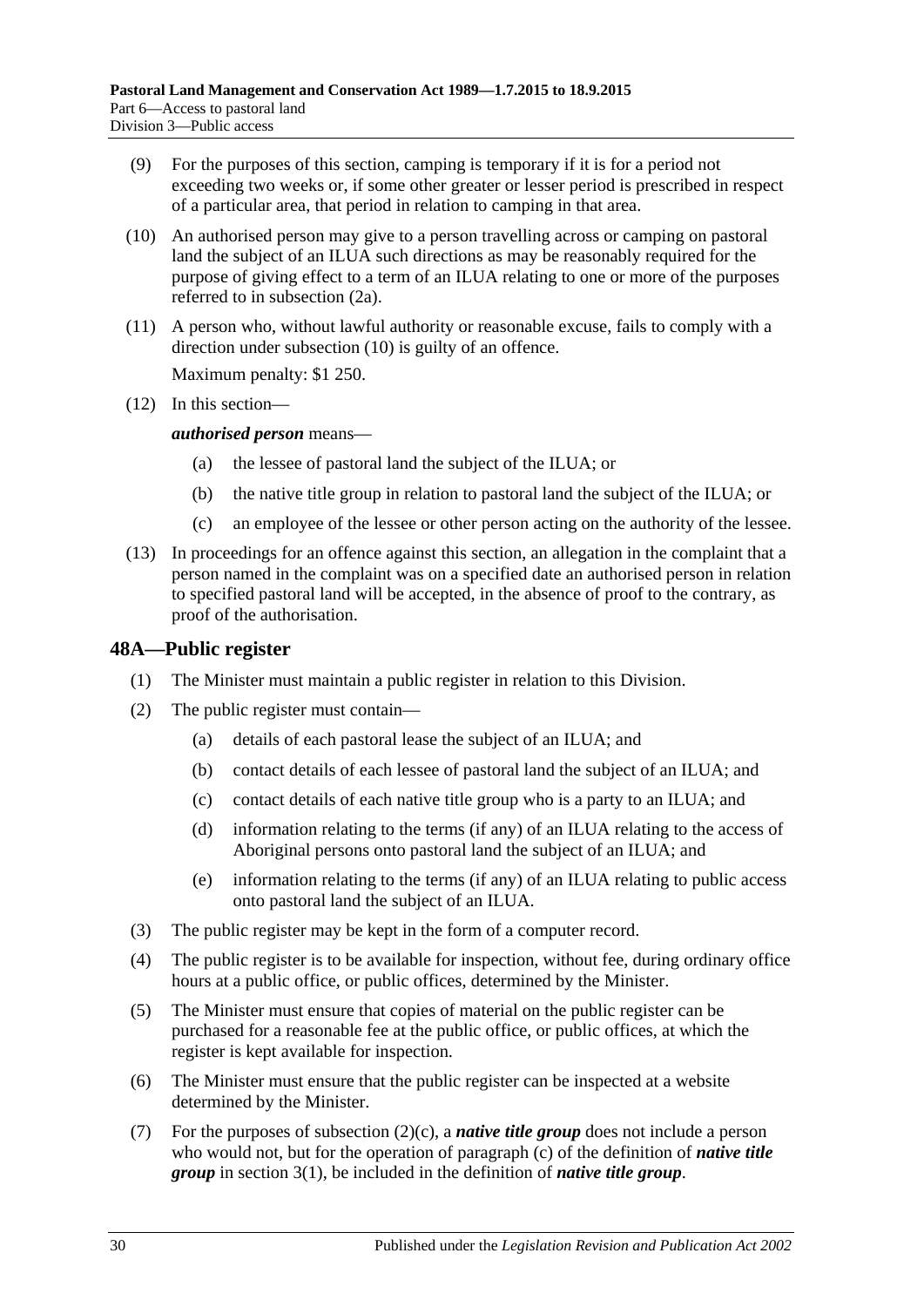## <span id="page-30-0"></span>**48B—Trespassers on pastoral land the subject of an ILUA**

- $(1)$  If—
	- (a) a person trespasses on pastoral land the subject of an ILUA; and
	- (b) the nature of the trespass is such as to interfere with the enjoyment of the land by the lessee or the native title group; and
	- (c) the trespasser is asked by an authorised person to leave the land,

the trespasser is, if he or she fails to leave the land forthwith or again trespasses on the land within 24 hours of being asked to leave, guilty of an offence.

Maximum penalty: \$2 500 or imprisonment for 6 months.

- (2) A person who trespasses on pastoral land the subject of an ILUA must, if asked to do so by an authorised person, give his or her name and address to the authorised person. Maximum penalty: \$1 250.
- (3) An authorised person, on asking a trespasser to leave pastoral land the subject of an ILUA or to give a name and address, must, if the trespasser so requests, inform the trespasser of—
	- (a) the authorised person's name and address; and
	- (b) the capacity in which the person is an authorised person under this section.
- (4) In this section—

*authorised person* means—

- (a) the lessee of pastoral land the subject of the ILUA; or
- (b) the native title group in relation to pastoral land the subject of the ILUA; or
- (c) an employee of the lessee or other person acting on the authority of the lessee; or
- (d) a person acting on the written authority of the native title group;

*pastoral land* includes a building or structure.

- <span id="page-30-2"></span>(5) In proceedings for an offence against this section, an allegation in the complaint that a person named in the complaint was on a specified date an authorised person in relation to specified pastoral land will be accepted, in the absence of proof to the contrary, as proof of the authorisation.
- (6) For the purposes of [subsection](#page-30-2)  $(4)(d)$ , a *native title group* does not include a person who would not, but for the operation of [paragraph](#page-3-0) (c) of the definition of *native title group* in [section](#page-2-3) 3(1), be included in the definition of *native title group*.

## <span id="page-30-1"></span>**49—Public access not to be obstructed**

(1) A person must not, without lawful authority, place any obstruction across a public access route or stock route.

Maximum penalty: \$1 250.

- (2) If any pastoral land over which a public access route is established is fenced, the lessee—
	- (a) must provide a gate or other means of access at the point of intersection; and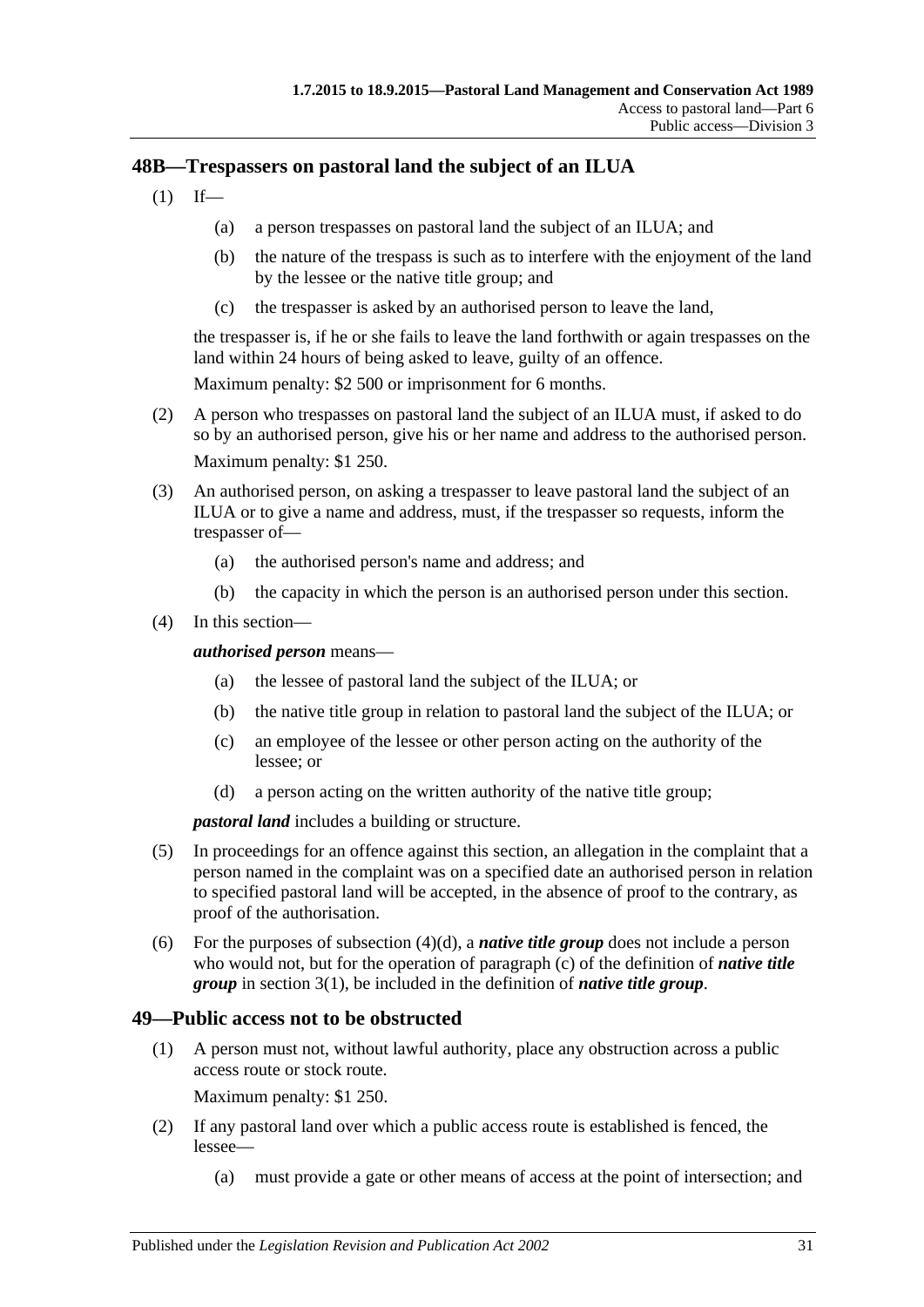(b) must keep any such gate unlocked.

Maximum penalty: \$1 250.

# <span id="page-31-0"></span>**Part 7—Appeals**

## <span id="page-31-1"></span>**Division 1—The Tribunal**

## <span id="page-31-2"></span>**50—Establishment of the Tribunal**

- (1) The *Pastoral Land Appeal Tribunal* is established.
- (2) The Tribunal will be constituted of—
	- (a) a District Court Judge nominated by the Senior Judge as a Judge of the Tribunal; and
	- (b) two experts chosen by the Judge from the panel of experts established under [subsection](#page-31-5) (3).
- <span id="page-31-5"></span>(3) The Governor will establish, in accordance with the regulations, a panel of experts (comprising experts in such fields as the Governor considers appropriate) from which members of the Tribunal may be drawn.
- (4) If a person ceases to be a member of the panel through expiry of a period of office, the person may nevertheless continue as a member of the Tribunal for the purpose of completing part-heard proceedings.
- (5) There will be a Registrar of the Tribunal.

## <span id="page-31-3"></span>**51—Determination of questions**

- (1) Any question of law or procedure arising before the Tribunal will be determined by the Judge and any other question by unanimous or majority decision of the members.
- (2) The Tribunal must act according to equity, good conscience and the substantial merits of the case, without regard to technicalities and legal forms, and is not bound by the rules of evidence but may inform itself on any matter in such manner as it thinks fit.

## <span id="page-31-4"></span>**52—Powers and procedures of the Tribunal**

- (1) The Tribunal may, for the purposes of proceedings before the Tribunal—
	- (a) by summons signed on behalf of the Tribunal by a member of the Tribunal or the Registrar, require the attendance of a person before the Tribunal or at a conference; or
	- (b) by summons signed on behalf of the Tribunal by a member of the Tribunal or the Registrar, require the production before the Tribunal of any relevant books, papers or documents; or
	- (c) inspect any books, papers or documents produced before it and retain them for such reasonable period as it thinks fit and makes copies of any of them or any of their contents; or
	- (d) require any person to make an oath or affirmation to answer truly all questions put by a member of the Tribunal, or a person appearing before the Tribunal, relating to a matter before the Tribunal; or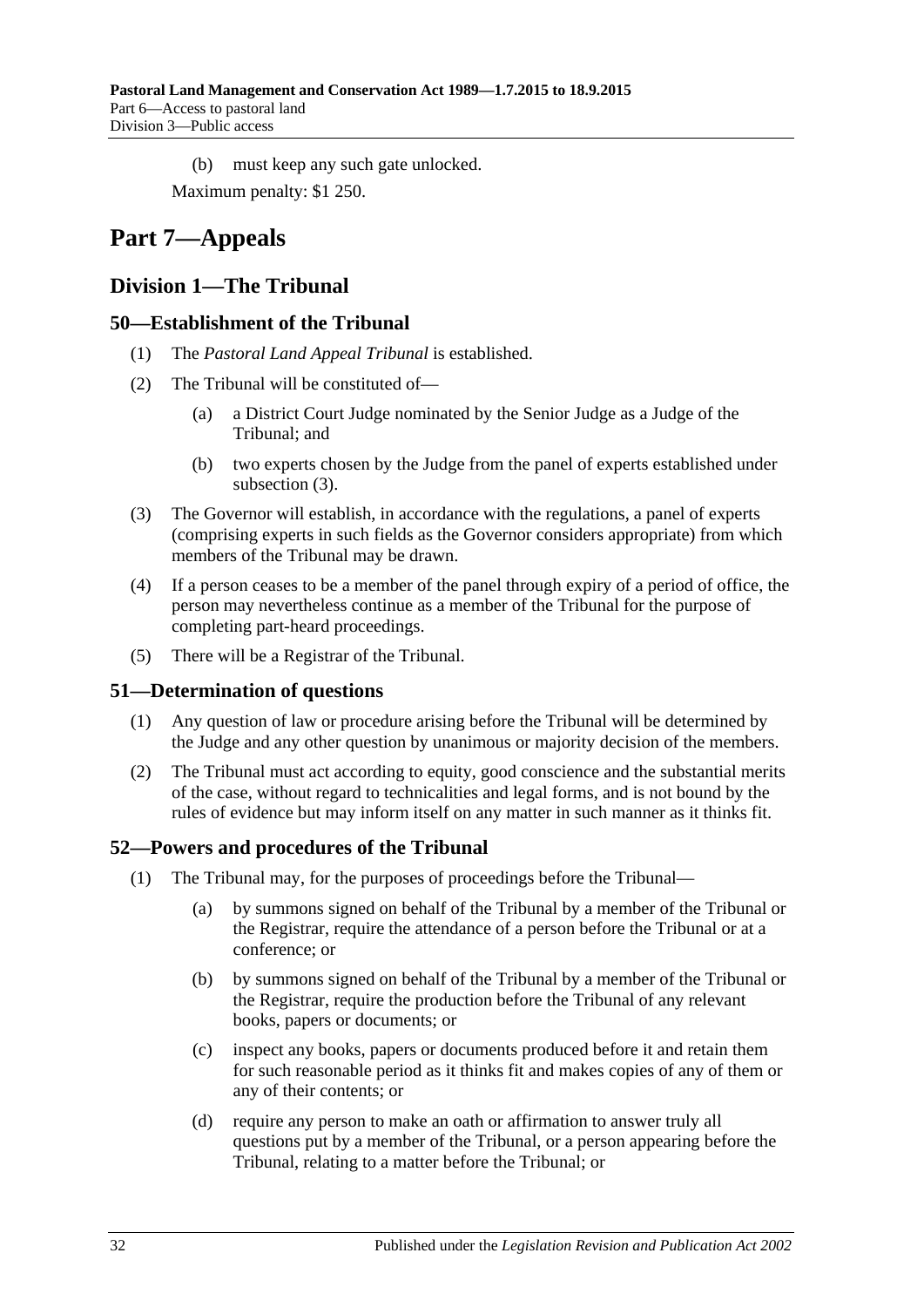- (e) require any person appearing before the Tribunal to answer any relevant questions put by a member of the Tribunal or by a person appearing before the Tribunal.
- (2) Subject to [subsection](#page-32-0) (3), a person who
	- has been served with a summons to appear before the Tribunal or at a conference and fails, without reasonable excuse, to attend in obedience to the summons; or
	- (b) has been served with a summons to produce books, papers or documents and fails, without reasonable excuse, to comply with the summons; or
	- (c) misbehaves before the Tribunal, wilfully insults the Tribunal or any member of the Tribunal, or interrupts the proceedings of the Tribunal; or
	- (d) refuses to be sworn or to affirm, or to answer any relevant question when required to do so by the Tribunal,

is guilty of an offence.

Maximum penalty: \$10 000.

- <span id="page-32-0"></span>(3) A person who appears as a witness before the Tribunal has the same protection as a witness in proceedings before a District Court.
- (4) The Tribunal cannot allow non-party intervention in proceedings before the Tribunal.
- (5) The Registrar must give the parties to proceedings reasonable notice of the time and place of the proceedings.
- (6) A party is entitled to appear before the Tribunal personally or by counsel or other representative.
- (7) Counsel for the parties to proceedings are not entitled to attend a compulsory conference.
- (8) A party must be allowed a reasonable opportunity to call or give evidence, to examine or cross-examine witnesses and to make submissions to the Tribunal.
- (9) A witness will, unless the Tribunal otherwise determines, be allowed witness fees in accordance with a prescribed scale or, if a scale has not been prescribed, with the scale applicable to civil proceedings in the District Court.
- (10) The Tribunal may make a determination in any proceedings in the absence of a party to the proceedings if satisfied that the party was given reasonable opportunity to appear but failed to do so.
- <span id="page-32-1"></span>(11) The Tribunal may make orders for costs in accordance with a prescribed scale against—
	- (a) the Minister or the Board; or
	- (b) any other party to proceedings,

but an order cannot be made under [paragraph](#page-32-1) (b) unless the Tribunal is satisfied that the party's conduct in relation to the proceedings was frivolous, vexatious or calculated to cause delay.

(12) At the conclusion of proceedings, the Tribunal must furnish the parties with a written statement of the reasons for its decision.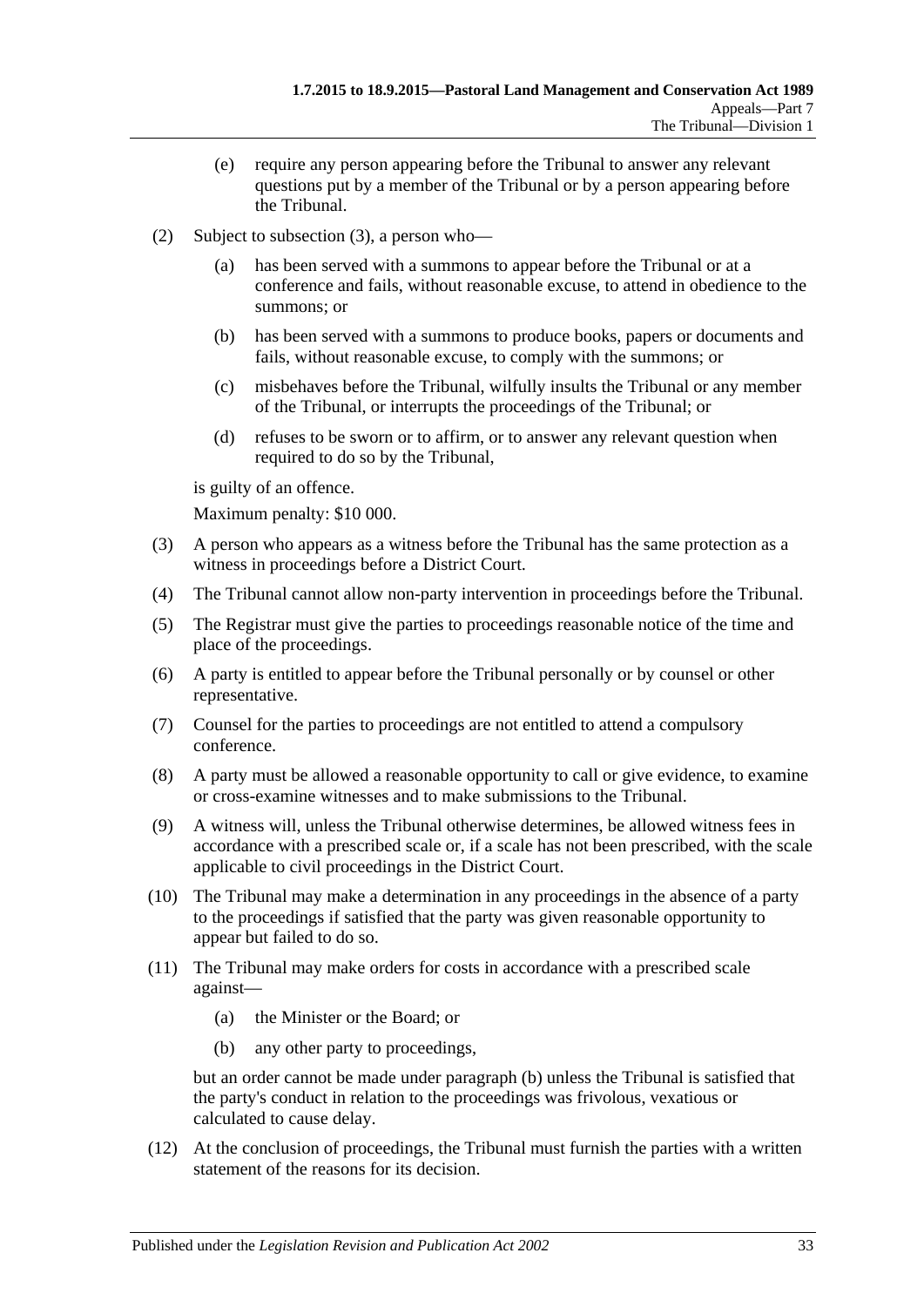#### <span id="page-33-0"></span>**53—Compulsory conferences**

- (1) Before the Tribunal commences to hear an appeal, the Registrar must convene a conference between the parties to the proceedings for the purpose of attempting to resolve the matters in dispute.
- (2) A member of the Tribunal will preside over a conference, but the member who so presides cannot be a member of the Tribunal as constituted for the purpose of hearing the appeal.
- (3) Subject to [subsection](#page-33-4) (4), evidence of anything said or done in the course of a conference under this section is inadmissible in proceedings before the Tribunal except by consent of all parties to the proceedings.
- <span id="page-33-4"></span>(4) The person presiding over a conference under this section must report to the Tribunal on whether a settlement was reached at the conference and, if so, the terms of the settlement and the Tribunal may, without further inquiry, make such determination or order as may be necessary to give effect to the settlement.

## <span id="page-33-1"></span>**Division 2—Right of appeal to Tribunal**

#### <span id="page-33-2"></span>**54—Appeal against certain decisions**

- (1) A lessee who is dissatisfied with—
	- (a) a decision to vary the conditions of a pastoral lease; or
	- (b) a decision not to extend the term of a pastoral lease; or
	- (c) a decision under [section](#page-21-2) 41 (property plans); or
	- (d) a decision under [section](#page-24-2) 45 (establishment of access routes); or
	- (e) a refusal of consent to a transfer, assignment, mortgage, subletting or other dealing with a pastoral lease; or
	- (f) a decision to cancel a pastoral lease or impose a fine on a lessee for breach of lease conditions,

may appeal to the Tribunal against the decision.

- (2) An appeal under this section must be instituted within three months after notification of the decision to the lessee.
- (3) On an appeal, the Tribunal must review the decision the subject of the appeal and may—
	- (a) confirm the decision; or
	- (b) vary or revoke the decision; or
	- (c) substitute its own decision.
- (4) The Tribunal must, in determining an appeal, have regard to the objects of this Act.

## <span id="page-33-3"></span>**55—Operation of certain decisions pending appeal**

(1) Subject to this section, a decision against which a right of appeal lies continues to operate despite that right of appeal or the institution of appeal proceedings.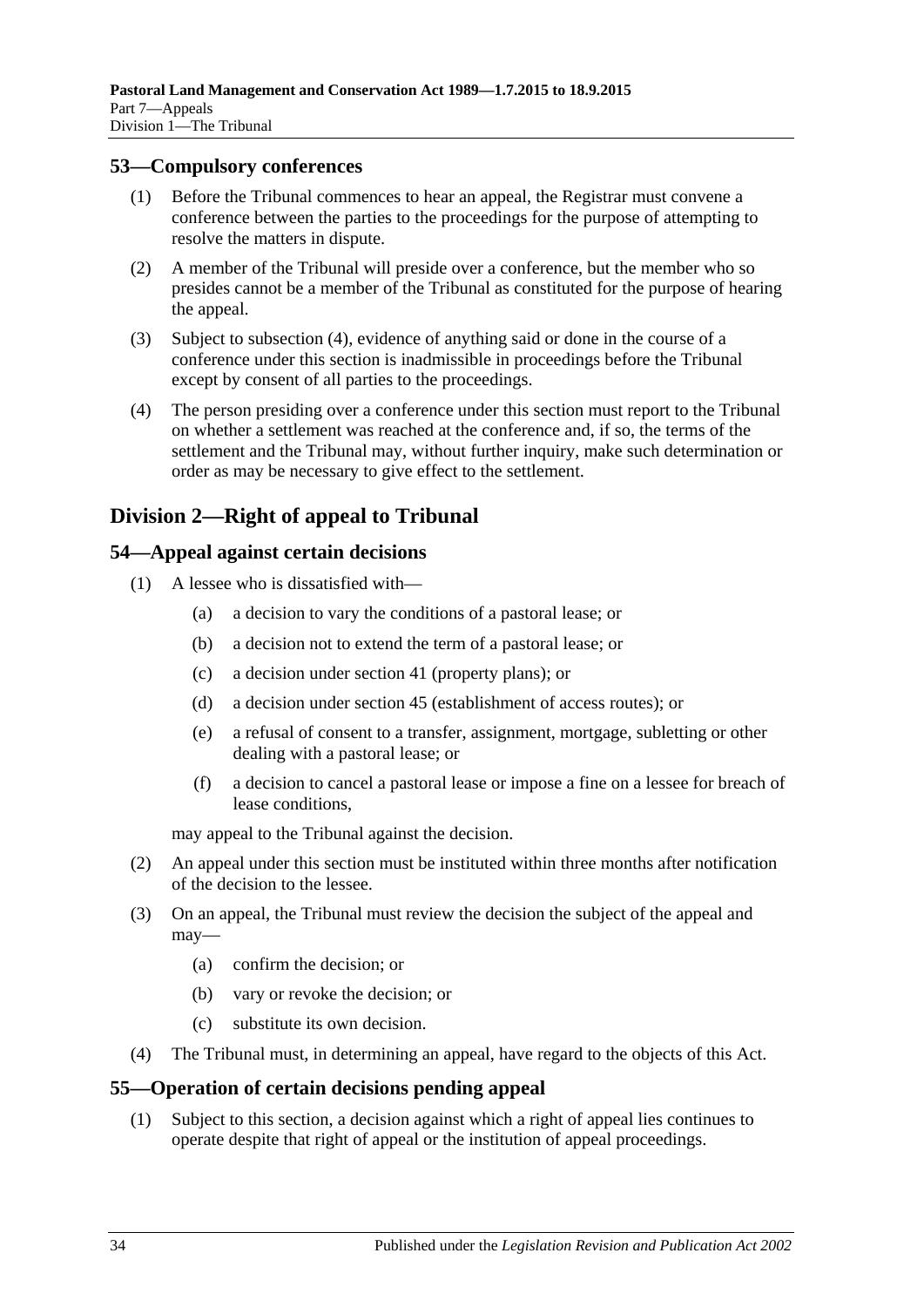- (2) A decision to cancel a pastoral lease or to impose a fine on a lessee for breach of lease conditions cannot be implemented or enforced until the period for instituting an appeal has elapsed or, if an appeal has been instituted, the appeal has been determined or withdrawn.
- (3) The operation of a decision against which an appeal has been instituted may, on the application of the lessee, be suspended by the Tribunal pending the determination of the appeal.

## <span id="page-34-0"></span>**Division 3—Review of valuation and right of appeal to Land and Valuation Court**

## <span id="page-34-4"></span><span id="page-34-1"></span>**56—Right of review or appeal**

- <span id="page-34-5"></span>(1) A lessee who is dissatisfied with a determination by the Valuer-General of the annual rent for his or her pastoral lease may, within 3 months of receiving a copy of the notice of determination—
	- (a) apply to the Valuer-General for review of the determination; or
	- (b) appeal to the Land and Valuation Court against the determination.
- (1a) The Valuer-General must, on the written request of a lessee who is dissatisfied with a determination of annual rent, endeavour to resolve the matter informally by conferring with the lessee, whether or not the lessee has lodged an application for review under [subsection](#page-34-4)  $(1)$ .
- <span id="page-34-6"></span>(2) An application under [subsection](#page-34-5) (1)(a) must be made, and will be dealt with, in accordance with the *[Valuation of Land Act](http://www.legislation.sa.gov.au/index.aspx?action=legref&type=act&legtitle=Valuation%20of%20Land%20Act%201971) 1971*, as if it were an application for review of a valuation under that Act.
- (3) If a lessee or the Valuer-General is dissatisfied with the decision of a land valuer on a review under [subsection](#page-34-6) (2), he or she may, within one month of receiving notification of the decision, appeal to the Land and Valuation Court against the decision.
- (4) An appeal under this section must be instituted in accordance with rules of court.
- (5) On an appeal under this section, the Land and Valuation Court must review the determination or decision the subject of the appeal and may—
	- (a) confirm the determination or decision; or
	- (b) vary or revoke the determination or decision; or
	- (c) substitute its own determination or decision,

and may make such orders in relation to incidental or ancillary matters as it thinks fit.

# <span id="page-34-2"></span>**Part 8—Miscellaneous**

## <span id="page-34-7"></span><span id="page-34-3"></span>**57—Misuse of pastoral land**

- (1) A person who, without lawful authority or excuse—
	- (a) occupies pastoral land; or
	- (b) brings animals onto pastoral land or causes or permits animals (for which the person is responsible) to enter or remain on pastoral land; or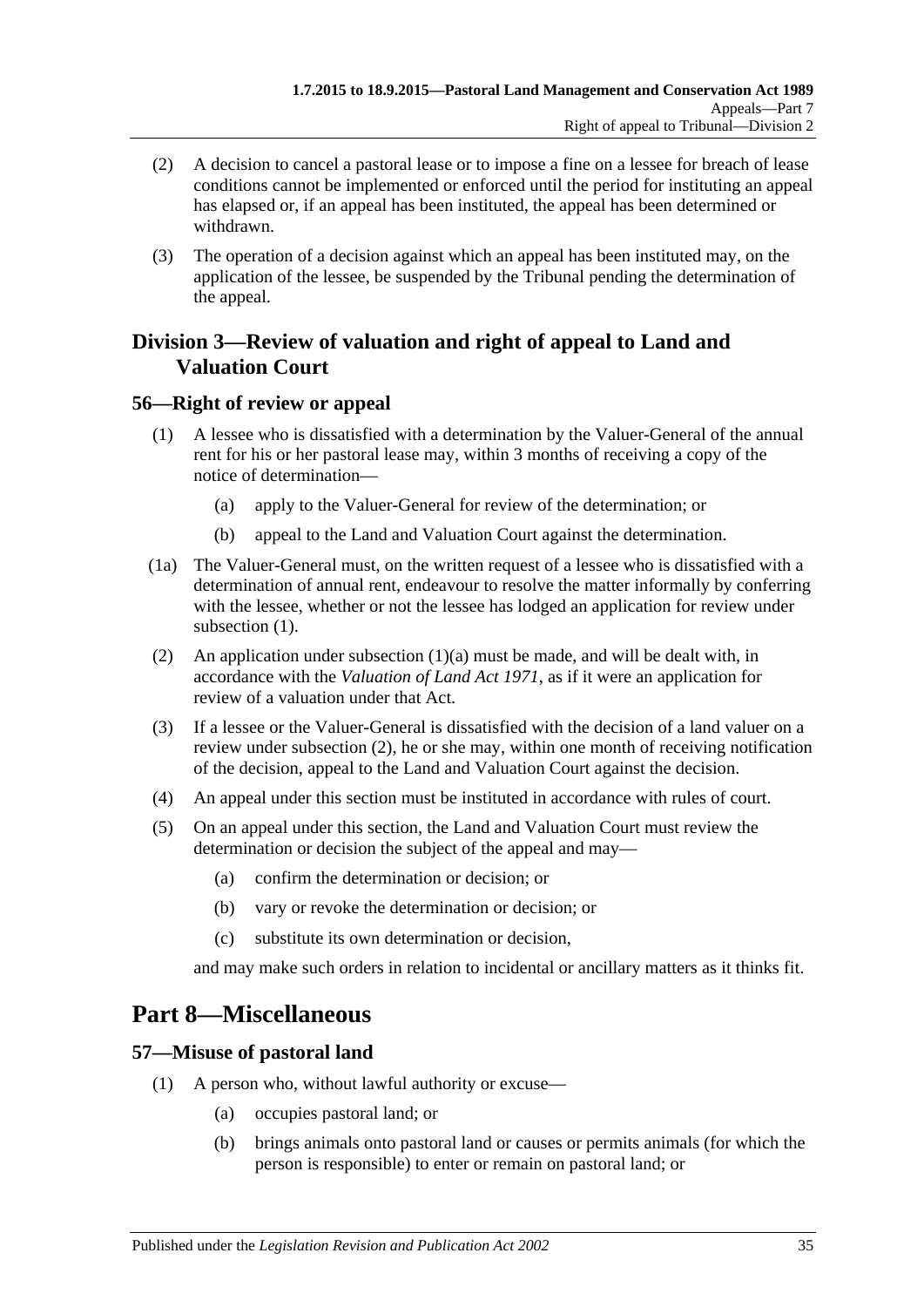- (c) damages or interferes with pastoral land, or anything on pastoral land; or
- (d) cuts down, lops branches from or otherwise damages any living tree or bush on pastoral land; or
- (e) pollutes any water on the land, whether stored or a natural source of water; or
- (f) deposits litter or abandons any goods on pastoral land; or
- (g) erects or places any structure on pastoral land; or
- (h) hunts or shoots on pastoral land,

is guilty of an offence.

Maximum penalty: \$10 000.

Expiation fee: \$315.

(2) In proceedings for an offence against [subsection](#page-34-7) (1), the onus of proving lawful authority or excuse lies on the defendant.

#### <span id="page-35-3"></span><span id="page-35-0"></span>**58—Notice to be given of cattle muster**

- (1) Subject to [subsection](#page-35-2) (2), a person must not muster cattle on pastoral land outside the dog fence unless at least 14 but not more than 28 days notice in writing of the proposed muster has been given to the occupiers of adjacent land.
- <span id="page-35-2"></span>(2) [Subsection](#page-35-3) (1) does not require notice to be given to a particular occupier of adjacent land if an agreement, approved by the Board, for the giving of some other form or period of notice exists between the person proposing to muster and that occupier. Maximum penalty: \$1 250.

#### <span id="page-35-5"></span><span id="page-35-1"></span>**59—Right to take water**

- (1) A person exercising a right of access to or through pastoral land pursuant to this Act—
	- (a) may take water from any natural source or storage point on the land, but only so much as is sufficient for his or her personal or domestic needs; and
	- (b) in the case of a person travelling with stock, may permit the stock access to water on the land, subject to compliance with such directions as the lessee may give.
- <span id="page-35-4"></span>(2) The holder of a mining tenement over pastoral land may, with the approval of the Board, take reasonable quantities of water from any natural source or storage point on the land for mining, personal or domestic purposes, but not so as to deprive the lessee of the water necessary for all of the lessee's purposes.
- (3) A person who takes water pursuant to [subsection](#page-35-4) (2) is liable to pay compensation to the lessee in accordance with the regulations.
- (4) [Subsections](#page-35-5) (1) and [\(2\)](#page-35-4) do not entitle a person to take water from a domestic rainwater tank.
- (5) This section is subject to the *[Natural Resources Management Act](http://www.legislation.sa.gov.au/index.aspx?action=legref&type=act&legtitle=Natural%20Resources%20Management%20Act%202004) 2004*.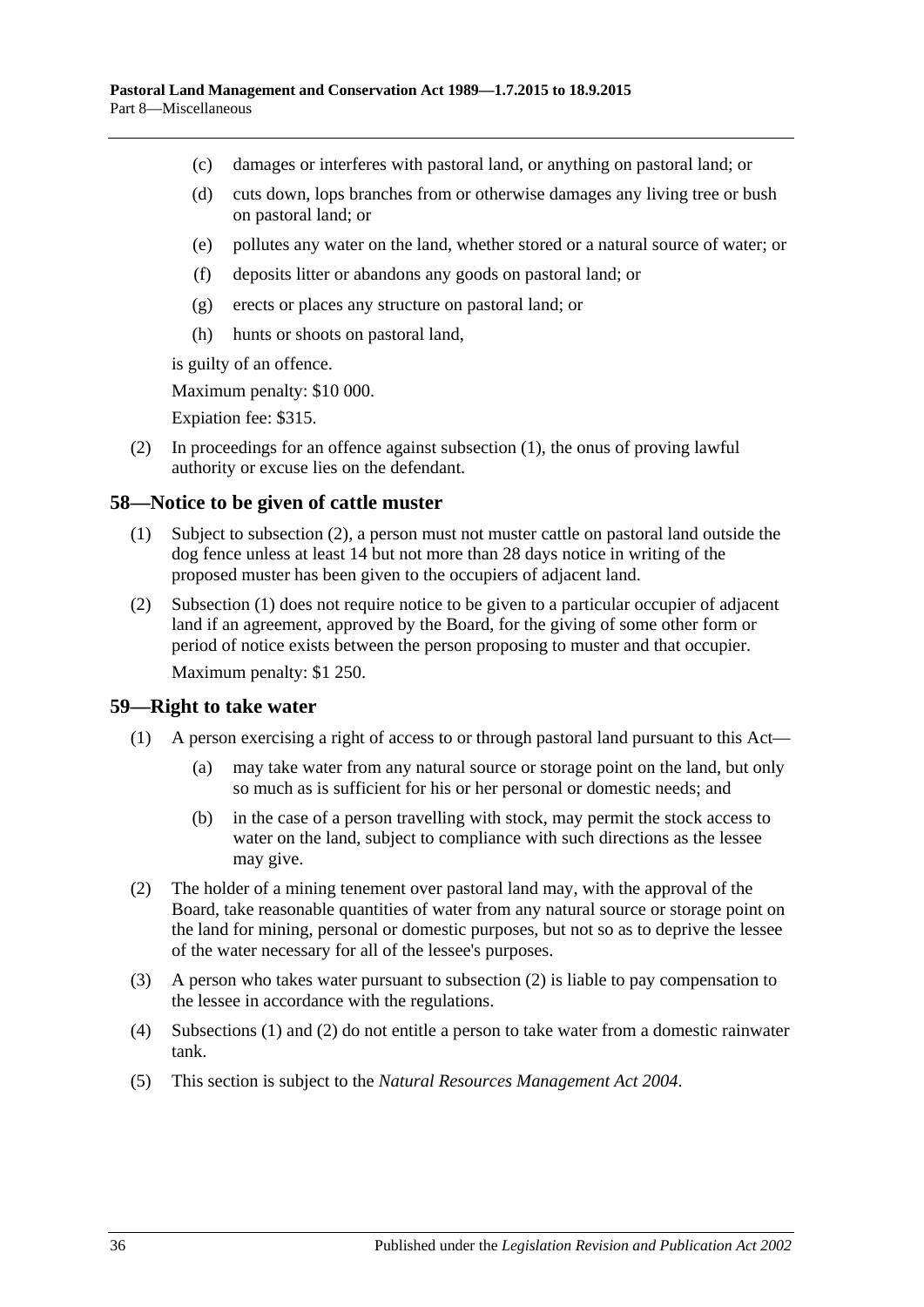#### <span id="page-36-2"></span><span id="page-36-0"></span>**60—Policing powers**

- (1) An authorised officer may—
	- (a) require any person who is on pastoral land without lawful authority or excuse to leave the land;
	- (b) require any person reasonably suspected of having committed an offence in relation to pastoral land to state his or her name and address;
	- (c) arrest any person on pastoral land who is reasonably suspected of having committed an offence in relation to pastoral land.
- (2) A person who fails to comply with a requirement under [subsection](#page-36-2) (1) is guilty of an offence.

Maximum penalty: \$2 500.

(3) A person arrested under this section must be taken as soon as practicable to the nearest police station.

#### <span id="page-36-3"></span><span id="page-36-1"></span>**61—Powers of entry etc**

- (1) Subject to this section, an authorised officer, a member of the Board, the Minister or any other person authorised by the Minister for the purpose may, at any reasonable time, exercise any of the following powers in relation to pastoral land:
	- (a) enter the land;
	- (b) carry out an inspection of the land;
	- (c) take samples from the land;
	- (d) take photographs;
	- (e) carry out work authorised by the Board pursuant to this Act on the land.
- (2) A person cannot exercise powers under [subsection](#page-36-3) (1) unless reasonable notice has been given to the lessee, orally or in writing, but no such notice need be given in the following circumstances:
	- (a) where it is not practicable to do so; or
	- (b) where the person believes on reasonable grounds that an offence has been, is being or is about to be committed on the land, or that a breach of the conditions of the pastoral lease has occurred or is occurring.
- (3) An authorised officer or person may seize any animals found trespassing on pastoral land.
- (4) Any such animals will be impounded, sold or destroyed in accordance with policies determined by the Minister.
- (5) A person exercising powers under this section may be accompanied by such assistants as are reasonably necessary in the circumstances.
- (6) An authorised officer or other person must at the request of the lessee, or an agent of the lessee, produce for the inspection of that person a certificate or other proof of his or her authority to exercise the powers conferred by this section.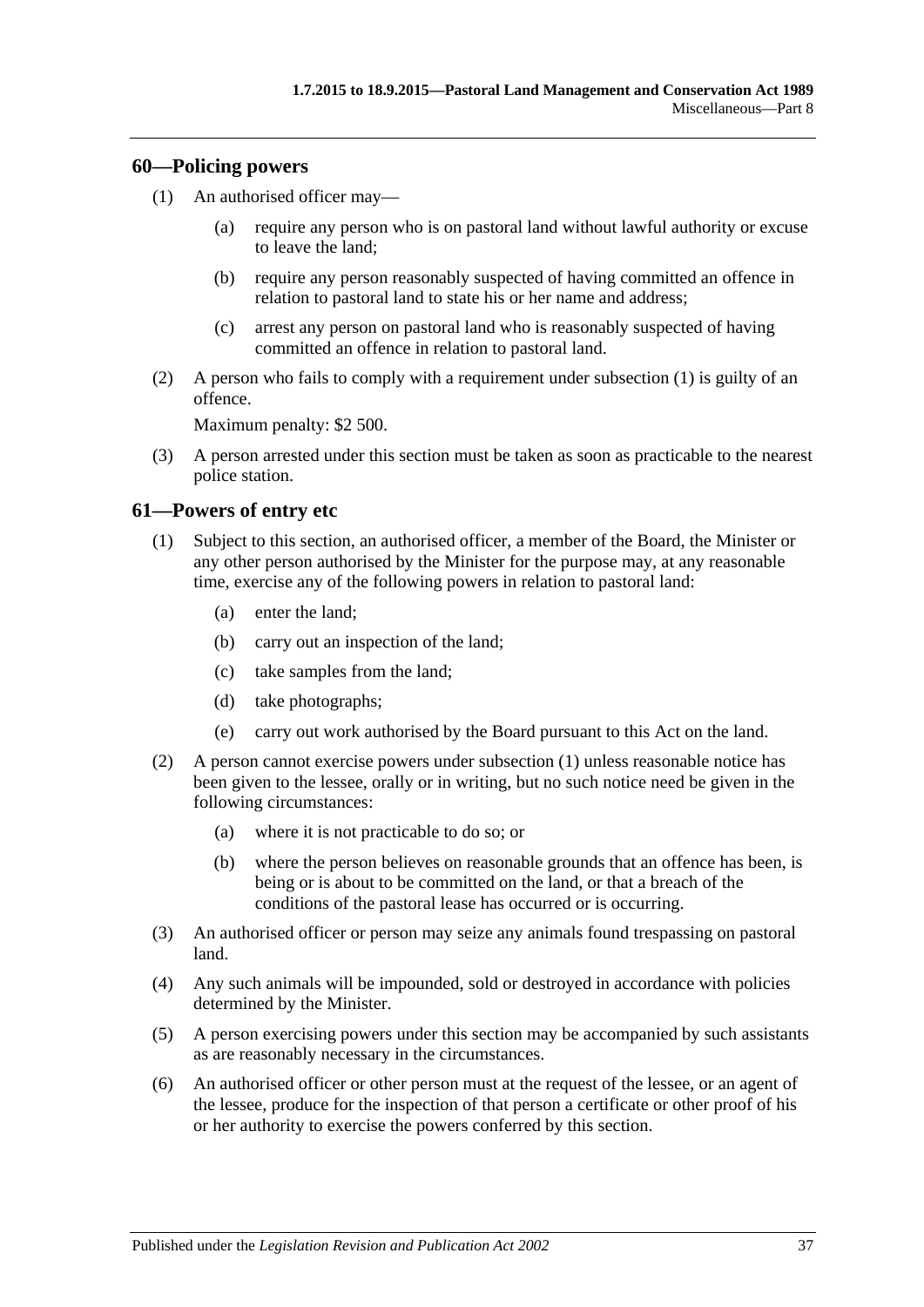## <span id="page-37-0"></span>**62—Act does not derogate from Mining Act, Opal Mining Act or Petroleum Act**

Nothing in this Act derogates from the operation of the *[Mining Act](http://www.legislation.sa.gov.au/index.aspx?action=legref&type=act&legtitle=Mining%20Act%201971) 1971*, the *[Opal](http://www.legislation.sa.gov.au/index.aspx?action=legref&type=act&legtitle=Opal%20Mining%20Act%201995)  [Mining Act](http://www.legislation.sa.gov.au/index.aspx?action=legref&type=act&legtitle=Opal%20Mining%20Act%201995) 1995* or the *[Petroleum Act](http://www.legislation.sa.gov.au/index.aspx?action=legref&type=act&legtitle=Petroleum%20Act%202000) 2000* or of a tenement granted under any of those Acts.

## <span id="page-37-1"></span>**63—Offence of hindering or obstructing person exercising powers under this Act**

(1) A person who intentionally hinders or obstructs a person acting in the exercise of powers conferred by this Act is guilty of an offence.

Maximum penalty: \$2 500.

Expiation fee: \$210.

(2) A person who addresses offensive language to a person acting in the exercise of powers conferred by this Act is guilty of an offence.

Maximum penalty: \$2 500.

Expiation fee: \$210.

(3) A person who assaults a person acting in the exercise of powers conferred by this Act is guilty of an offence.

Maximum penalty: \$2 500 or imprisonment for 6 months.

## <span id="page-37-2"></span>**65—Duty of Registrar-General**

- (1) The Registrar-General will—
	- (a) issue such pastoral leases; or
	- (b) cancel such pastoral leases; or
	- (c) make such endorsements on pastoral leases or other instruments,

as may be necessary or expedient for the purposes of the administration of this Act.

(2) The reference in this section to the issuing of a pastoral lease extends to any process (including an electronic process) under which a pastoral lease is brought into existence.

#### <span id="page-37-3"></span>**66—Certain debts are charges over leases**

Where pursuant to this Act the Board may recover from a lessee the costs incurred by the Board in taking action under this Act, the amount from time to time due and payable by the lessee is a charge over the pastoral lease, ranking in priority before all other charges or mortgages (other than a charge or mortgage in favour of the Crown or a Crown instrumentality).

#### <span id="page-37-4"></span>**67—Service of notices**

A written notice required or authorised by this Act to be given to a person may be given as follows:

- (a) by personal service on the person or an agent of the person;
- (b) by leaving it for the person at his or her place of residence or business with someone apparently over the age of 16 years;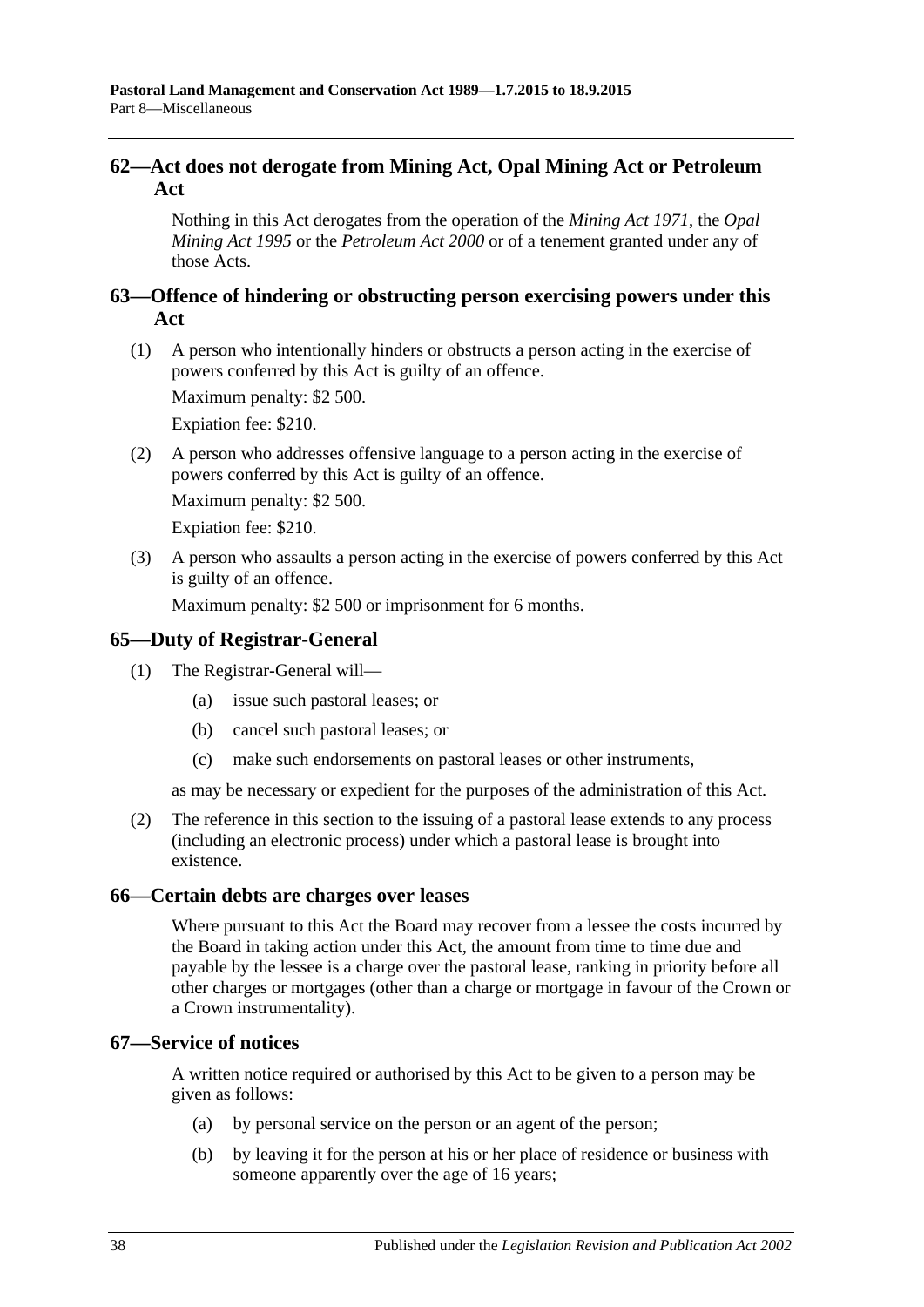- (c) by serving it by post on the person or an agent of the person;
- (d) if the whereabouts of the person is unknown—by affixing it in a prominent position on the land to which it relates, or publishing a copy of it in a newspaper circulating generally throughout the State.

#### <span id="page-38-0"></span>**68—Evidentiary provision**

In any proceedings—

- (a) a certificate apparently signed by the Minister or the Chief Executive of the Department responsible to the Minister for the administration of this Act that specified land is or is not—
	- (i) pastoral land; or
	- (ii) a public access route; or
	- (iii) a stock route; or
	- (iv) a reference area,

will be accepted, in the absence of proof to the contrary, as proof of the matter certified;

- (b) a map or plan apparently signed by or on behalf of the Surveyor-General will be accepted, in the absence of proof to the contrary, as an accurate map or plan of the land to which it relates;
- (c) a certificate of value apparently signed by or on behalf of the Valuer-General will be accepted, in the absence of proof to the contrary, as proof of the value of the pastoral lease to which it relates as at the date of the certificate;
- (d) a certificate as to a delegation apparently signed by a body or person who has a power of delegation under this Act will be accepted, in the absence of proof to the contrary, as proof of the delegation;
- (e) a document appearing to be a copy of an order of the Tribunal and signed by the Registrar of the Tribunal will be accepted, in the absence of proof to the contrary, as a true copy of the order.

#### <span id="page-38-1"></span>**69—General defence**

(2) In any proceedings for an offence against this Act it is a defence for the defendant to prove that, in the circumstances of the case, there was no failure on his or her part to take reasonable care to avoid commission of the offence.

#### <span id="page-38-3"></span><span id="page-38-2"></span>**70—Regulations**

- (1) The Governor may make such regulations as are contemplated by this Act or as are necessary or expedient for the purposes of this Act.
- (2) Without limiting the generality of [subsection](#page-38-3) (1), those regulations may—
	- (a) prohibit, regulate or restrict a specified activity or a specified class of activity on pastoral land generally, or on a specified area of pastoral land, or on public access routes or stock routes generally, or on a specified route or specified part of a route;
	- (b) fix standard conditions or reservations for pastoral leases;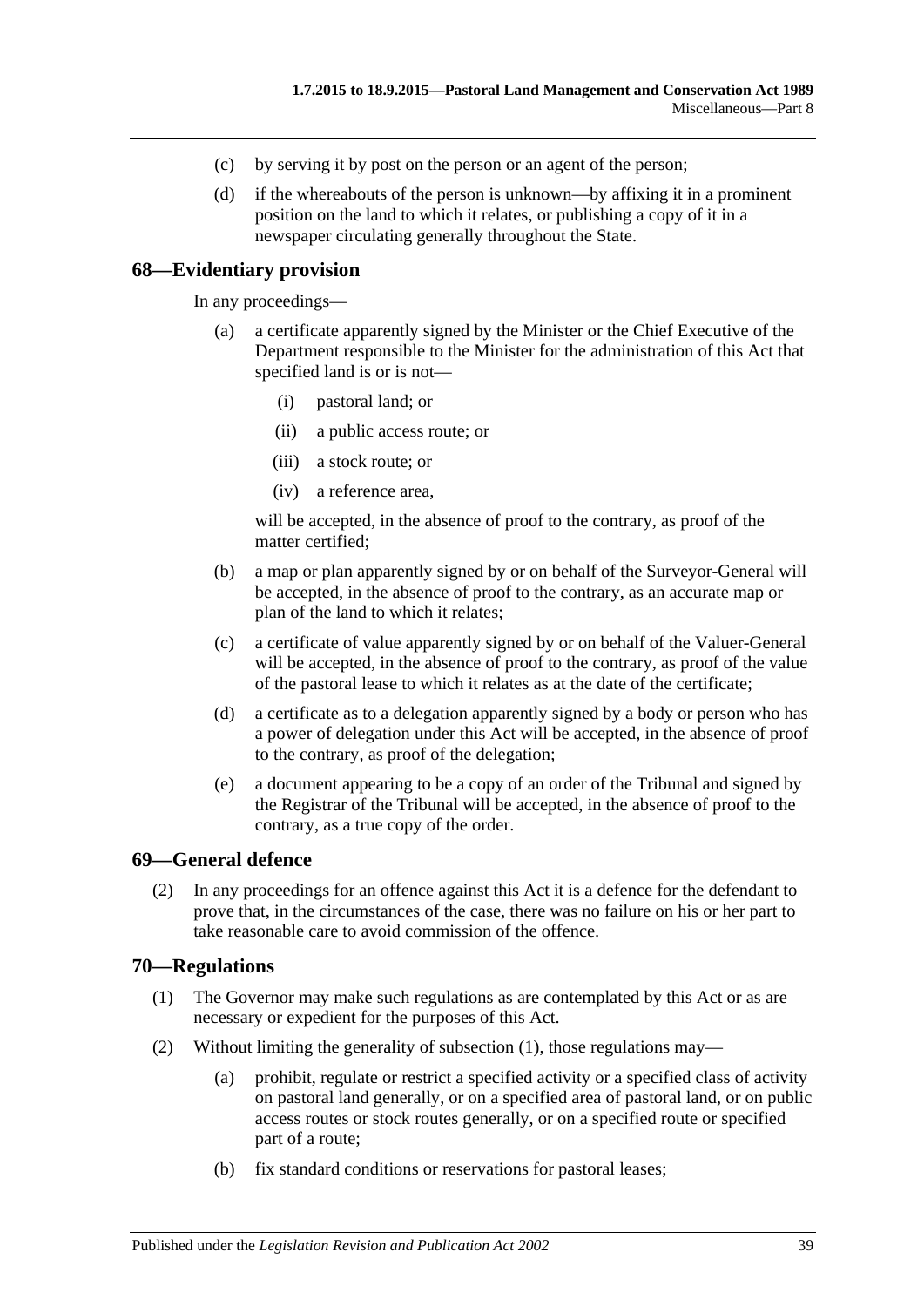- (c) prescribe fees and provide for their recovery or waiver by the Minister;
- (d) prescribe fines, not exceeding \$1 250, for contravention of the regulations.

# <span id="page-39-0"></span>**Schedule—Transitional provisions**

- 4 A reference to the *Pastoral Board* in any Act or instrument will be taken (where the context admits) to be a reference to the Pastoral Board established under this Act.
- <span id="page-39-2"></span>5 (1) Subject to [clause](#page-39-1) 6, a lease in force under the repealed Act immediately prior to the commencement of this Act becomes, on that commencement, and continues in force as, a pastoral lease under this Act with a term of 42 years running from that commencement.
	- (2) The conditions (including covenants) and reservations of such a lease are not affected by its conversion to a pastoral lease pursuant to subclause (1), with the following exceptions:
		- (a) rent is payable in accordance with this Act;
		- (b) no species of animal other than sheep or beef cattle can be pastured on the land as part of the commercial enterprise under the lease without the prior approval of the Board;
		- (c) the reservations relating to aboriginal persons and access to the land will be taken to have been revoked.
	- (3) Despite [sections](#page-14-0) 25 and [26](#page-16-0) of the Act—
		- (a) the question of the first extension of the term of a pastoral lease to which this clause applies and the variation (if at all) of its land management conditions must be dealt with, in accordance with those sections, no later than 31 December 2000; and
		- (b) any such extension must be for such period as will bring the balance of the term of the lease to 42 years.
- <span id="page-39-1"></span>6 (1) [Clause](#page-39-2) 5 does not apply to a lease in force under the repealed Act if—
	- (a) the Governor has determined that the land subject to the lease should be set aside or used for some other more appropriate purpose; or
	- (b) the Minister is satisfied that the land subject to the lease is no longer suitable for pastoral purposes,

and written notice has been given by the Minister to the lessee proposing resumption of the land or offering some other form of tenure of the land.

- (2) An offer of alternative tenure, if not accepted by the lessee, lapses two years after it is made.
- (3) The following provisions apply in relation to a lease referred to in subclause (1):
	- (a) the lease continues in force despite the repeal of the repealed Act and will, subject to this Act, continue in force until expiry of its term;
	- (b) this Act applies in relation to the lease as if it were a pastoral lease under this Act, but—
		- (i) the term of the lease cannot be extended; and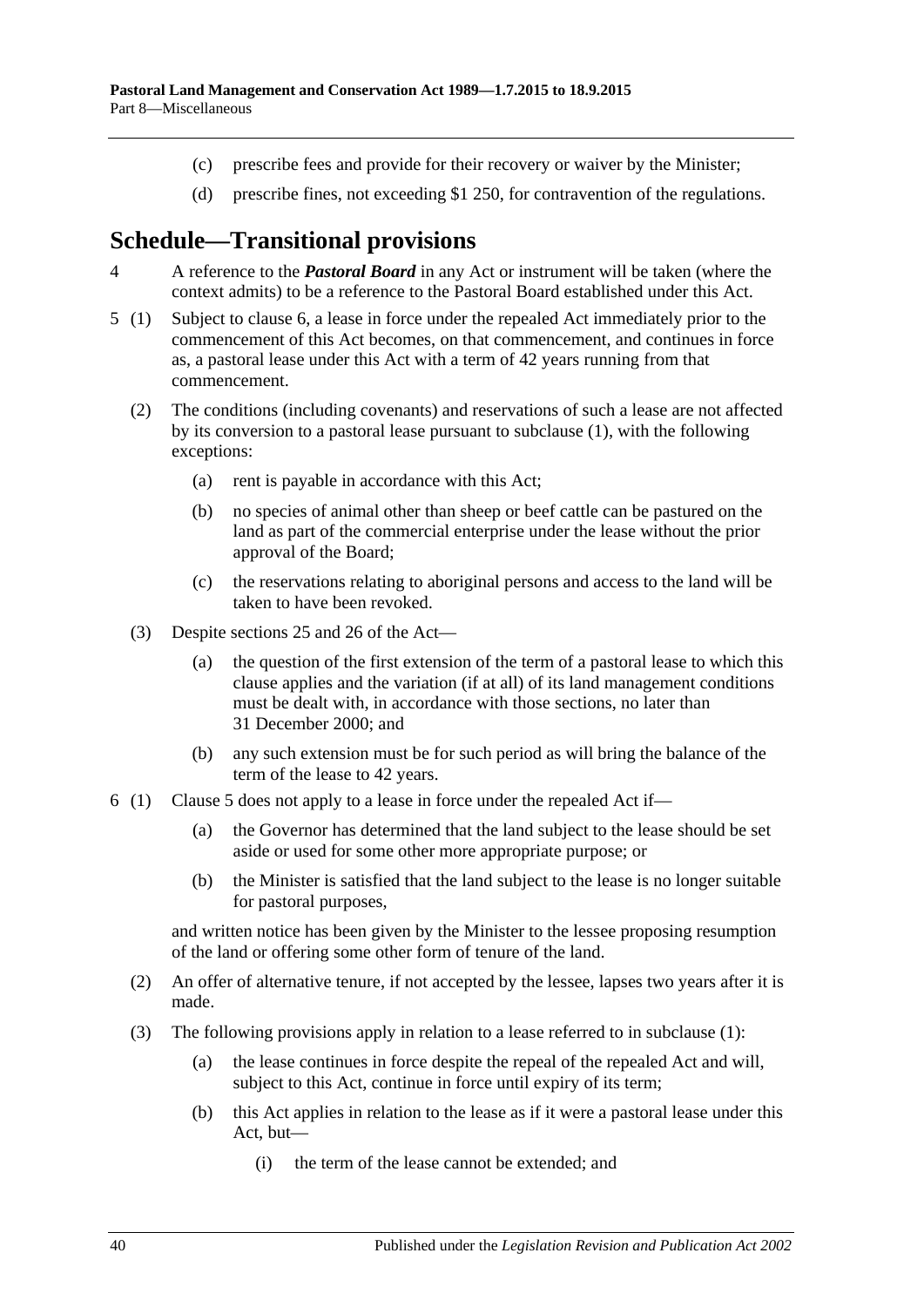- (ii) the conditions of the lease cannot (except by agreement with the lessee) be varied by the Board;
- (c) rent is payable in accordance with this Act;
- (d) the reservations in the lease relating to aboriginal persons and access to the land will be taken to have been revoked.
- (4) On expiry of a lease to which this clause applies—
	- (a) the lessee is entitled to compensation;
	- (b) compensation will be based on the market value of the lease as if the lessee were the holder of a pastoral lease; and
	- (c) the amount of the compensation will be determined by agreement between the Minister and the lessee or, in default of agreement, by the Land and Valuation Court.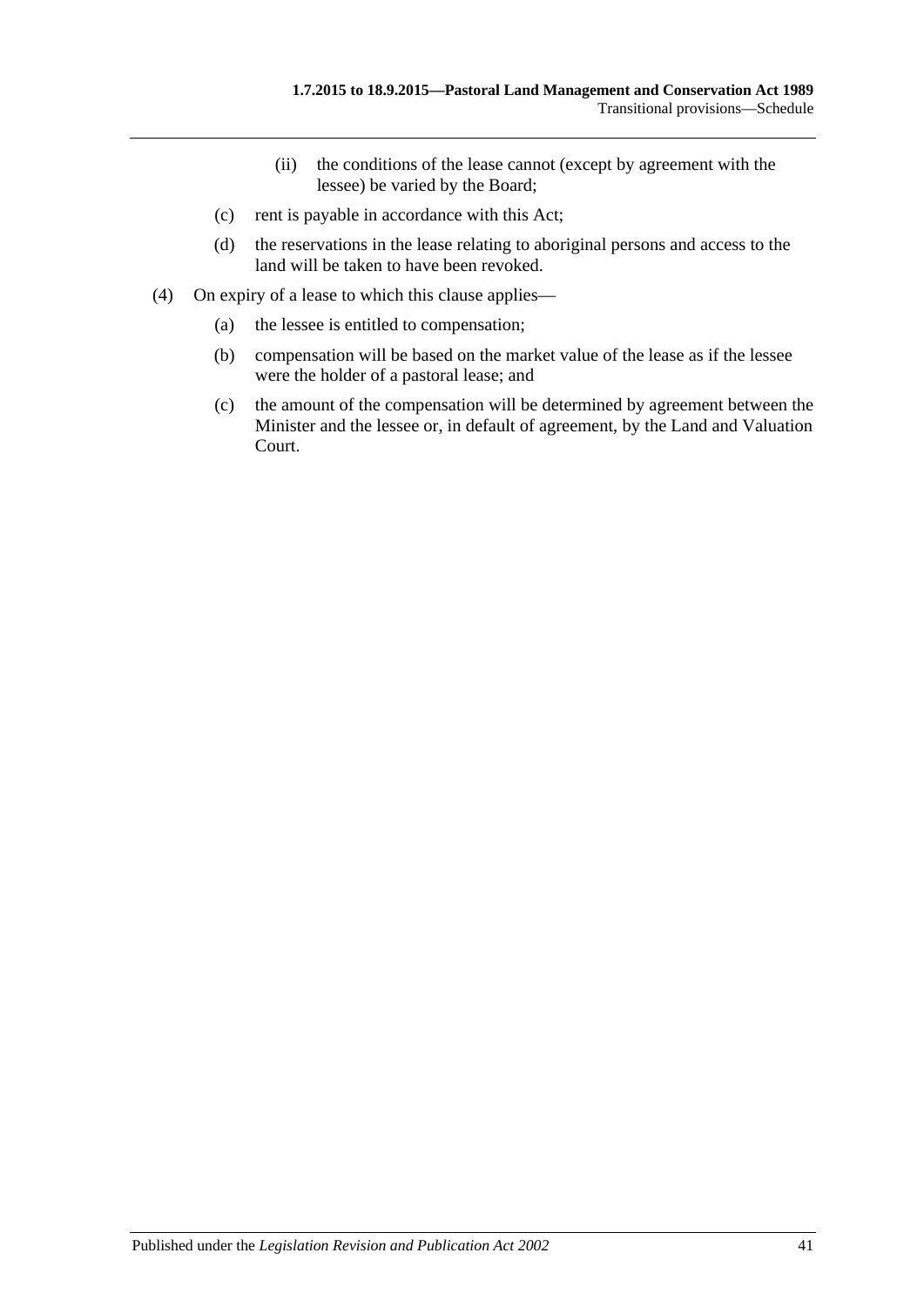# <span id="page-41-0"></span>**Legislative history**

## **Notes**

- Amendments of this version that are uncommenced are not incorporated into the text.
- Please note—References in the legislation to other legislation or instruments or to titles of bodies or offices are not automatically updated as part of the program for the revision and publication of legislation and therefore may be obsolete.
- Earlier versions of this Act (historical versions) are listed at the end of the legislative history.
- For further information relating to the Act and subordinate legislation made under the Act see the Index of South Australian Statutes or www.legislation.sa.gov.au.

## **Legislation repealed by principal Act**

The *Pastoral Land Management and Conservation Act 1989* repealed the following:

*Pastoral Act 1936*

## **Principal Act and amendments**

New entries appear in bold.

| Year | N <sub>0</sub> | Title                                                                                             | Assent     | Commencement                                                     |
|------|----------------|---------------------------------------------------------------------------------------------------|------------|------------------------------------------------------------------|
| 1989 | 51             | Pastoral Land Management and<br><b>Conservation Act 1989</b>                                      | 7.9.1989   | 7.3.1990 except s $12(2)$ — $(8)$ —7.3.1996:<br>s <sub>2</sub>   |
| 1992 | 71             | <b>Statutes Amendment (Expiation of</b><br>Offences) Act 1992                                     | 19.11.1992 | Sch-1.3.1993 (Gazette 18.2.1993 p600)                            |
| 1996 | 9              | Pastoral Land Management and<br>Conservation (Board Membership)<br>Amendment Act 1996             | 4.4.1996   | 4.4.1996                                                         |
| 1997 | 35             | <b>Statutes Amendment (Water</b><br>Resources) Act 1997                                           | 19.6.1997  | Pt 5 (ss $22-24$ )-2.7.1997 ( <i>Gazette</i><br>26.6.1997 p3052) |
| 1998 | 64             | Pastoral Land Management and<br>Conservation (Board Procedures,<br>Rent, etc.) Amendment Act 1998 | 10.9.1998  | 10.9.1998                                                        |
| 2003 | 44             | <b>Statute Law Revision Act 2003</b>                                                              | 23.10.2003 | Sch 1-24.11.2003 (Gazette 13.11.2003<br>p4048)                   |
| 2004 | 34             | Natural Resources Management Act<br>2004                                                          | 5.8.2004   | Sch 4 (cll 30-36)-1.7.2005 (Gazette<br>30.6.2005 p2093)          |
| 2004 | 35             | Pastoral Land Management and<br>Conservation (Miscellaneous)<br>Amendment Act 2004                | 5.8.2004   | 9.9.2004 (Gazette 9.9.2004 p3610)                                |
| 2005 | 20             | <b>Statutes Amendment (Environment</b><br>and Conservation Portfolio) Act 2005                    | 9.6.2005   | Pt 6 (ss 29 & 30) & Sch 5–23.6.2005<br>(Gazette 23.6.2005 p1901) |
| 2006 | 43             | <b>Statutes Amendment (Domestic</b><br>Partners) Act 2006                                         | 14.12.2006 | Pt 61 (s 164)-1.6.2007 (Gazette<br>26.4.2007 p1352)              |
| 2009 | 84             | <b>Statutes Amendment (Public Sector</b><br>Consequential Amendments) Act 2009                    | 10.12.2009 | Pt 109 (ss 260 & 261)-1.2.2010 (Gazette<br>28.1.2010 p320)       |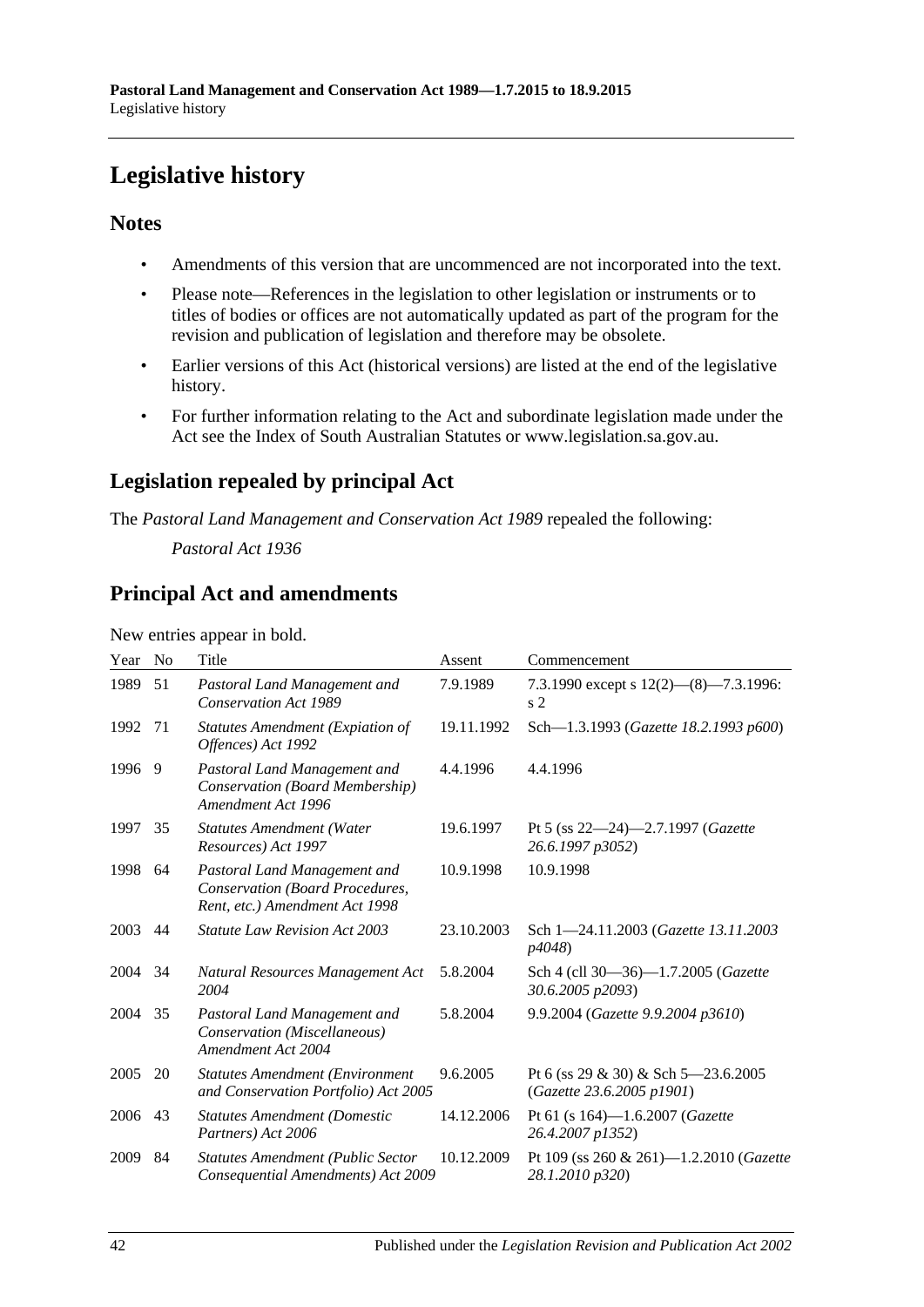| 2012    | - 1 | Arkaroola Protection Act 2012                                                                | 8.3.2012   | Sch 1 (cl 5)—26.4.2012 ( <i>Gazette</i><br>26.4.2012 p1496)      |
|---------|-----|----------------------------------------------------------------------------------------------|------------|------------------------------------------------------------------|
| 2014 12 |     | Pastoral Land Management and<br>Conservation (Renewable Energy)<br>Amendment Act 2014        | 23.10.2014 | 19.9.2015 (Gazette 17.9.2015 p4278)                              |
| 2015 8  |     | <b>Statutes Amendment (Boards and</b><br><b>Committees—Abolition and Reform)</b><br>Act 2015 | 18.6.2015  | Pt 28 (ss $180 - 183$ ) $-1.7.2015$ (Gazette<br>25.6.2015 p3076) |

## **Provisions amended**

New entries appear in bold.

| Provision          | How varied                                         | Commencement                 |  |
|--------------------|----------------------------------------------------|------------------------------|--|
| Long title         | amended by $64/1998$ s $8$ (Sch)                   | 10.9.1998                    |  |
| Pt 1               |                                                    |                              |  |
| s <sub>2</sub>     | deleted by $64/1998 s 8 (Sch)$                     | 10.9.1998                    |  |
| s 3                |                                                    |                              |  |
| $s \; 3(1)$        | s 3 redesignated as s $3(1)$ by $35/2004$ s $4(4)$ | 9.9.2004                     |  |
| Aborigine          | deleted by $35/2004 s 4(1)$                        | 9.9.2004                     |  |
| Aboriginal person  | inserted by 35/2004 s 4(1)                         | 9.9.2004                     |  |
| authorised officer | amended by 20/2005 Sch 5                           | 23.6.2005                    |  |
| <b>ILUA</b>        | inserted by $35/2004$ s $4(2)$                     | 9.9.2004                     |  |
| the Minister       | deleted by $64/1998 s 8$ (Sch)                     | 10.9.1998                    |  |
| native title group | inserted by $35/2004$ s $4(3)$                     | 9.9.2004                     |  |
|                    | solar energy facility inserted by 12/2014 s 4(1)   | uncommenced-not incorporated |  |
| unimproved value   | inserted by 64/1998 s 2                            | 10.9.1998                    |  |
| wind farm          | inserted by $12/2014$ s $4(2)$                     | uncommenced-not incorporated |  |
| wind farm licence  | inserted by $12/2014$ s $4(2)$                     | uncommenced-not incorporated |  |
| $s \; 3(2)$        | inserted by $35/2004$ s $4(4)$                     | 9.9.2004                     |  |
| Pt 2               |                                                    |                              |  |
| s <sub>4</sub>     | amended by 35/2004 s 5                             | 9.9.2004                     |  |
|                    | amended by 12/2014 s 5                             | uncommenced-not incorporated |  |
| s <sub>5</sub>     | amended by 35/2004 s 6                             | 9.9.2004                     |  |
|                    | amended by 34/2004 Sch 4 cl 30                     | 1.7.2005                     |  |
| s 6                | deleted by 35/2004 s 7                             | 9.9.2004                     |  |
| s <sub>8</sub>     | amended by 64/1998 s 8 (Sch)                       | 10.9.1998                    |  |
| s 9                |                                                    |                              |  |
| $s \, 9(2)$        | amended by 20/2005 s 29                            | 23.6.2005                    |  |
|                    | amended by 12/2014 s 6(1)                          | uncommenced-not incorporated |  |
| $s \, 9(5)$        | amended by 12/2014 s 6(2)                          | uncommenced-not incorporated |  |
| $s \, 9(6)$        | inserted by $12/2014$ s $6(3)$                     | uncommenced-not incorporated |  |
| Pt 3               |                                                    |                              |  |
| s 12               |                                                    |                              |  |

Entries that relate to provisions that have been deleted appear in italics.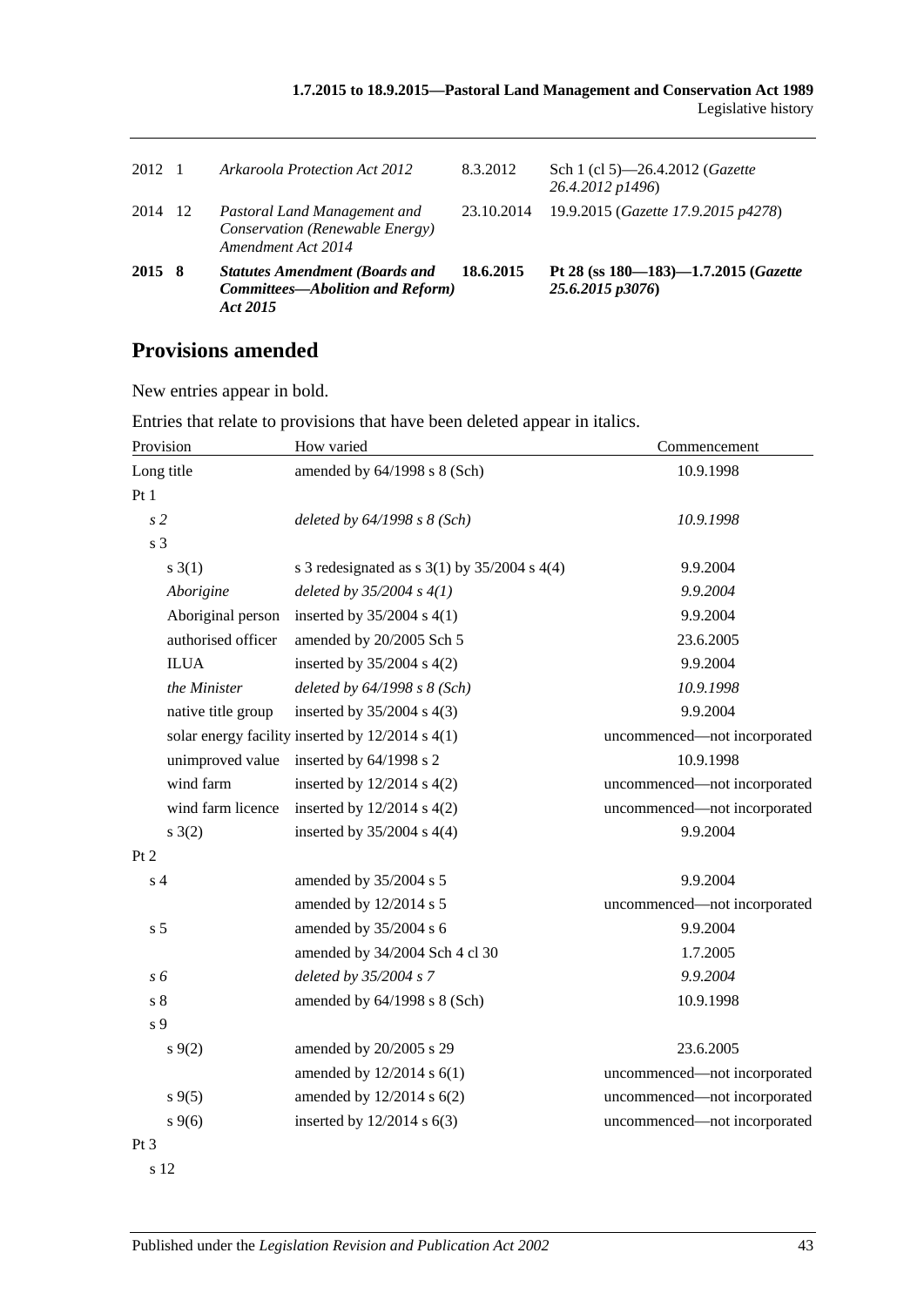#### **Pastoral Land Management and Conservation Act 1989—1.7.2015 to 18.9.2015** Legislative history

| 12(2)                                     | amended by $9/1996$ s $2(a)$ —(d)                            | 4.4.1996                     |
|-------------------------------------------|--------------------------------------------------------------|------------------------------|
|                                           | amended by 64/1998 s 8 (Sch)                                 | 10.9.1998                    |
|                                           | amended by $8/2015$ s $180(1)$ —(3)                          | 1.7.2015                     |
| $s 12(4)$ and $(5)$                       | amended by 8/2015 s 180(4)                                   | 1.7.2015                     |
| s 12(6)                                   | amended by $9/1996$ s $2(e)$                                 | 4.4.1996                     |
| s 12(7)                                   | amended by $9/1996$ s $2(f)$                                 | 4.4.1996                     |
| s 13                                      |                                                              |                              |
| $s 13(2)$ and (3)                         | amended by 8/2015 s 181                                      | 1.7.2015                     |
| s 14                                      | amended by 8/2015 s 182                                      | 1.7.2015                     |
| s 15                                      |                                                              |                              |
| s 15(2)                                   | amended by 64/1998 s 8 (Sch)                                 | 10.9.1998                    |
| s 15(4)                                   | substituted by $64/1998$ s $3(a)$                            | 10.9.1998                    |
| s $15(5a)$ (5c)                           | inserted by $64/1998$ s $3(b)$                               | 10.9.1998                    |
| s 16 before<br>substitution by<br>84/2009 |                                                              |                              |
| $s\,16(2)$                                | amended by 43/2006 s 164(1)                                  | 1.6.2007                     |
| $s\,16(3)$                                | amended by $64/1998 s 8$ (Sch)                               | 10.9.1998                    |
| $s\,16(5)$                                | amended by $64/1998 s 8$ (Sch)                               | 10.9.1998                    |
| $s\,16(8)$                                | inserted by $43/2006$ s $164(2)$                             | 1.6.2007                     |
| s 16                                      | substituted by 84/2009 s 260                                 | 1.2.2010                     |
| s 17                                      |                                                              |                              |
| s 17(2)                                   | amended by 20/2005 s 30                                      | 23.6.2005                    |
| s 18A                                     | inserted by 64/1998 s 4                                      | 10.9.1998                    |
| Pt 4                                      |                                                              |                              |
| $\frac{1}{20}$                            |                                                              |                              |
| $s \ 20(1)$                               | s 20 redesignated as s $20(1)$ by $35/2004$ s 8              | 9.9.2004                     |
| $s \ 20(2)$                               | inserted by 35/2004 s 8                                      | 9.9.2004                     |
| s 22                                      |                                                              |                              |
| $s\,22(1)$                                | amended by 64/1998 s 8 (Sch)                                 | 10.9.1998                    |
|                                           | amended by 35/2004 s 9(1), (2)                               | 9.9.2004                     |
|                                           | amended by 34/2004 Sch 4 cl 31(1)                            | 1.7.2005                     |
|                                           | $(a)(v)(E)$ and $(F)$ deleted by 34/2004 Sch 4<br>cl $31(2)$ | 1.7.2005                     |
|                                           | amended by 20/2005 Sch 5                                     | 23.6.2005                    |
|                                           | amended by 1/2012 Sch 1 cl 5                                 | 26.4.2012                    |
|                                           | amended by $12/2014$ s $7(1)$ , (2)                          | uncommenced-not incorporated |
| $s$ 22 $(1a)$                             | inserted by $35/2004$ s $9(3)$                               | 9.9.2004                     |
| $s\,22(5)$ —(7)                           | inserted by $35/2004$ s $9(4)$                               | 9.9.2004                     |
| $s\,22(8)$                                | inserted by $12/2014$ s $7(3)$                               | uncommenced-not incorporated |
| s 23                                      | substituted by 64/1998 s 5                                   | 10.9.1998                    |
| $s\,23(2)$                                | amended by 34/2004 Sch 4 cl 32                               | 1.7.2005                     |
| s 25                                      | substituted by 35/2004 s 10                                  | 9.9.2004                     |
| s 25A                                     | inserted by 35/2004 s 10                                     | 9.9.2004                     |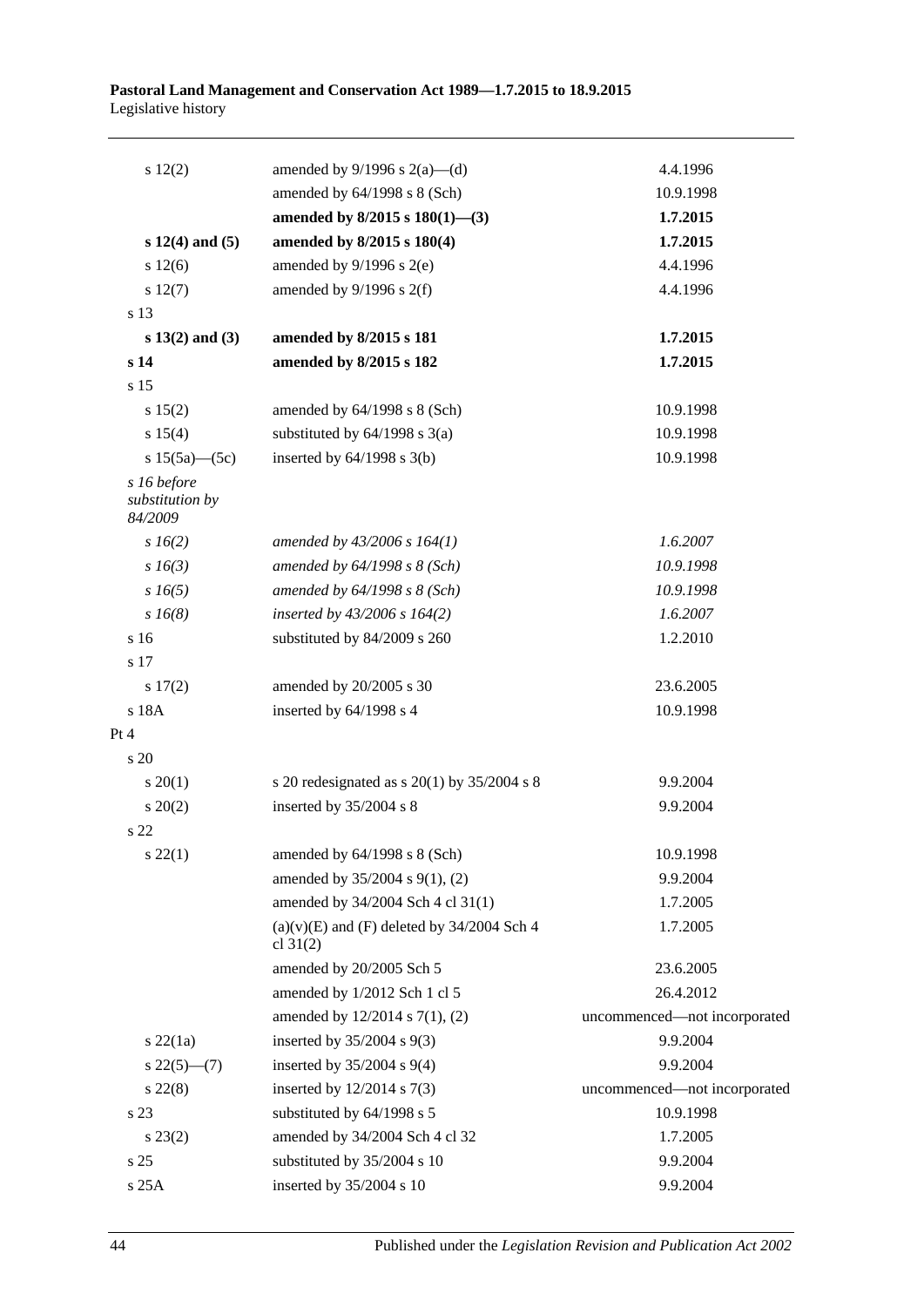#### **1.7.2015 to 18.9.2015—Pastoral Land Management and Conservation Act 1989** Legislative history

| s 25A(2)            | amended by 8/2015 s 183           | 1.7.2015                     |  |
|---------------------|-----------------------------------|------------------------------|--|
| s 25B               | inserted by 35/2004 s 10          | 9.9.2004                     |  |
| s 26                | substituted by 35/2004 s 10       | 9.9.2004                     |  |
| s 28                |                                   |                              |  |
| $s\,28(6)$          | amended by 64/1998 s 8 (Sch)      | 10.9.1998                    |  |
| s 31                |                                   |                              |  |
| $s \, 31(1a)$       | inserted by $12/2014$ s $8(1)$    | uncommenced-not incorporated |  |
| $s \, 31(2)$        | amended by 12/2014 s 8(2)         | uncommenced-not incorporated |  |
| s 31A               | inserted by 35/2004 s 11          | 9.9.2004                     |  |
| s 32                |                                   |                              |  |
| $s \, 32(3)$        | substituted by 12/2014 s 9        | uncommenced-not incorporated |  |
| s 37                |                                   |                              |  |
| $s \frac{37(5)}{2}$ | amended by 64/1998 s 8 (Sch)      | 10.9.1998                    |  |
| $Pt\,5$             |                                   |                              |  |
| s 41                |                                   |                              |  |
| $s\,41(9)$          | amended by 34/2004 Sch 4 cl 33(1) | 1.7.2005                     |  |
| $s\ 41(9a)$         | inserted by 35/1997 s 22          | 2.7.1997                     |  |
|                     | amended by 34/2004 Sch 4 cl 33(2) | 1.7.2005                     |  |
| s <sub>42</sub>     |                                   |                              |  |
| $s\,42(1)$          | substituted by 35/2004 s 12       | 9.9.2004                     |  |
| s 43                |                                   |                              |  |
| $s\ 43(2a)$         | inserted by 35/1997 s 23          | 2.7.1997                     |  |
|                     | amended by 34/2004 Sch 4 cl 34    | 1.7.2005                     |  |
| s 44                |                                   |                              |  |
| $s\,44(4)$          | amended by 64/1998 s 8 (Sch)      | 10.9.1998                    |  |
| Pt 6                |                                   |                              |  |
| Pt 6 Div 1          |                                   |                              |  |
| s <sub>45</sub>     |                                   |                              |  |
| $s\,45(5)$          | amended by 34/2004 Sch 4 cl 35    | 1.7.2005                     |  |
| $s\,45(10)$         | amended by 64/1998 s 8 (Sch)      | 10.9.1998                    |  |
| Pt 6 Div 2          |                                   |                              |  |
| s 46                |                                   |                              |  |
| s $46(3)$ and $(4)$ | amended by 64/1998 s 8 (Sch)      | 10.9.1998                    |  |
| Pt 6 Div 2A         | inserted by 35/2004 s 13          | 9.9.2004                     |  |
| Pt 6 Div 3          |                                   |                              |  |
| s 47                |                                   |                              |  |
| $s\,47(1)$          | amended by 64/1998 s 8 (Sch)      | 10.9.1998                    |  |
|                     | amended by 35/2004 s 14(1)        | 9.9.2004                     |  |
| $s\,47(2)$          | amended by 35/2004 s 14(2)        | 9.9.2004                     |  |
| $s\,47(3)$          | inserted by 35/2004 s 14(3)       | 9.9.2004                     |  |
| s 48                |                                   |                              |  |
| $s\,48(2)$          | amended by 35/2004 s 15(1)        | 9.9.2004                     |  |
| $s\ 48(2a)$         | inserted by 35/2004 s 15(2)       | 9.9.2004                     |  |
|                     |                                   |                              |  |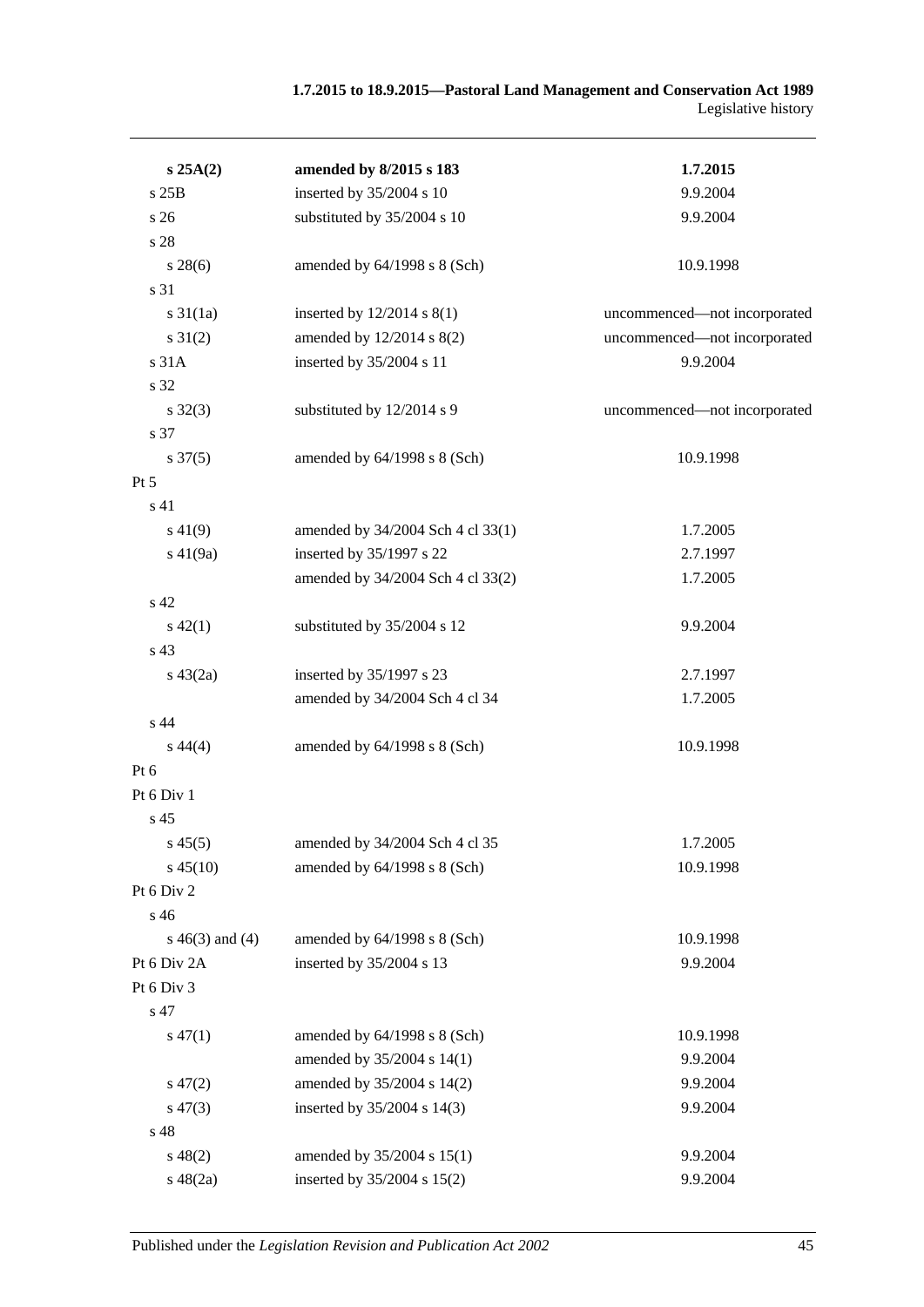#### **Pastoral Land Management and Conservation Act 1989—1.7.2015 to 18.9.2015** Legislative history

| $s\ 48(8a)$         | inserted by $35/2004$ s $15(3)$                   | 9.9.2004                     |
|---------------------|---------------------------------------------------|------------------------------|
| $s\ 48(10)$ (13)    | inserted by 35/2004 s 15(4)                       | 9.9.2004                     |
| ss 48A and 48B      | inserted by 35/2004 s 16                          | 9.9.2004                     |
| s 49                |                                                   |                              |
| $s\ 49(1)$ and (2)  | amended by 64/1998 s 8 (Sch)                      | 10.9.1998                    |
| Pt 6 Div 4          | inserted by 12/2014 s 10                          | uncommenced-not incorporated |
| Pt 7                |                                                   |                              |
| s 52                |                                                   |                              |
| s 52(2)             | amended by 64/1998 s 8 (Sch)                      | 10.9.1998                    |
| s 55                |                                                   |                              |
| s 55(1)             | amended by 64/1998 s 8 (Sch)                      | 10.9.1998                    |
| s 56                |                                                   |                              |
| s 56(1)             | substituted by $64/1998$ s $6(a)$                 | 10.9.1998                    |
| s 56(1a)            | inserted by $64/1998$ s $6(a)$                    | 10.9.1998                    |
| $s\,56(3)$          | amended by $64/1998$ s $6(b)$                     | 10.9.1998                    |
| s 56(5)             | amended by 64/1998 s 6(c), (d)                    | 10.9.1998                    |
| Pt 8                |                                                   |                              |
| s 57                |                                                   |                              |
| s 57(1)             | amended by 71/1992 s 3(1) (Sch)                   | 1.3.1993                     |
|                     | amended by 64/1998 s 8 (Sch)                      | 10.9.1998                    |
| s 58                |                                                   |                              |
| s 58(2)             | amended by 64/1998 s 8 (Sch)                      | 10.9.1998                    |
| s 59                |                                                   |                              |
| s 59(5)             | inserted by 35/1997 s 24                          | 2.7.1997                     |
|                     | amended by 34/2004 Sch 4 cl 36                    | 1.7.2005                     |
| s 60                |                                                   |                              |
| $s \ 60(2)$         | amended by $64/1998$ s $8$ (Sch)                  | 10.9.1998                    |
| s 62                | amended by 64/1998 s 8 (Sch)                      | 10.9.1998                    |
|                     | amended by 20/2005 Sch 5                          | 23.6.2005                    |
| s 63                |                                                   |                              |
| s $63(1)$ and $(2)$ | amended by 71/1992 s 3(1) (Sch)                   | 1.3.1993                     |
|                     | amended by 64/1998 s 8 (Sch)                      | 10.9.1998                    |
| $s \, 63(3)$        | amended by 64/1998 s 8 (Sch)                      | 10.9.1998                    |
| $s\,64$             | deleted by 84/2009 s 261                          | 1.2.2010                     |
| s 68                | amended by 64/1998 s 8 (Sch)                      | 10.9.1998                    |
| s 69                |                                                   |                              |
| $s\,69(1)$          | deleted by $64/1998 s 8 (Sch)$                    | 10.9.1998                    |
| s 70                |                                                   |                              |
| 570(2)              | amended by 64/1998 s 8 (Sch)                      | 10.9.1998                    |
| Sch                 | heading substituted by $44/2003$ s $3(1)$ (Sch 1) | 24.11.2003                   |
| Sch Divs 1 and 2    | deleted by $64/1998 s 8 (Sch)$                    | 10.9.1998                    |
| Sch Div 3           |                                                   |                              |
| heading             | deleted by $44/2003$ s $3(1)$ (Sch 1)             | 24.11.2003                   |